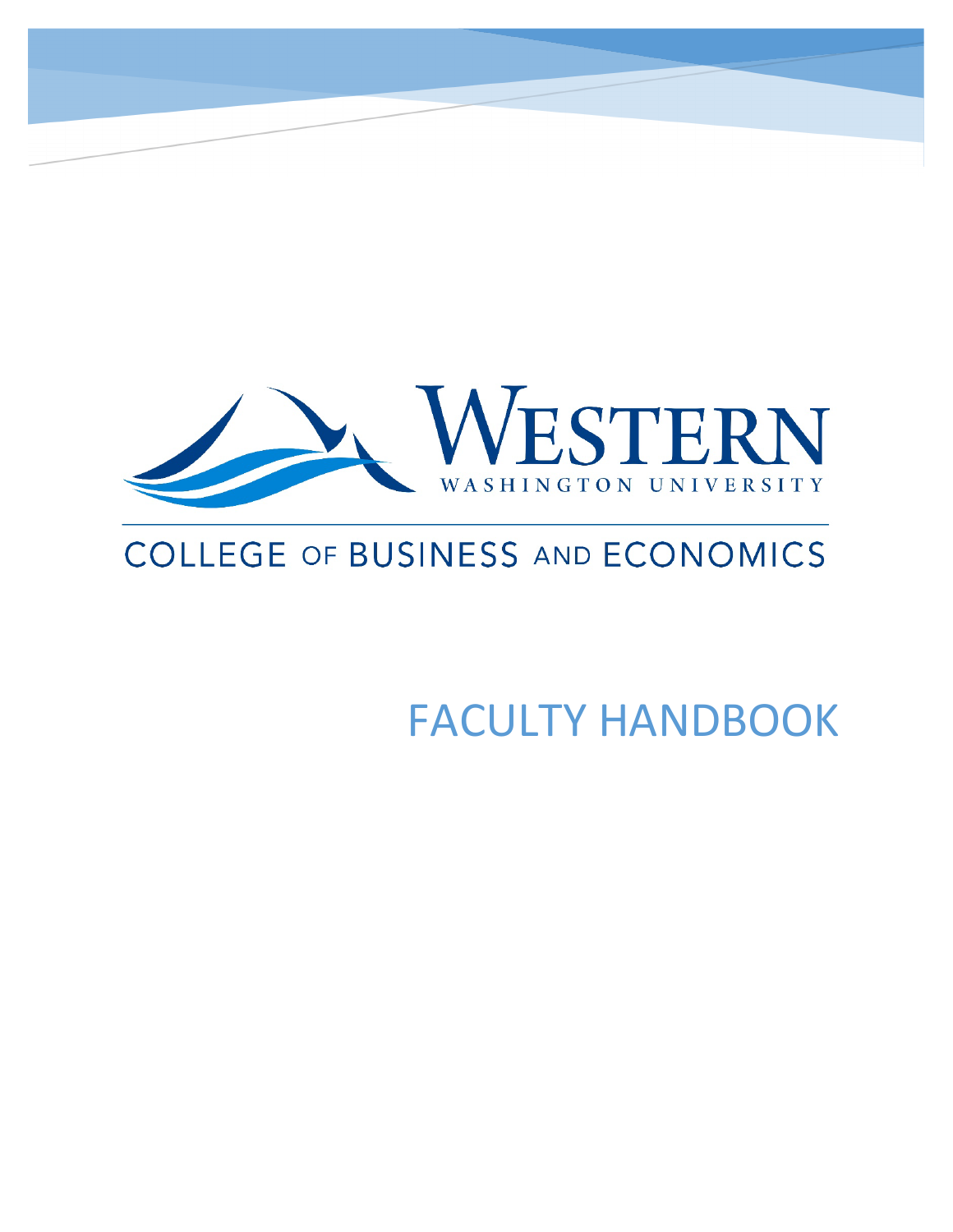# Table of Contents

## Table of Contents

| А. |                                                                             |                         |  |
|----|-----------------------------------------------------------------------------|-------------------------|--|
| В. |                                                                             |                         |  |
| C. |                                                                             |                         |  |
| D. |                                                                             |                         |  |
| Ε. |                                                                             |                         |  |
| F. |                                                                             |                         |  |
| G. |                                                                             |                         |  |
| Η. |                                                                             |                         |  |
| Τ. |                                                                             |                         |  |
| J. | FACULTY PARTICIPATION IN PROFESSIONAL ACADEMIC MEETINGS AND ASSOCIATIONS  9 |                         |  |
| К. |                                                                             |                         |  |
| L. |                                                                             |                         |  |
| M. |                                                                             |                         |  |
| N. |                                                                             |                         |  |
| О. |                                                                             |                         |  |
| P. |                                                                             |                         |  |
| Q. |                                                                             |                         |  |
| R. |                                                                             |                         |  |
| S. |                                                                             |                         |  |
| T. |                                                                             |                         |  |
| U. |                                                                             |                         |  |
|    | Table of Contents                                                           | <b>Faculty Handbook</b> |  |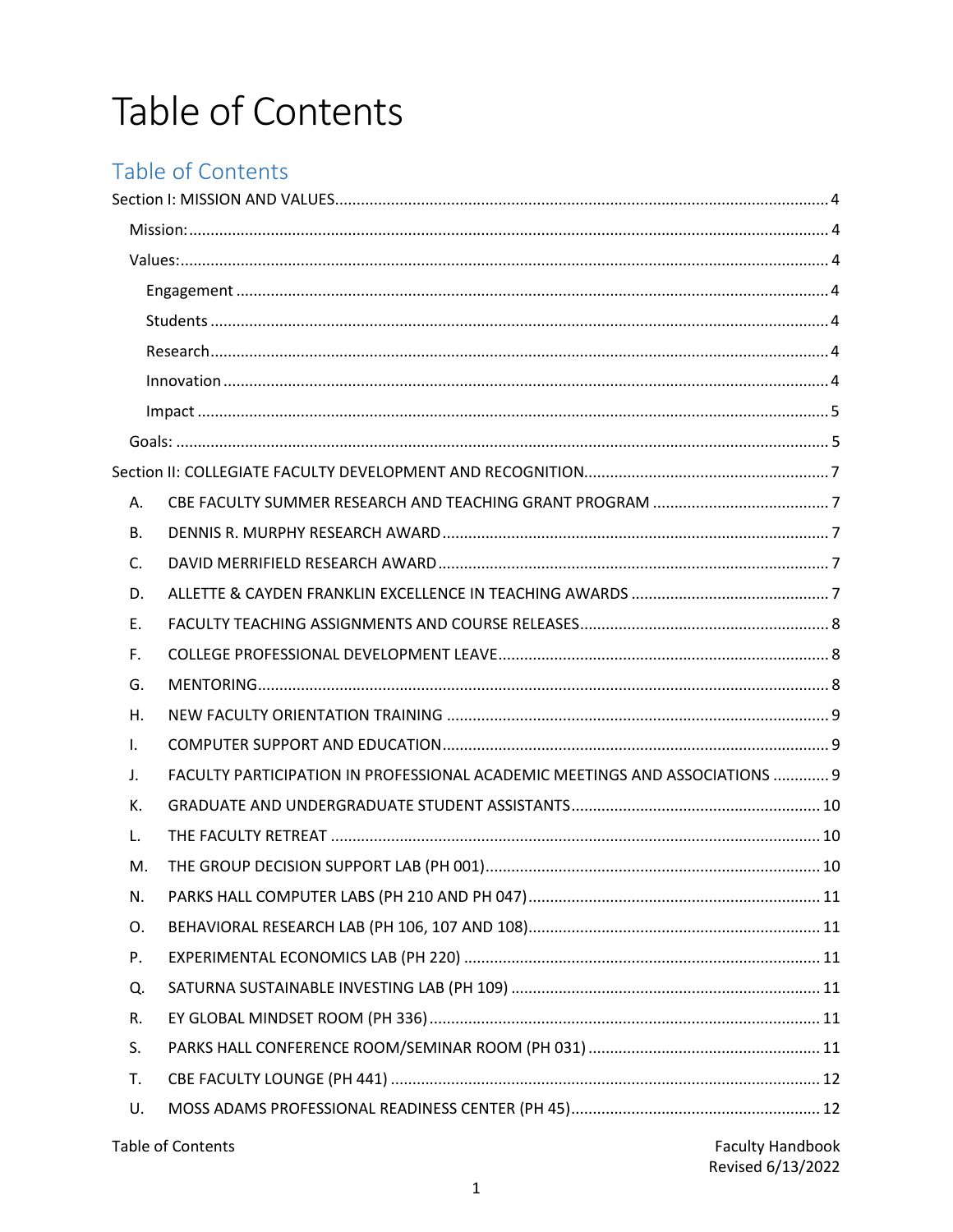| V.             | DISTINGUISHED RESEARCH FELLOW [IN MORATORIUM PENDING FUNDING]  12 |  |  |  |
|----------------|-------------------------------------------------------------------|--|--|--|
| W.             | DISTINGUISHED TEACHING FELLOW [IN MORATORIUM PENDING FUNDING]  12 |  |  |  |
|                |                                                                   |  |  |  |
| А.             |                                                                   |  |  |  |
| В.             |                                                                   |  |  |  |
| $\mathsf{C}$ . |                                                                   |  |  |  |
| D.             |                                                                   |  |  |  |
| Е.             | WWU FACULTY SUMMER RESEARCH AND TEACHING GRANT PROGRAM 13         |  |  |  |
| F.             |                                                                   |  |  |  |
| G.             |                                                                   |  |  |  |
| Η.             |                                                                   |  |  |  |
|                |                                                                   |  |  |  |
| Α.             |                                                                   |  |  |  |
| В.             |                                                                   |  |  |  |
| C.             |                                                                   |  |  |  |
| D.             |                                                                   |  |  |  |
| E.             | THE CENTER FOR OPERATIONS RESEARCH AND MANAGEMENT SCIENCE  16     |  |  |  |
|                |                                                                   |  |  |  |
| А.             |                                                                   |  |  |  |
| В.             |                                                                   |  |  |  |
| C.             |                                                                   |  |  |  |
|                |                                                                   |  |  |  |
| D.             |                                                                   |  |  |  |
|                |                                                                   |  |  |  |
| А.             |                                                                   |  |  |  |
| В.             |                                                                   |  |  |  |
| C.             |                                                                   |  |  |  |
| D.             |                                                                   |  |  |  |
| Е.             |                                                                   |  |  |  |
| F.             |                                                                   |  |  |  |
| G.             |                                                                   |  |  |  |
| Η.             |                                                                   |  |  |  |
| $\mathsf{L}$   |                                                                   |  |  |  |
| J.             |                                                                   |  |  |  |

| <b>Table of Contents</b> |  |
|--------------------------|--|
|--------------------------|--|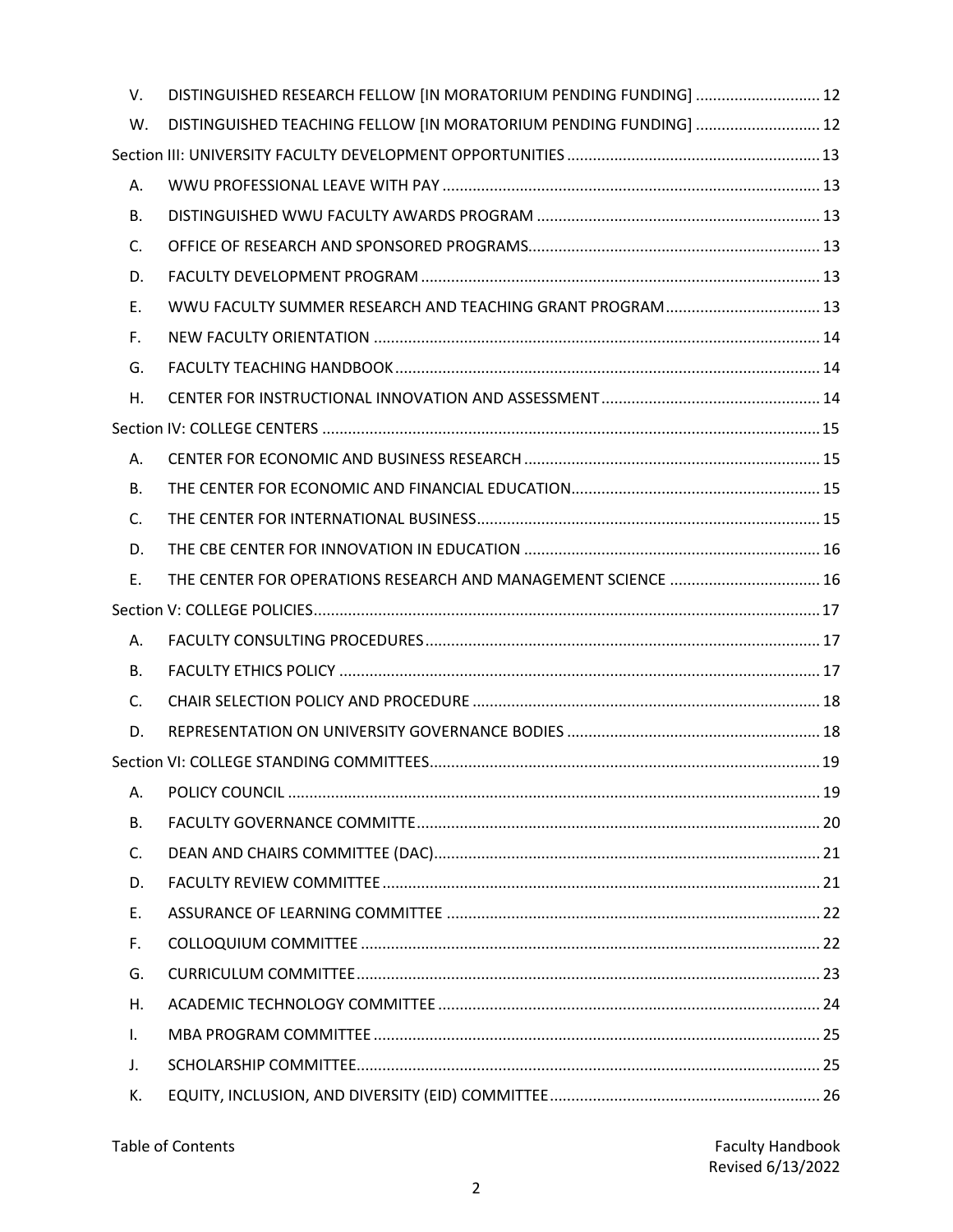| L.                                                                                                |
|---------------------------------------------------------------------------------------------------|
|                                                                                                   |
|                                                                                                   |
| Section IX: CBE EVALUATION PLAN: PRINCIPLES USED FOR APPOINTMENT, PROMOTION, GRANTING OF          |
|                                                                                                   |
|                                                                                                   |
|                                                                                                   |
| Department, College, and University Governance and Professional Service: 32                       |
|                                                                                                   |
|                                                                                                   |
|                                                                                                   |
| Addendum 1: Explanation of the "Critical Dimensions of Teaching" and the "Categories of Scholarly |
| Addendum 2: Accounting Department Addendum to Section VIII: Relationship with the Profession  37  |
| Addendum 3: Economics Department Standards for Faculty Evaluation (09/29/2016) 38                 |
|                                                                                                   |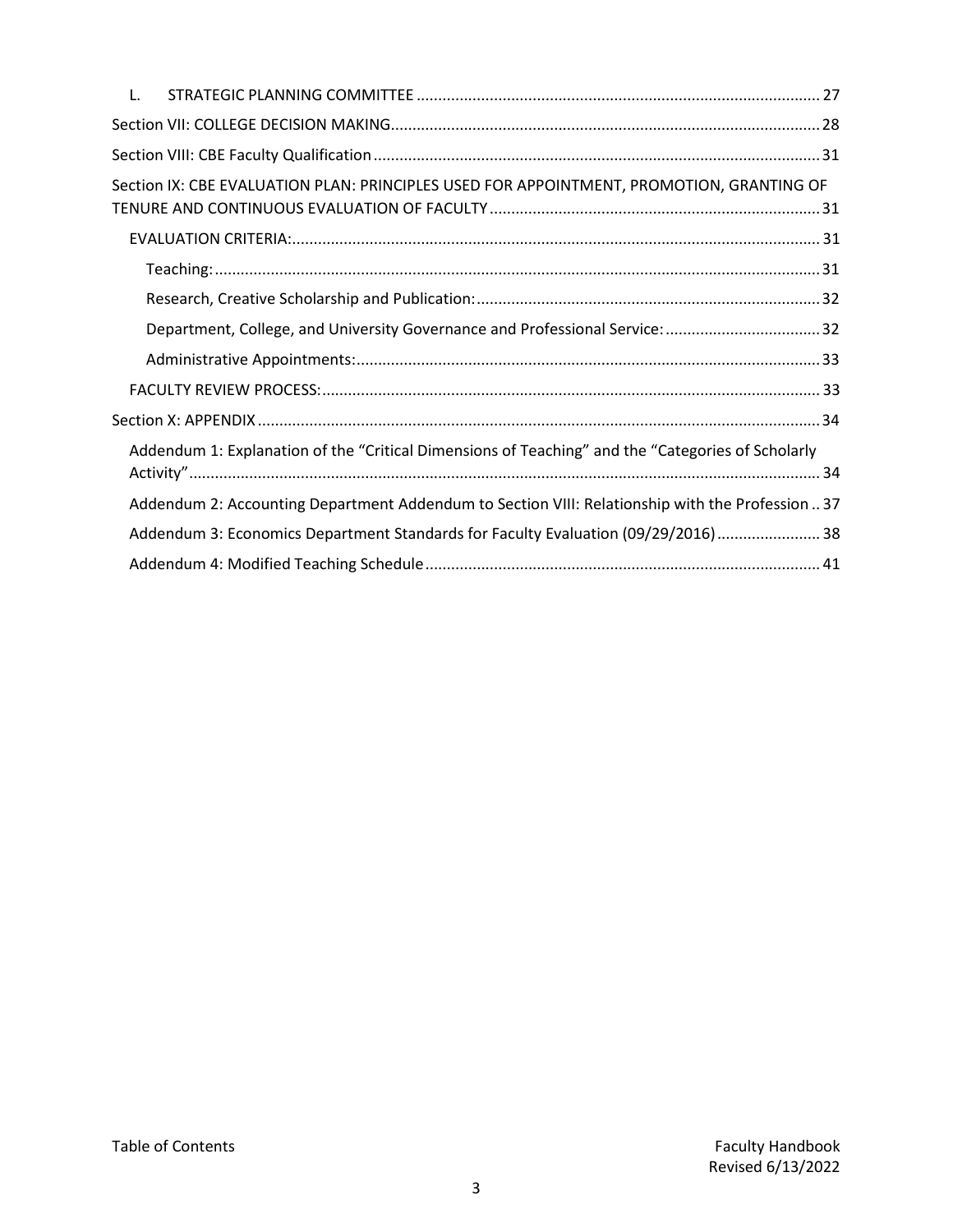## College of Business and Economics At Western Washington University

## <span id="page-4-0"></span>Section I: MISSION AND VALUES

## <span id="page-4-1"></span>Mission:

We are a student-focused school of business and economics engaged in scholarly and professional activities that contribute to the well-being of society.

## <span id="page-4-2"></span>Values:

## <span id="page-4-3"></span>Engagement

The College values engagement in its approach to education, research and service. We value active faculty engagement with students. Engagement with industry advisory committees helps inform curricula and other course decisions, keeping our content relevant and preparing graduates to participate and lead in their areas of study. Faculty engagement with other academics in their fields is also encouraged. We value staff guidance and engagement with students. We also encourage and promote students with organizations in the region, gaining practical experience and a broader perspective and purpose as we value the broader community to which we belong.

## <span id="page-4-4"></span>**Students**

We believe in the values articulated by Western Washington University, especially those of a liberal arts educational foundation including student engagement with faculty and the community, the building of professional skills, an environment with diverse perspectives, and responsibility for stewardship of resources whether they be financial, human, or environmental.

We believe to accomplish our goals our faculty must be teacher-scholars, faculty with a strong disciplinary home and expertise who are also motivated to teach and innovate in their teaching. The College mainly serves traditional-age undergraduates from the state of Washington, primarily from the western part of the state. However, we welcome students from the region, nation, and world from all backgrounds.

We educate both students whose only higher education experiences have been at Western and those transferring from other institutions, especially community colleges. Our MBA program has four focus populations, each individually targeted by one of our MBA tracks, and with each we emphasize prior work experience. Our MPACC program focuses on educating WWU accounting students.

## <span id="page-4-5"></span>Research

The College seeks to recruit, select, hire, and develop teacher-scholars. We value scholarship that has a disciplinary focus to advance knowledge in the area and keep faculty actively engaged in current issues in the field as well as pedagogical research. We also have a supplementary expertise in and orientation toward research that informs public policy and practical application.

## <span id="page-4-6"></span>Innovation

The College embraces innovative forms of student learning, research, and community engagement. Opportunities to advance student learning that lead to a process of continuous improvement are highly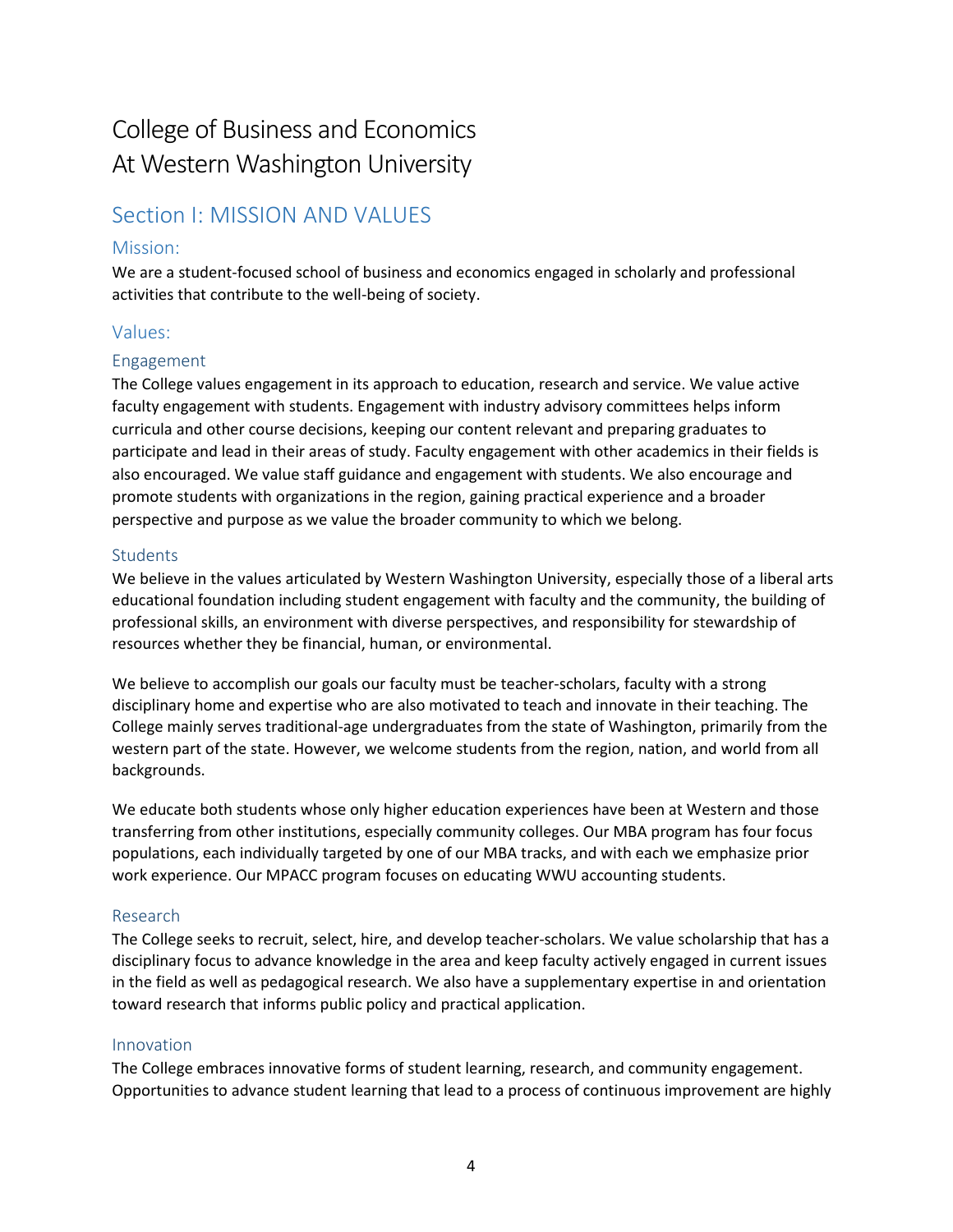valued. Faculty are encouraged to experiment with new teaching formats designed to enhance student experiences. Curricula are regularly updated to better prepare students for current industry practices.

## <span id="page-5-0"></span>Impact

The College values the positive impact that our programs, research, and applied work have on the lives of our students and on the greater community. We believe that the College programs should go beyond technical expertise; we prepare our students to be critical thinking, ethical participants and leaders in their fields. Our faculty and staff are encouraged to make a difference in the broader community through service on advisory boards, volunteer work, and consulting.

## <span id="page-5-1"></span>Goals:

The College supports and works toward Western Washington University's five strategic goals within the context of business and economics education and the values stated above and illustrated in the diagram below.

WWU's Five Strategic Goals:

- Build upon Western's strengths to address critical needs in the State of Washington.
- Expand student access to rigorous and engaging baccalaureate and graduate education.
- Foster and promote life-long learning and success in an ever-changing world.
- Apply Western's expertise and collaborative approach to scholarship, creativity, and research in ways that strengthen communities beyond the campus.
- Serve as a model for institutional effectiveness, innovation, diversity, and sustainability.

The College also works to support their mission and values through:

- Focusing on student learning, engagement, and professional engagement
- Professional engagements between students, professionals and teacher/scholars
- Scholarly engagement that keeps learning current
- Engaged innovation in teaching, research and service
- Engagement in the well-being of society
- Having an impact on our stakeholders through these practices as exemplified below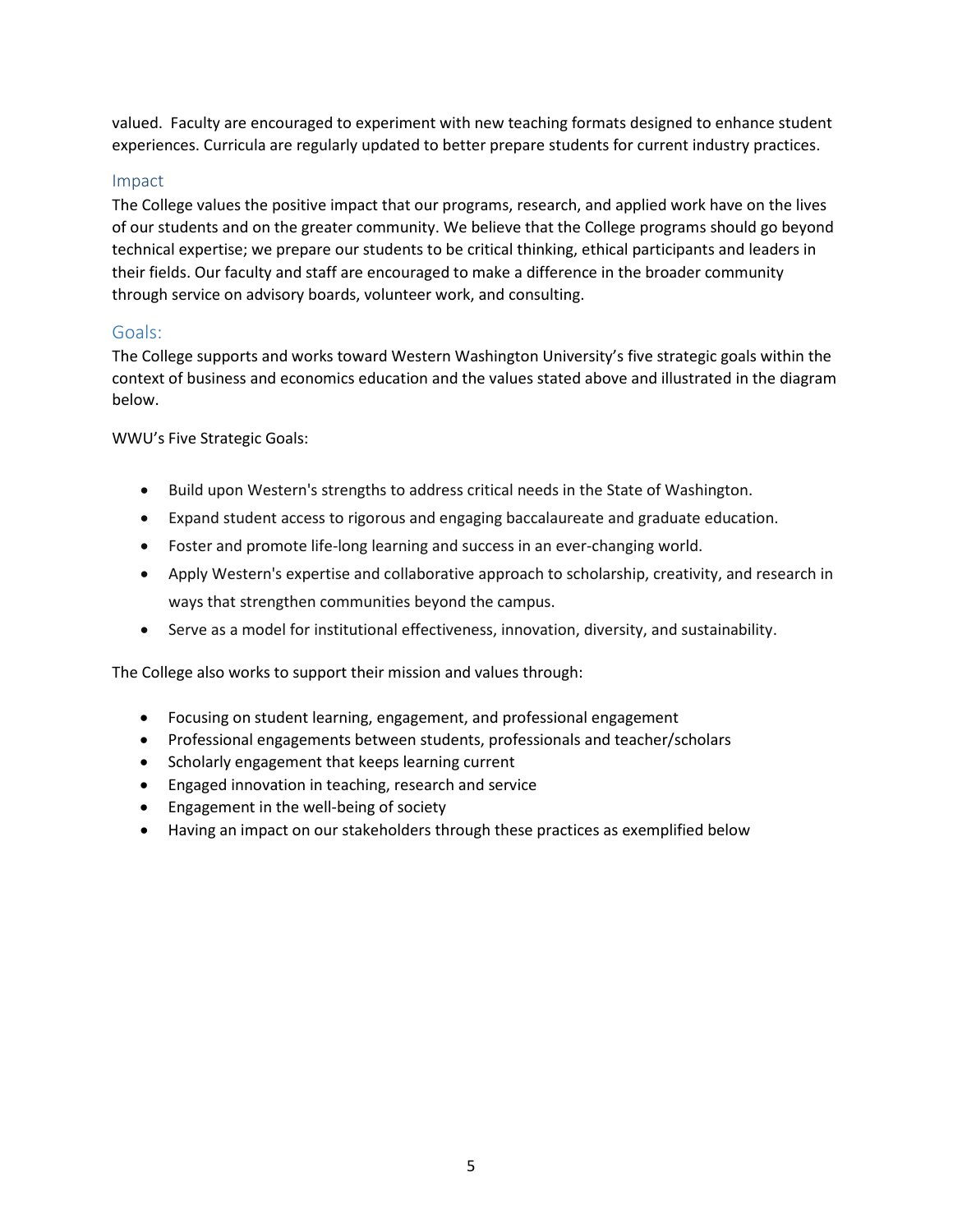

*The College of Business and Economics places a high value on the creation and acquisition of knowledge, and on its preservation, dissemination, and application. To this end, we endeavor to act with a high degree of professionalism within a congenial and supportive academic environment.*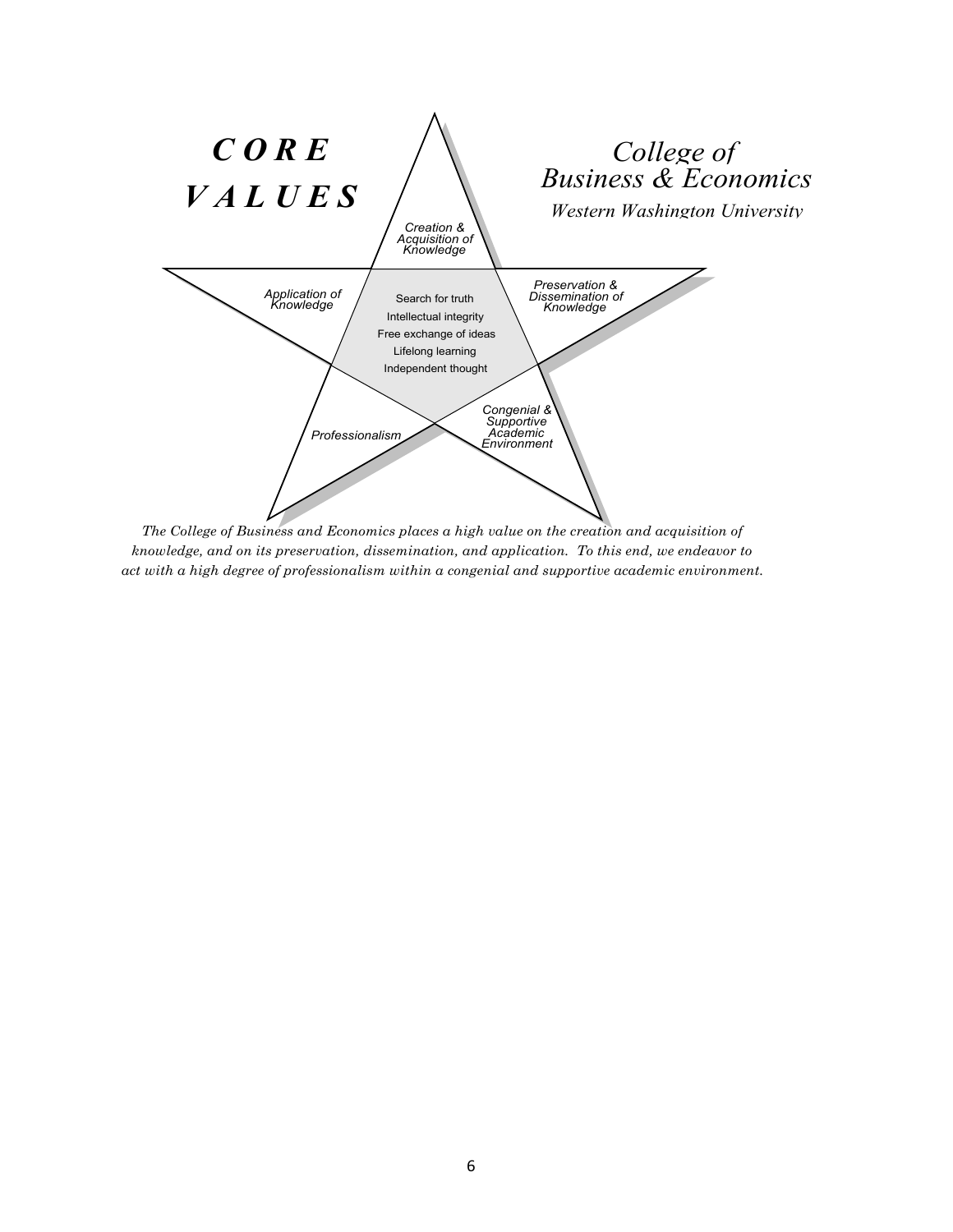## <span id="page-7-1"></span><span id="page-7-0"></span>A. CBE FACULTY SUMMER RESEARCH AND TEACHING GRANT PROGRAM

College summer research and teaching grants are available to faculty to assist in their research or teaching development, usually during the summer months. Faculty applying for these grants must supply a proposal that is in accordance with the requirements of the annual call. The objective of these grants is to encourage and support academic research leading to publication in refereed journals and the development of new and innovative pedagogical techniques and strategies. In the fall quarter following the summer for which the grant was awarded, grant recipients are expected to provide a written summary of their summer work that was supported by a grant.

Grant applicants must meet one of the following two criteria: 1) They must be ineligible for a University summer research or teaching grant in a given year as a result of having received such a grant for the previous summer. 2) They must, in a given year, apply for a University summer research or teaching grant and be denied prior to applying for College summer research and teaching grants that same year.

## <span id="page-7-2"></span>B. DENNIS R. MURPHY RESEARCH AWARD

At least four awards are given annually to the authors of papers published or accepted for publication during the year. These papers, already accepted for publication in refereed journals, are juried with recommendations made to the dean, who makes the final decision. The awards, consisting of \$1000 and a certificate, are presented each year at the fall faculty retreat.

## <span id="page-7-3"></span>C. DAVID MERRIFIELD RESEARCH AWARD

At least one award is given annually to the authors of a paper published or accepted for publication during the year, that meets specific criteria valued by David Merrifield and published annually in the call for submissions. The award, consisting of \$1000 and a certificate, is presented each year at the fall faculty retreat.

## <span id="page-7-4"></span>D. ALLETTE & CAYDEN FRANKLIN EXCELLENCE IN TEACHING AWARDS

The award is made annually in recognition of a faculty member's contribution to the art of teaching and the enhancement of student learning. Innovations in teaching are favorably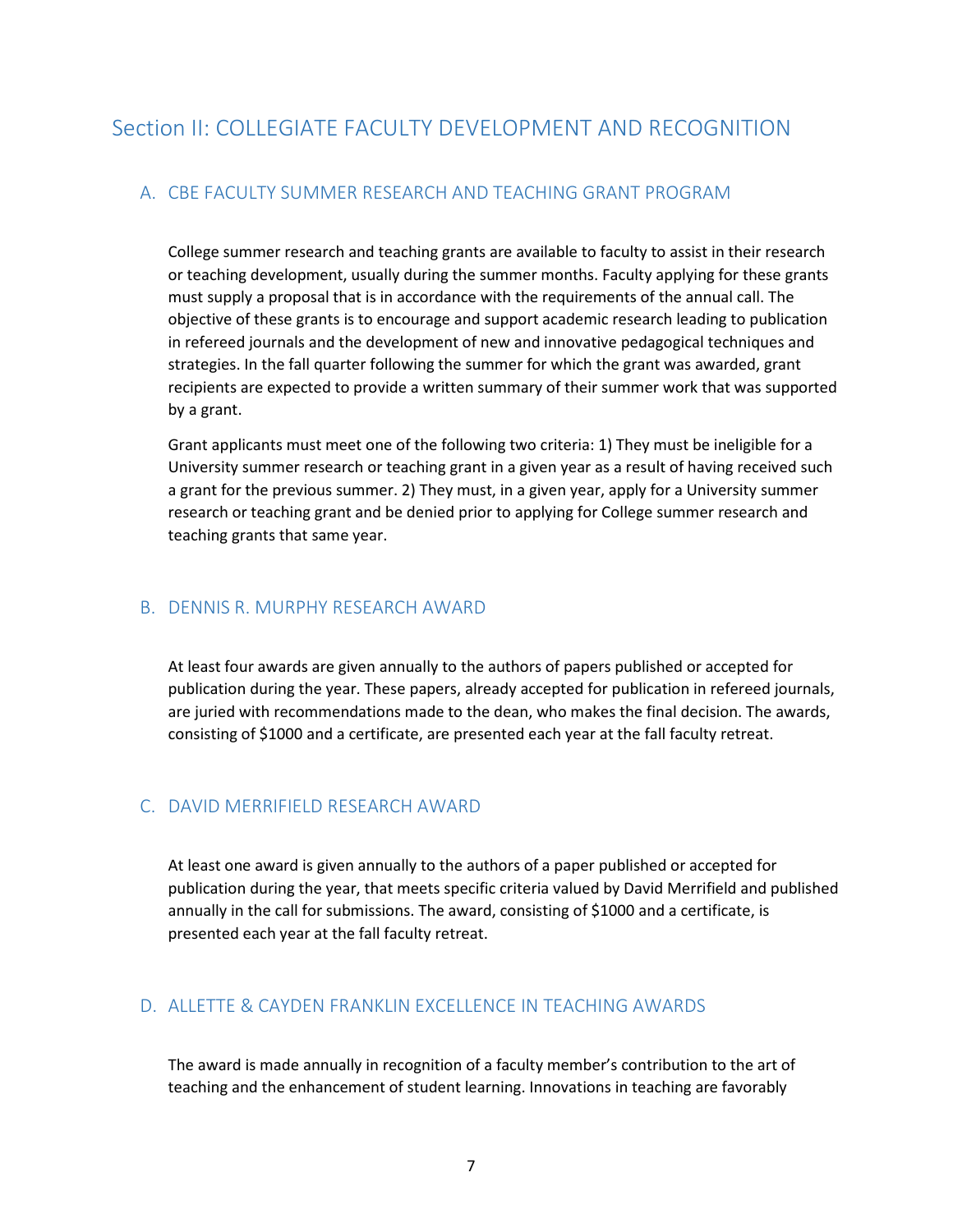viewed in the selection committee process. The award, consisting of \$2000 and a certificate, is presented each year in the fall.

## <span id="page-8-0"></span>E. FACULTY TEACHING ASSIGNMENTS AND COURSE RELEASES

Faculty may request variations in their teaching assignments as part of the annual review and goal setting undertaken with the department chair (see Appendix, Addendum 4).

Requests for release time or special teaching schedules are evaluated by the chair in consultation with the dean. Consideration is given to the applicant's development and to student demand. Special teaching assignments are made a year in advance to allow faculty to be fully prepared to take advantage of the opportunity.

## <span id="page-8-1"></span>F. COLLEGE PROFESSIONAL DEVELOPMENT LEAVE

Professional development leaves within the College include various exchange opportunities with foreign universities and leave without pay. Leave without pay may be requested to permit faculty to be involved in a variety of activities, including non---exchange visits to other universities, government agencies or businesses. Usually such leave is requested for study, scholarly or creative activity, or professional development. Each year, a number of faculty take advantage of this opportunity.

Exchange opportunities with foreign universities are individually arranged opportunities.

## <span id="page-8-2"></span>G. MENTORING

The Department Chair is the primary mentor for faculty. However, each non---tenured faculty member is provided with a committee, comprised of one departmental faculty person and one non--- departmental faculty member, who are responsible for assisting with the development of research and teaching skills.

The support of senior faculty as mentors assists in acculturating the new faculty to the environment and goals, objectives and expectations regarding teaching and research. This process is monitored as part of the annual review. In addition, all tenured members of the College faculty are expected to offer support and encouragement to each new faculty member.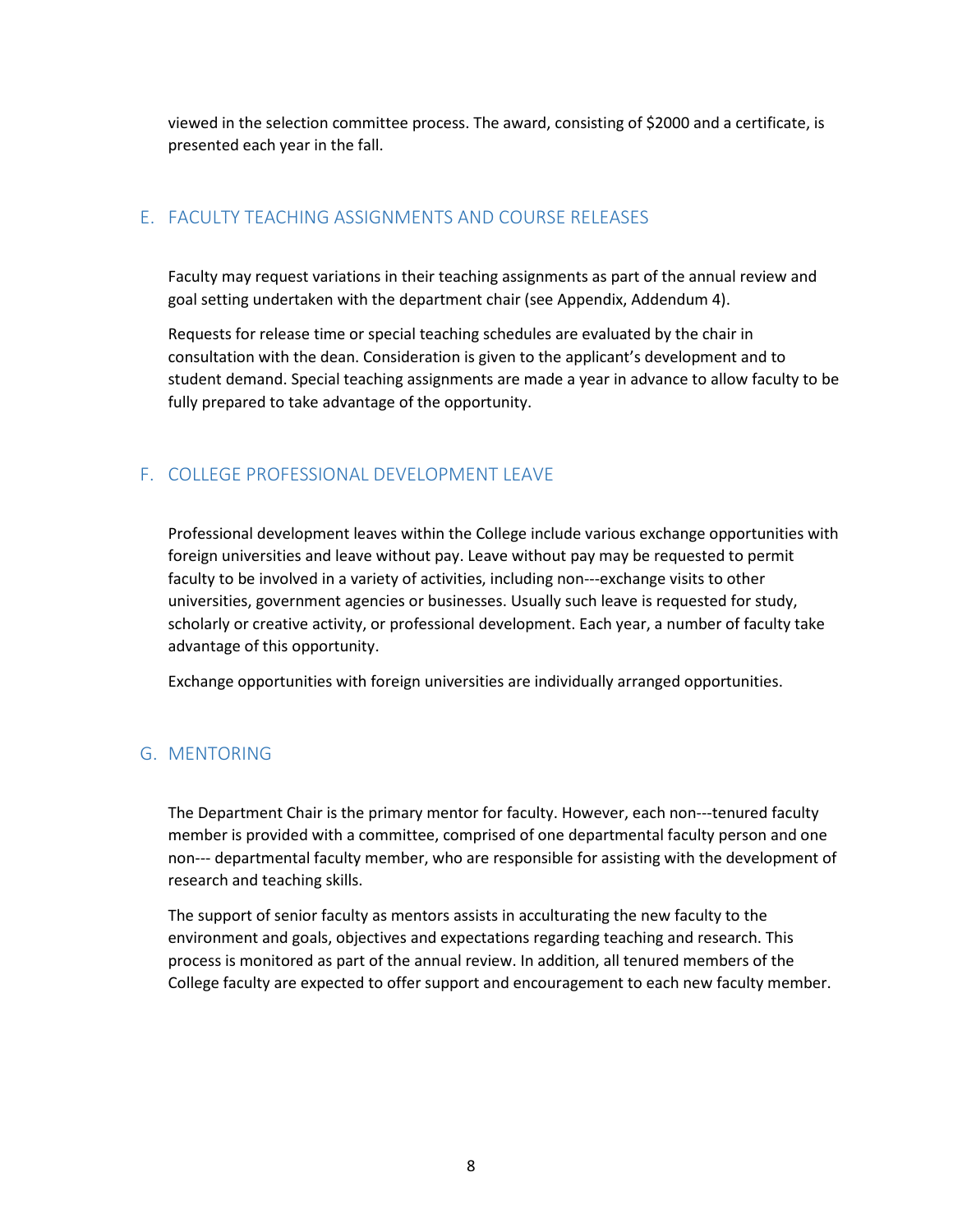## <span id="page-9-0"></span>H. NEW FACULTY ORIENTATION TRAINING

Both new and experienced faculty and staff are encouraged to participate in a series of regularly scheduled new faculty orientation events that are supported by CBE faculty and staff.

## <span id="page-9-1"></span>I. COMPUTER SUPPORT AND EDUCATION

Personal computers and appropriate software are supplied to the faculty offices. The College is fully networked, and easy access to data sources both on and off campus are provided, including access to the University library. The College employs a full-time management information staff to assist the faculty and support staff with computer services, supplying training and assistance with new software, special statistical techniques and in other areas.

## <span id="page-9-2"></span>J. FACULTY PARTICIPATION IN PROFESSIONAL ACADEMIC MEETINGS AND ASSOCIATIONS

The purpose of the CBE Faculty Travel Policy is to allocate limited travel resources in a way that promotes faculty research and development as efficiently as possible. This policy covers general travel funded by the UFWW faculty contract and by RSP monies allocated to the college for faculty travel. Other travel for recruitment, the college's various centers, accreditation, grantfunded travel, or university programs residing outside of CBE are not covered by this policy.

The goal of this policy is to encourage travel for professional development purposes. CBE has done an excellent job allocating travel funds in the past. It is FGC's intent to implement this policy only when forecasted travel requests significantly exceed the college travel budget. Absent a travel budget shortfall, FGC encourages faculty and chairs to continue with their current travel procedures.

In the event that forecasted travel requests exceed the travel budget, the college will approve travel using the general criteria that travel must be related to individual faculty development as a scholar or teacher. Department chairs are asked to forward only travel requests for approval that meet this criteria. Further criteria to be used when travel requests significantly exceed the travel budget, from most to least important, are:

- 1. Travel to a conference in order to present a research paper;
- 2. Travel for professional development directly related to a research project; a course currently offered; or a new course approved by the CBE Curriculum Committee;
- 3. Travel to a conference as a discussant, session chair, or conference officer.
- 4. Travel for individuals who have yet to travel in a fiscal year;
- 5. Travel for other professional development;
- 6. Total trip cost to CBE.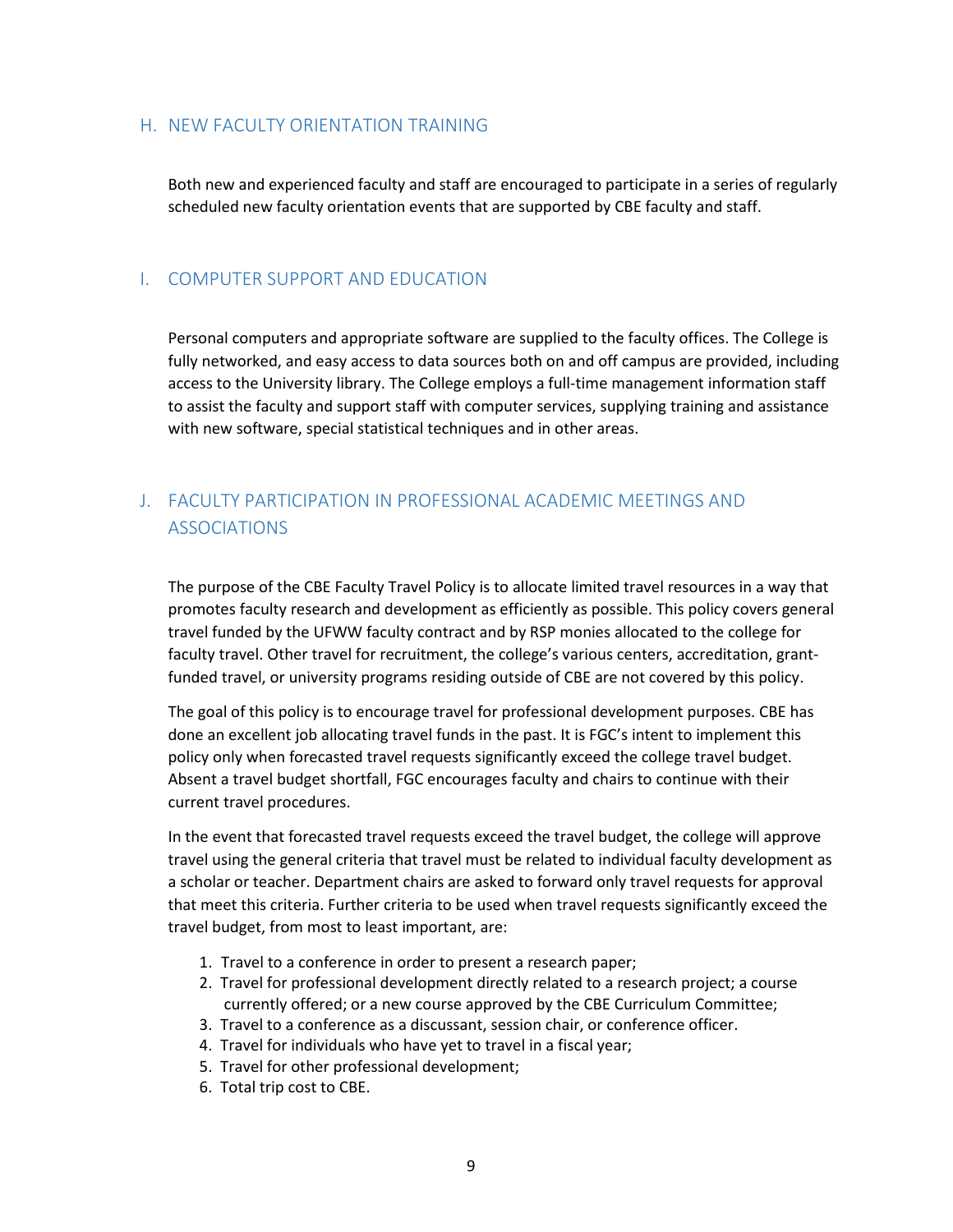Implementation of this policy is done at the department chair level, overseen by the associate dean. Department chairs are expected to advise faculty members on the appropriateness of their travel requests, to inform faculty of the above criteria, and to deny travel to events that have a poor reputation or lack sufficient content with regards to faculty development opportunity. Department chairs will advise the associate dean on the merits of the faculty travel requests.

In cases where projected travel requests exceed the travel budget, the associate dean will approve or deny travel requests based upon the criteria outlined above and in consideration of the department chairs advice. The associate dean will provide the FGC with quarterly reports on CBE faculty travel and FGC will consult with the associate dean regarding the implementation of this policy when needed.

## <span id="page-10-0"></span>K. GRADUATE AND UNDERGRADUATE STUDENT ASSISTANTS

Faculty may request graduate student assistants to support their research effort. Graduate assistants are assigned by the MBA Program Director. Undergraduate students may be requested of the department chair and are supported by work-study funds. Graduate assistants are recipients of Graduate Assistantships or are otherwise employed for this purpose.

## <span id="page-10-1"></span>L. THE FACULTY RETREAT

Each year the entire faculty gathers at the beginning of the academic year to evaluate the year past and to established short run goals and objectives for the upcoming year. College reports are presented, and policy issues may be debated. As appropriate, speakers may be brought in to discuss relevant topics including research, teaching skills, new technology and various legislation or other changes that affect the education environment.

## <span id="page-10-2"></span>M. THE GROUP DECISION SUPPORT LAB (PH 001)

This is a networked research computer lab designed to undertake research in the area of small group decision---making and collaboration. Several faculty from within the College have participated in Lab activities for pure research and to provide assistance to regional organizations. Several research papers have been published based on the work in this area.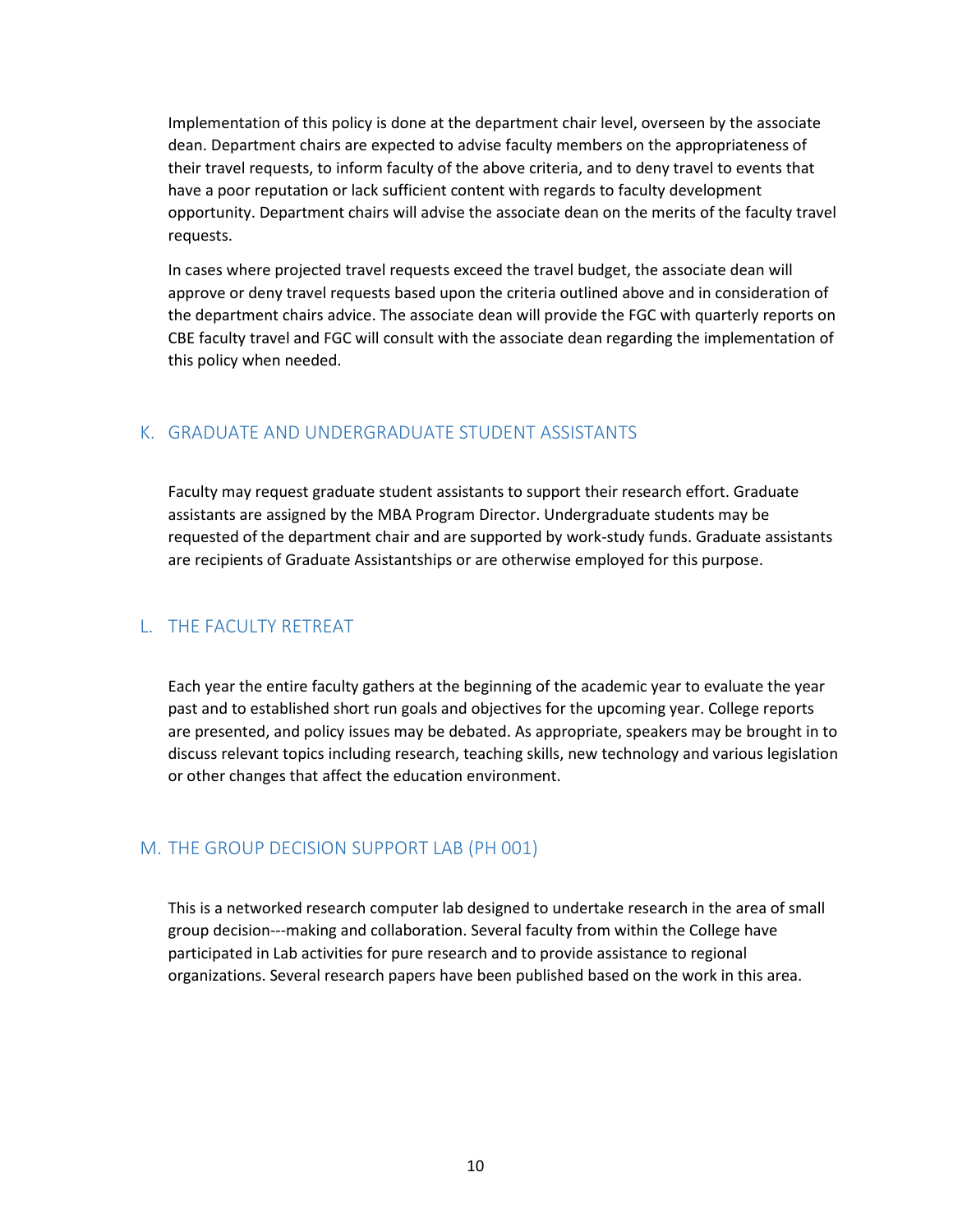#### <span id="page-11-0"></span>N. PARKS HALL COMPUTER LABS (PH 210 AND PH 047)

These fully networked facilities and their staff are dedicated to assisting students and faculty in a variety of computing activities. Students use the facilities to satisfy course requirements in computerized data management and simulation techniques, quantitative analysis using statistical software packages, and business games. The faculty applications are geared to the development and testing of courseware and software, including simulation programs and business games.

## <span id="page-11-1"></span>O. BEHAVIORAL RESEARCH LAB (PH 106, 107 AND 108)

This suite of rooms is designed to meet faculty needs for behavioral and focus group research. One-way glass rooms and some recording equipment are installed to support research activities.

## <span id="page-11-2"></span>P. EXPERIMENTAL ECONOMICS LAB (PH 220)

This small lab is equipped with computers dedicated to research in Economics.

## <span id="page-11-3"></span>Q. SATURNA SUSTAINABLE INVESTING LAB (PH 109)

The lab accommodates 16 students at 4 group work type tables. The lab can be scheduled for individual classes or be used for specialized program access.

## <span id="page-11-4"></span>R. EY GLOBAL MINDSET ROOM (PH 336)

This room is set up to accommodate students who are working as tutors for other students, particularly in the Accounting field. In addition, students who provide free tax assistance to the public also use this room. Student groups such as student club officers may also use this room as long as it does not violate the privacy needs of others.

## <span id="page-11-5"></span>S. PARKS HALL CONFERENCE ROOM/SEMINAR ROOM (PH 031)

The room is intended for use by CBE faculty and staff for meetings and occasional CBE sponsored small functions. Other uses must be approved by the CBE Dean.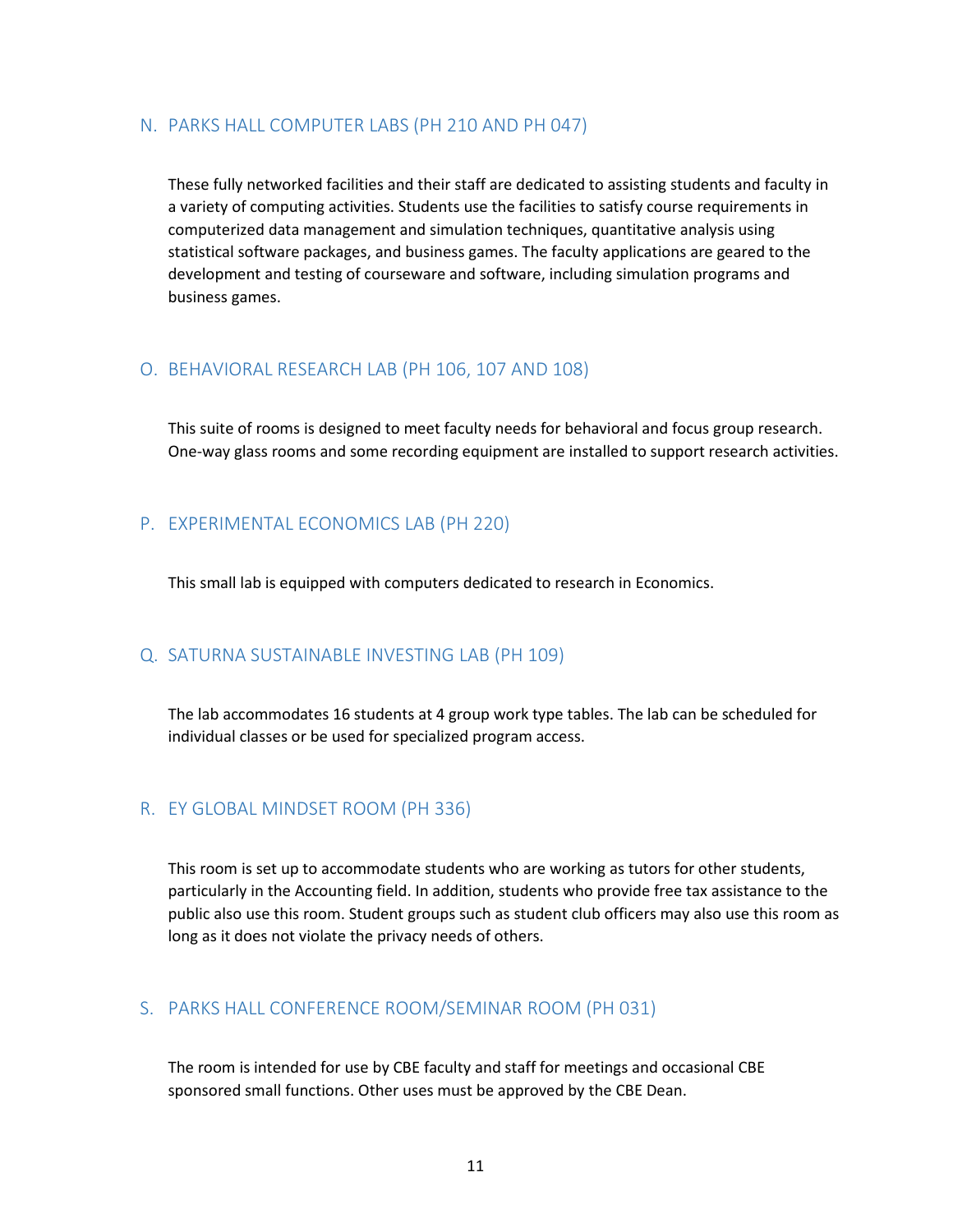## <span id="page-12-0"></span>T. CBE FACULTY LOUNGE (PH 441)

The lounge is a space for faculty to meet informally, or to use the modest kitchen facilities. This room may also be used on a scheduled basis for meetings and presentations. Other uses of the lounge must be approved by the CBE Dean.

## <span id="page-12-1"></span>U. MOSS ADAMS PROFESSIONAL READINESS CENTER (PH 45)

Student support is the major purpose of the room. Career advising and related activities as well as related resources are the intended purposes. Pre-major advising is also centered in this space as well.

## <span id="page-12-2"></span>V. DISTINGUISHED RESEARCH FELLOW [IN MORATORIUM PENDING FUNDING]

One Distinguished Research Fellow may be selected each year funded at \$10,000 per year. The criteria for selection include: research publications in reputable outlets, research that contributes to a community of scholars, research that has had an impact on theory, teaching, and practice, and research that has enhanced the scholarly reputation of WWU.

The Fellow is honored at a public event and featured during their term as a fellow (term is for three years).

## <span id="page-12-3"></span>W. DISTINGUISHED TEACHING FELLOW [IN MORATORIUM PENDING FUNDING]

One Distinguished Teaching Fellow may be selected each year funded at \$10,000 per year. The criteria for selection include: excellence in teaching, scholarly publications on teaching and learning, curriculum development and enhancement, contributions in teaching and learning to professional societies, and service in support of the WWU teaching mission.

The Fellow is honored at a public event and featured during their term as a fellow (term is for three years).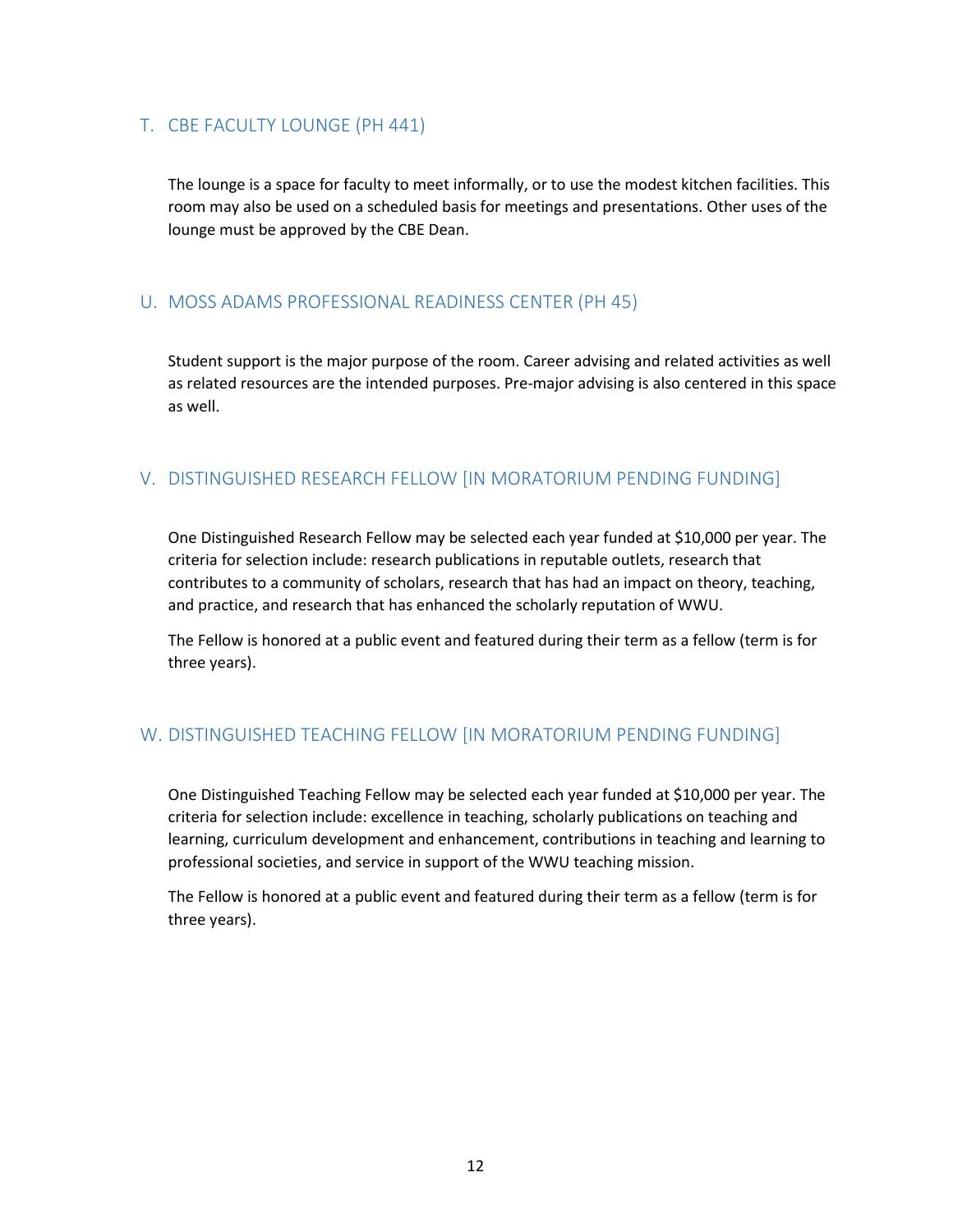## <span id="page-13-0"></span>Section III: UNIVERSITY FACULTY DEVELOPMENT OPPORTUNITIES

## <span id="page-13-1"></span>A. WWU PROFESSIONAL LEAVE WITH PAY

Faculty who are eligible may apply for up to one year of professional leave with pay. Eligibility, application procedures, and the review process are specified in the *Collective Bargaining Agreement*, Section 10.

## <span id="page-13-2"></span>B. DISTINGUISHED WWU FACULTY AWARDS PROGRAM

This university level program is designed to recognize and reward outstanding faculty who have demonstrated excellence in teaching or research. The recipients recognized at Opening Convocation each fall. The Provost establishes a committee each year to review the criteria and procedures and to solicit nominations for the awards.

## <span id="page-13-3"></span>C. OFFICE OF RESEARCH AND SPONSORED PROGRAMS

The Office of Research and Sponsored Programs is a University office that provides research support in the form of assistance with grant and contract applications. It also is a repository of solicitations for grant applications, and the staff is responsible for bringing opportunities to the attention of the appropriate faculty.

## <span id="page-13-4"></span>D. FACULTY DEVELOPMENT PROGRAM

This program awards faculty development grants four times each year to individual faculty members or groups of faculty. These grants may be used for the improvement of teaching or for seed money in helping to establish a research activity.

## <span id="page-13-5"></span>E. WWU FACULTY SUMMER RESEARCH AND TEACHING GRANT PROGRAM

Summer research and teaching grants are available to faculty to assist in their research or teaching development during the summer months. Faculty applying for these grants must supply a proposal that is in accordance with the requirements of the annual call. The objective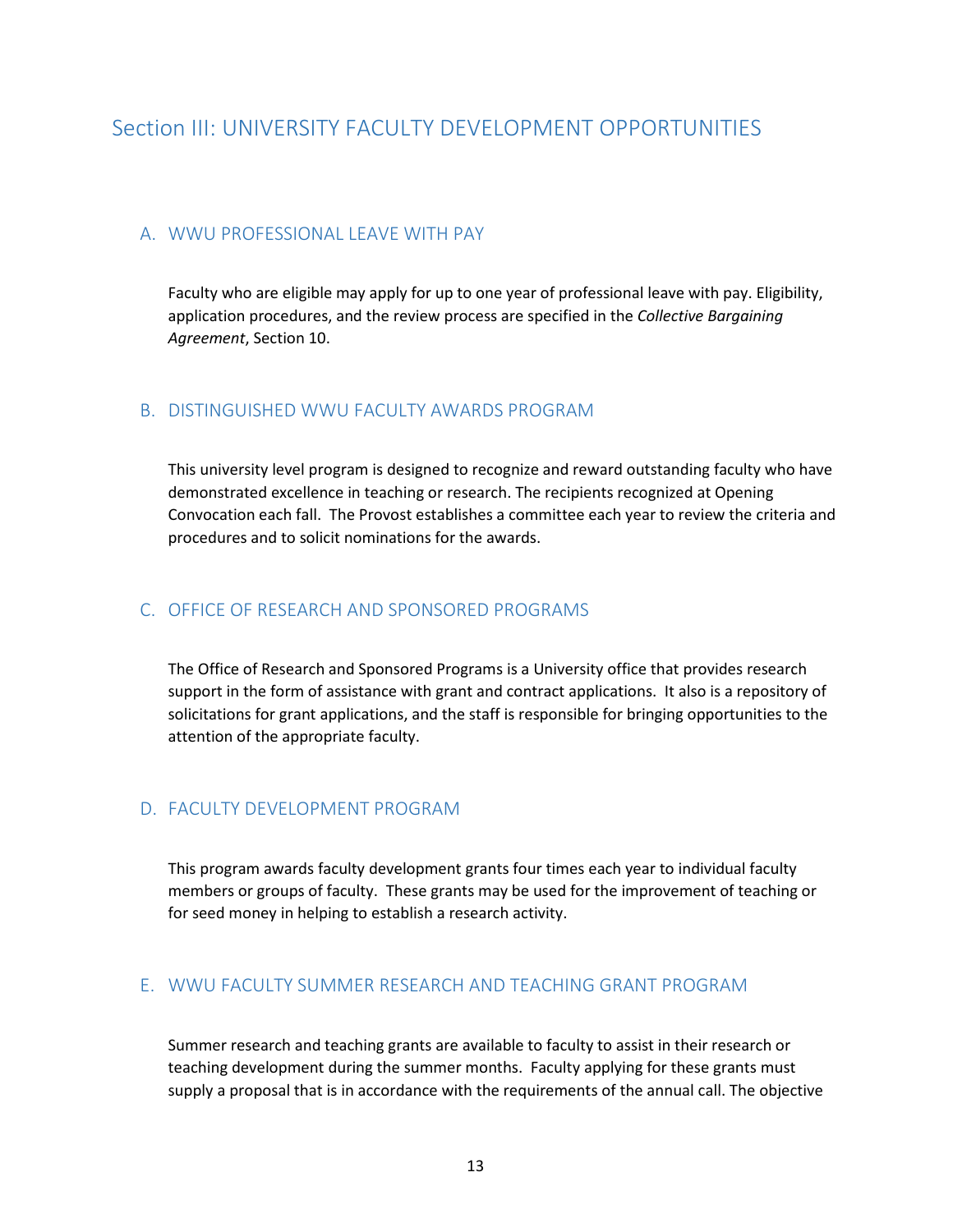of these grants is to encourage and support academic research leading to publication in refereed journals and the development of new and innovative pedagogical techniques and strategies. Grant recipients are expected to provide a seminar to the University community on the topic of their activity in the year following receipt of the grant.

#### <span id="page-14-0"></span>F. NEW FACULTY ORIENTATION

New faculty are invited to participate in the University's sessions held in September of each year. New faculty orientation is organized by Academic Affairs.

## <span id="page-14-1"></span>G. FACULTY TEACHING HANDBOOK

Both new and experienced teachers may take advantage of the Faculty Teaching Handbook which is available at [http://www.wwu.edu/teachinghandbook/.](http://www.wwu.edu/teachinghandbook/) This resource is particularly helpful for developing or refreshing a syllabus.

## <span id="page-14-2"></span>H. CENTER FOR INSTRUCTIONAL INNOVATION AND ASSESSMENT

Faculty may use the resources available from the Center for Instructional Innovation & Assessment in order to update class offerings, learn new teaching and assurance of learning skills, redesign existing courses, and design new instructional methodologies. The site with a full listing of resources available is a[t CIIA | Center for Instructional Innovation and Assessment](https://cii.wwu.edu/)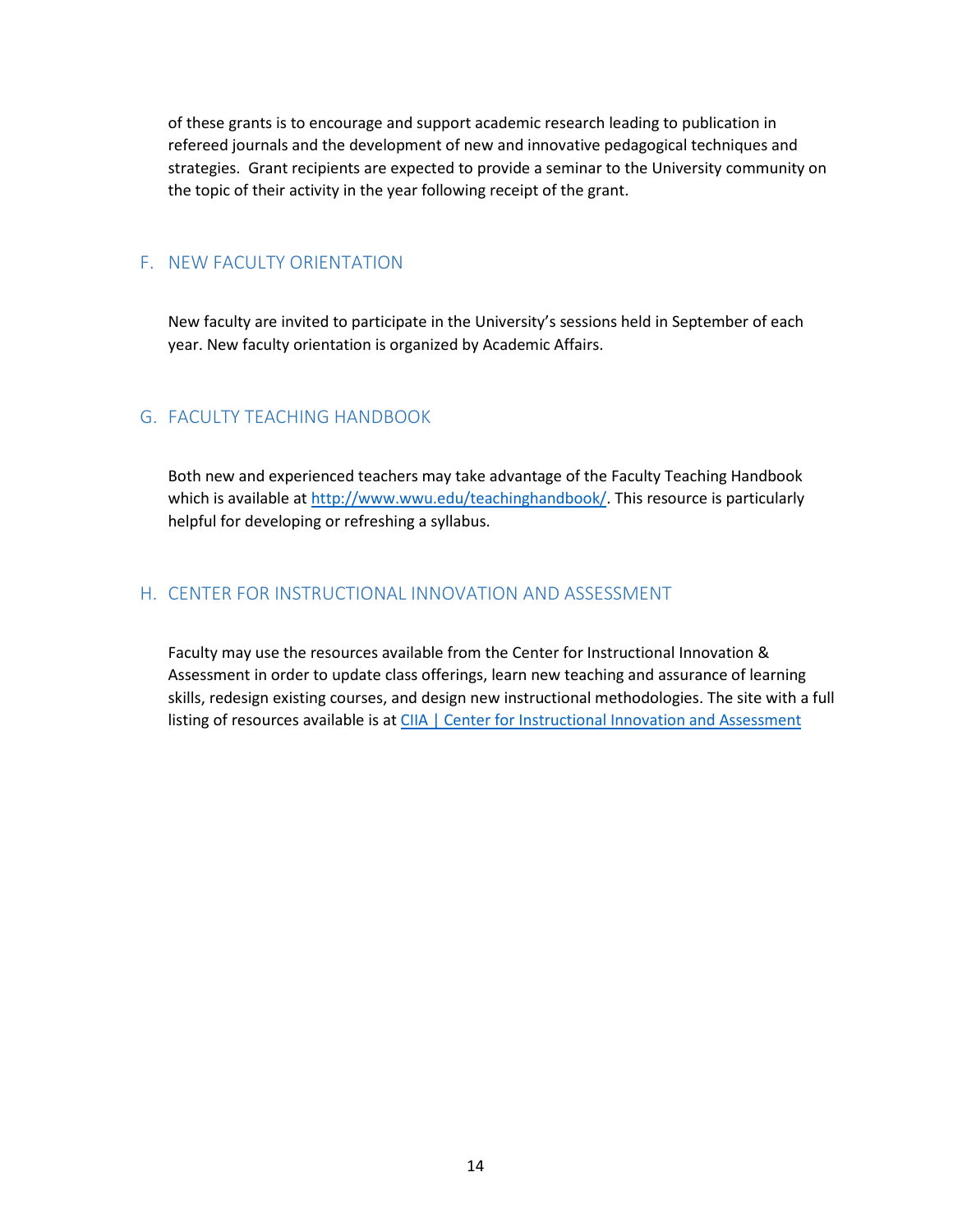## <span id="page-15-0"></span>Section IV: COLLEGE CENTERS

## <span id="page-15-1"></span>A. CENTER FOR ECONOMIC AND BUSINESS RESEARCH

This Center has a wide range of responsibilities with respect to research. They include:

- Undertaking original research designed to increase understanding of the economic activity in this region, particularly the relationship between Northwest Washington and Lower British Columbia. This includes the development of an econometric forecasting model of the region.
- Sponsoring research workshops, conferences and colloquia.
- Publication of a working paper series to disseminate faculty research output, publication of conference proceedings volumes, and publication of *The Northwest Economic Review.*
- Providing faculty with assistance in data generation and analysis, and other support services and technical assistance.
- Coordinating research projects that involve input by several faculty members.
- Providing information and assistance concerning funded research projects and research opportunities in the region.

## <span id="page-15-2"></span>B. THE CENTER FOR ECONOMIC AND FINANCIAL EDUCATION

This Center provides assistance to public school teachers in teaching economics. Funded by corporate support, the Center has been very successful in conducting workshops and courses in its service area. It also provides an opportunity to engage in research associated with public school economic education.

## <span id="page-15-3"></span>C. THE CENTER FOR INTERNATIONAL BUSINESS

This Center coordinates many of the international activities of the College and houses the two chaired professors of international business. The Center provides support to faculty interested in international opportunities of all kinds, as well as sponsors seminars and other activities. The Center sponsors research, special seminars, and programs of interest to internationalists.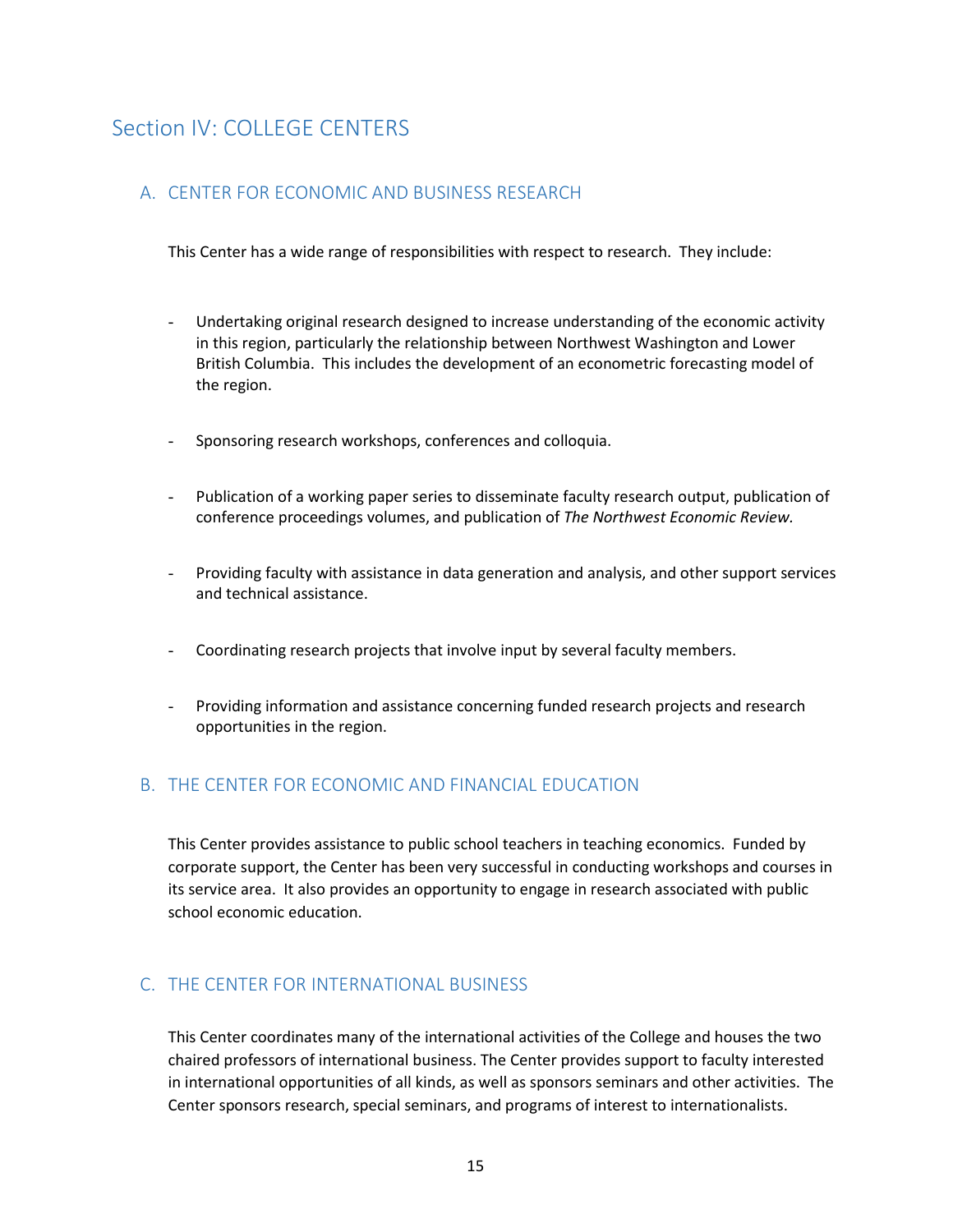## <span id="page-16-0"></span>D. THE CBE CENTER FOR INNOVATION IN EDUCATION

The CBE Center for Innovation in Education's mission is to enhance learning, professional development and job placement by creating opportunities for students to interact and engage with successful professional and participate in innovative and forward-looking initiatives.

## <span id="page-16-1"></span>E. THE CENTER FOR OPERATIONS RESEARCH AND MANAGEMENT SCIENCE

The Center for Operations Research and Management Science (CORMS) promotes international collaboration and networking to support OR and MS research.

The Center provides a platform for research-oriented outreach activities including the followings:

- Publishing a working paper series
- Conducting a research seminar series
- Creating new research opportunities for senior undergraduate and graduate students to get involved in faculty-guided applied research projects

Conducting international symposiums, mini-conferences, or workshops on Operations Research/Management Science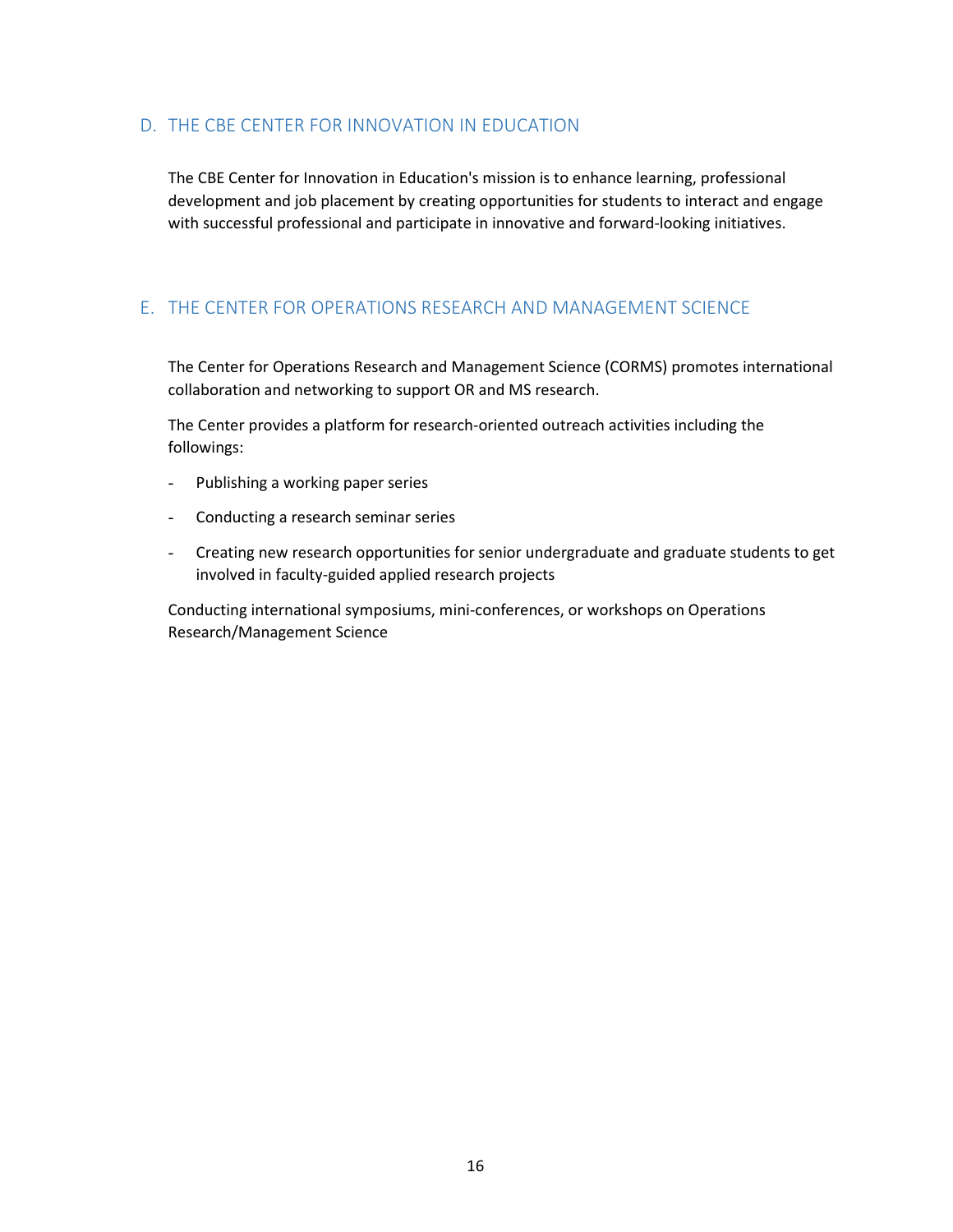## <span id="page-17-0"></span>Section V: COLLEGE POLICIES

## <span id="page-17-1"></span>A. FACULTY CONSULTING PROCEDURES

Faculty members and administrators may be called upon to provide consulting or other professional services to the community outside of the University and its institutional programs. These activities may or may not be income-generating. Consulting should enhance the teaching, scholarship or service abilities of the faculty and can make significant contributions to the various publics served by the college.

Members of the faculty and administration will be permitted to engage in external consulting or other professional services on a reasonable basis and in compliance with [University Policy &](https://policy.wwu.edu/policies-by-subject)  [Procedures](https://policy.wwu.edu/policies-by-subject) with respect to these practices as stated here:

[POL U5400.18 – Faculty Policy on Consulting and Other Compensated Professional Activities](https://policy.wwu.edu/POL-U5400.18-Faculty-Policy-on-Consulting-and-Other-Compensated-Professional-Activities.pdf) 

This policy is subject in all instances to the following conditions:

- 1. The first responsibility of the individual is to the College of Business and Economics and Western Washington University, and any outside activity must in no way interfere with the person's normal and full-time obligations and contributions to the University.
- 2. Any outside involvement must not involve any conflict of interest in terms of the person's obligations to the University or its programs and objectives.
- 3. An individual report must be made to the department chair and the college dean at the end of each academic year.
- 4. This policy applies to all full-time faculty and administrators during the academic year or other term of appointment.

## <span id="page-17-2"></span>B. FACULTY ETHICS POLICY

The Faculty of the College of Business and Economics subscribes to the highest ethical standards in conformity with the Values Statement. Specifically, the faculty subscribes to the Code of Faculty Ethics found in:

- o WWU Faculty Handbook [\(https://policy.wwu.edu\)](https://policy.wwu.edu/),
- o Washington State's Ethics in Public Service Act, Chapter 42.52 RCS, and
- o FERPA guidelines and the policies with respect to responsible research [\(https://policy.wwu.edu/POL-U4520.02-Addressing-Responsible-Conduct-of-](https://policy.wwu.edu/POL-U4520.02-Addressing-Responsible-Conduct-of-Research.pdf)[Research.pdf\)](https://policy.wwu.edu/POL-U4520.02-Addressing-Responsible-Conduct-of-Research.pdf)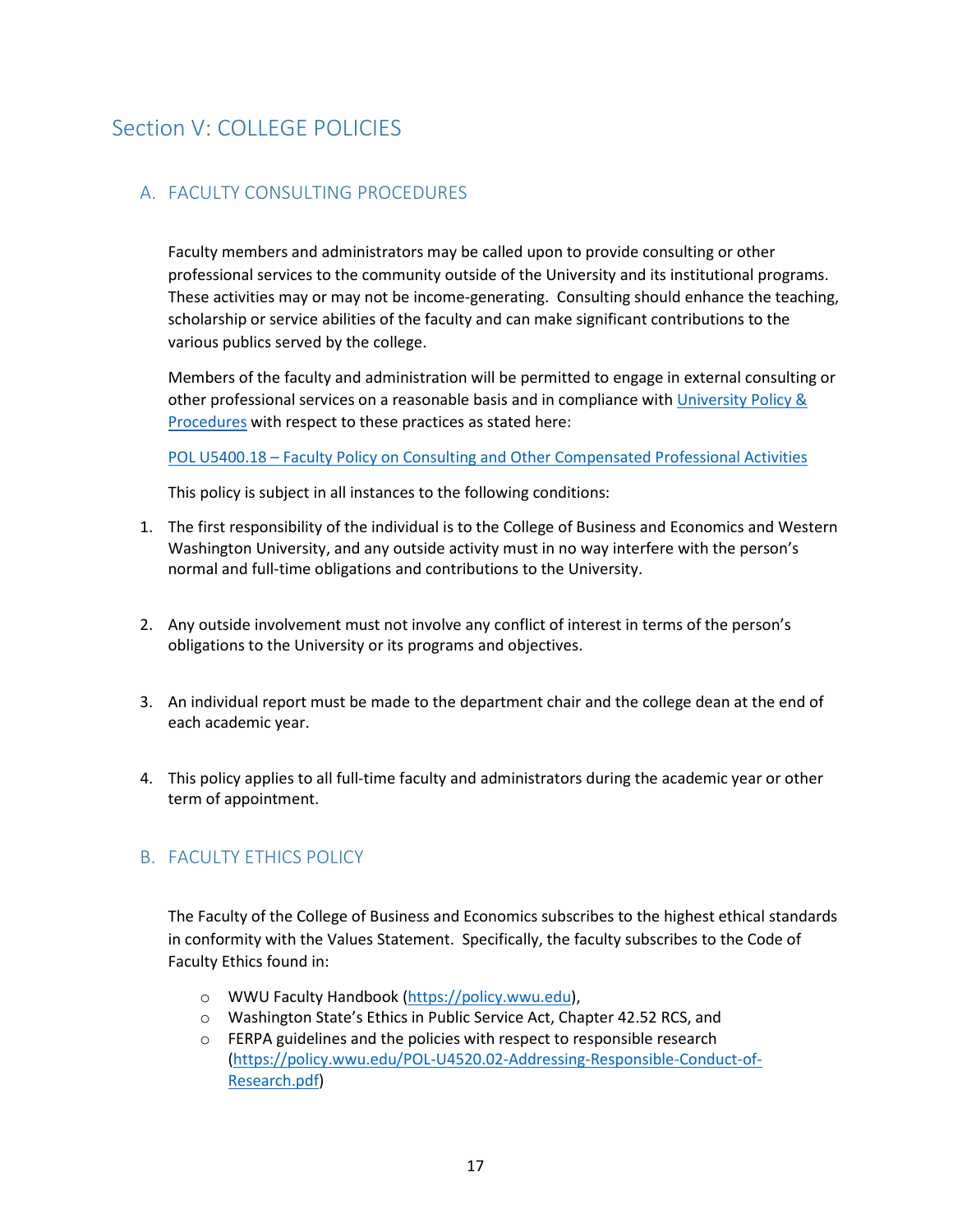## <span id="page-18-0"></span>C. CHAIR SELECTION POLICY AND PROCEDURE

Chairs of academic departments in the College of Business and Economics are elected to a three-year\* term as follows:

- 1. The Dean of the College of Business and Economics shall declare nominations open for Chair. Nominations shall remain open for five working days following this announcement.
- 2. Nomination forms shall be signed by the nominator and the nominee.
- 3. Nomination forms shall be submitted to the Dean's Office.
- 4. The Dean may meet with nominees to discuss the position.
- 5. The Dean shall call a department meeting within 10 working days after nominations are closed to announce and discuss the slate of nominees.
- 6. The Department may solicit policy proposals from the candidates and schedule one or more meetings to hear and discuss these proposals.
- 7. The department shall set a date of no more than 10 days from the last discussion meeting for the submission of secret written ballots to the Dean's Office. The selection is determined by majority vote. Eligibility to vote is covered in Section VII of the Faculty Handbook.
- 8. The Dean shall announce the result of the process.

*\* A Chair's term may be set to period of less than three-years. A reduction in the Chair's term must be passed by a majority vote of the eligible faculty and before step 7.*

## <span id="page-18-1"></span>D. REPRESENTATION ON UNIVERSITY GOVERNANCE BODIES

At least one tenured or tenure-track faculty member shall serve as a representative of the College on each of the following University bodies:

- University Planning and Resources Council
- Faculty Senate
- Academic Coordinating Commission

Exceptions are permitted by Policy Council.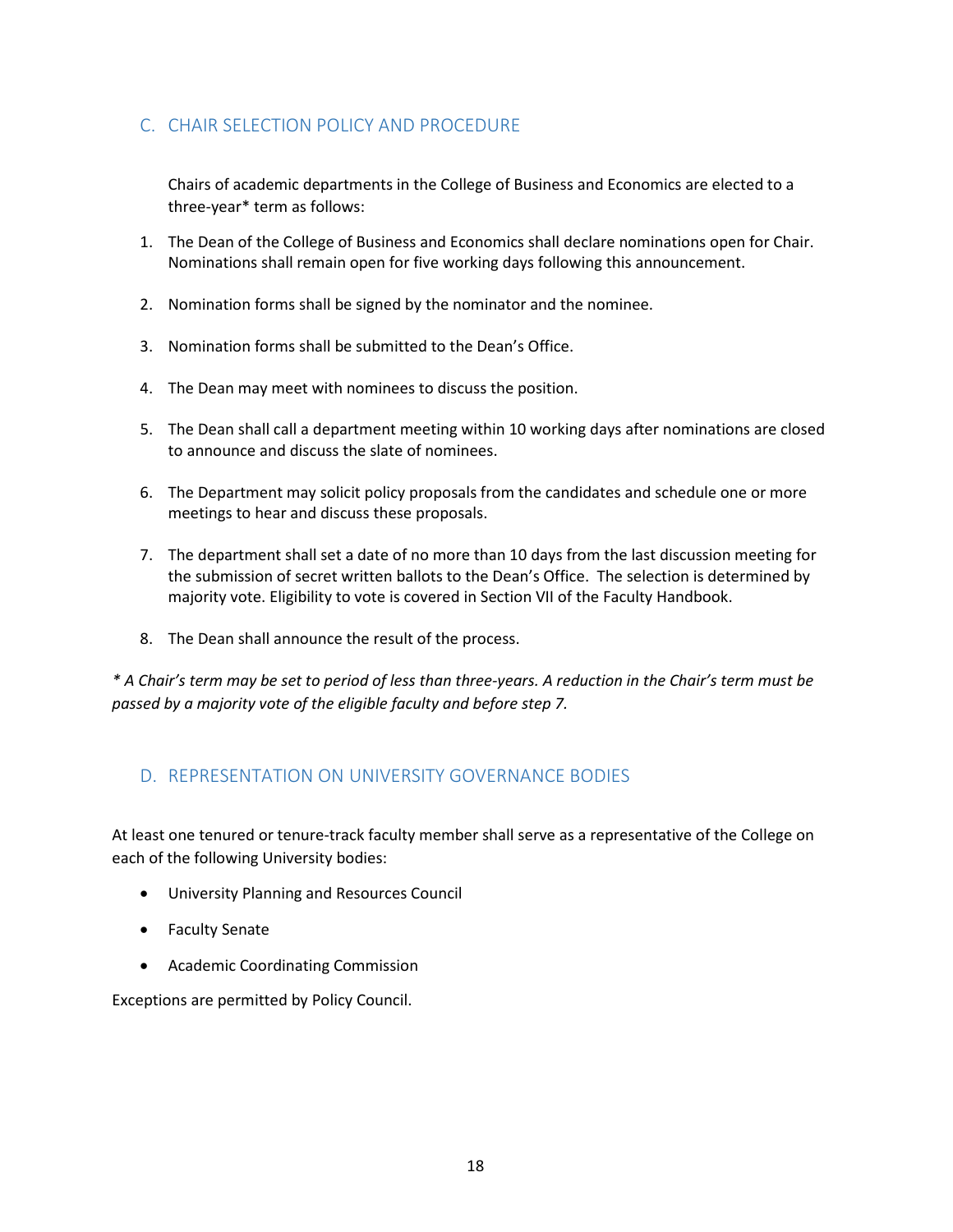## <span id="page-19-0"></span>Section VI: COLLEGE STANDING COMMITTEES

Unless otherwise specified, a renewable term of two years applies to each CBE standing committee.

## <span id="page-19-1"></span>A. POLICY COUNCIL

## **Charge/Responsibilities**

The College Policy Council (PC) is charged with the following:

- Initiating and/or approving College policies and changes thereto
- Reviewing, maintaining, and proposing changes to the CBE Policies and Procedures handbook (which includes the Colleges unit evaluation plan) as needed and to ensure that it is consistent with the faculty CBA, AACSB accreditation standards, and University policies and procedures
- Participating, when timing warrants, in setting the agenda for meetings of the College faculty
- Serving as an advisory board to the Dean on matters pertaining to budgeting and planning
- Proactively seeking student input and feedback (via interaction with club leaders) on policy matters that are relevant to student interests.

#### **Membership**

The College Policy Council is comprised of the following:

- The Dean (voting, chair of PC)
- The Associate Dean (voting)
- Department Chairs (voting)
- Members of the Faculty Governance Committee (FGC) which includes one faculty member elected at large from each Department of the College (voting)
- One College staff person other than the CBE Operations Manager [voting], elected at large by College staff (The Operations Manager may vote in the election.)
- The Director of CBE Programs in Poulsbo (voting)
- The Director of the CBE Graduate Programs (voting)
- The following parties, attend when needed to facilitate information flow or participate in relevant discussions:
	- The College's University Planning and Resources Council UPRC) Representative (nonvoting unless also serving in one of the voting roles listed here)
	- A Faculty Senator from the College, with priority given to tenured or tenuretrack senators (nonvoting unless also serving in one of the voting roles listed here)
- PC may, with a two-thirds vote, additionally augment its membership by adding such CBE program directors that in its judgment should be accorded membership in PC. PC will determine the voting status of such members.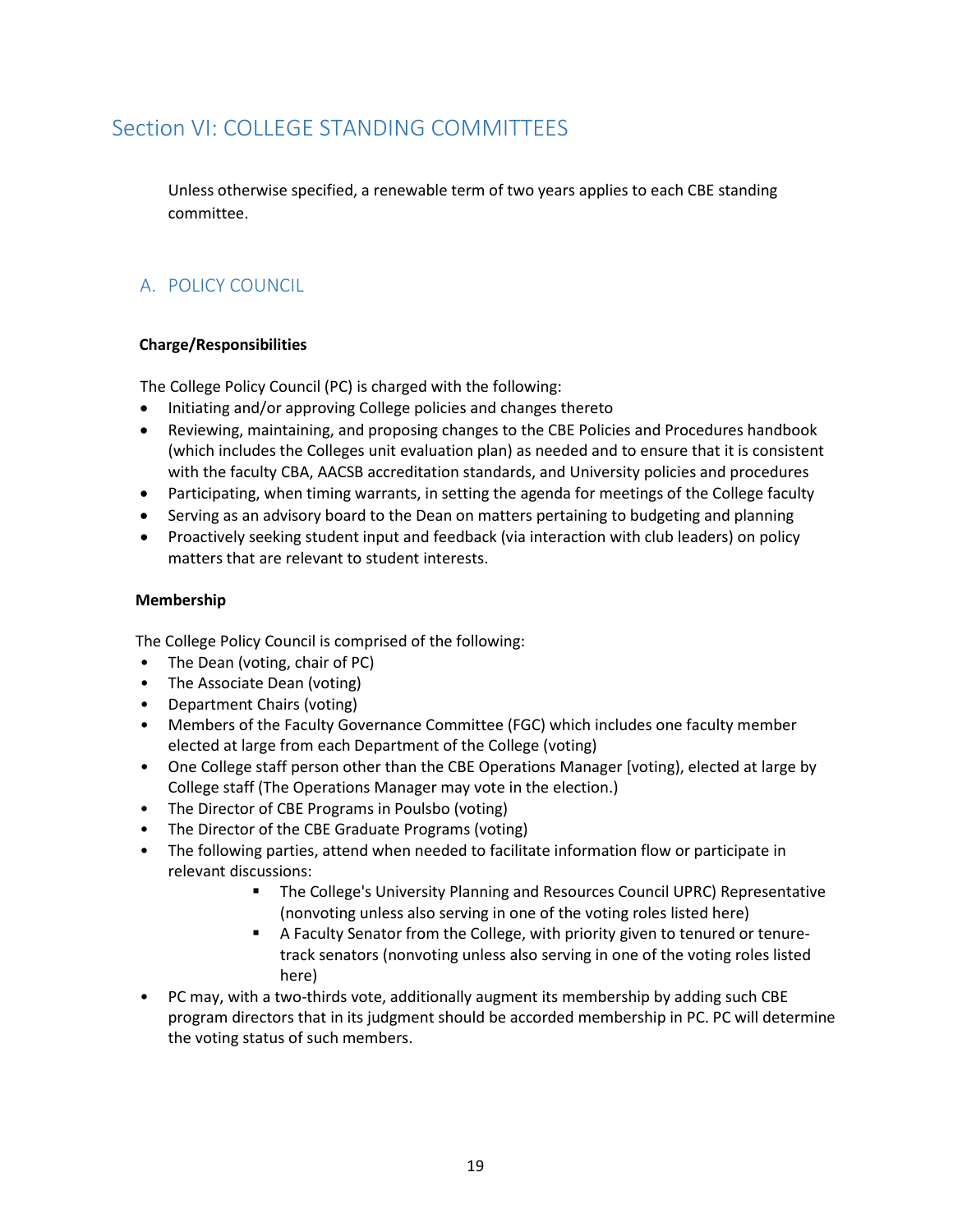#### **Meeting Practices and Other Information**

- Minutes shall be taken and maintained by the Operations Manager.
- PC shall normally meet every two weeks during the academic year.
- PC meetings are 90 minutes.
- PC meeting agendas are set and structured as follows, and should be circulated at least 24 hours in advance:
	- 40-50 minutes for agenda changes; informational updates from Dean, Associate Dean, CBE Senator, or UPRC rep; and agenda items brought forth by the Dean and Department Chairs (set by Dean)
	- 30 minutes for agenda items brought forth by the FGC (set by FGC)
	- 10 minutes of unscheduled time (to be used at PCs discretion)
- PC meetings are open to all members of the CBE.
- The PC may not vote on issues in the same meeting in which the issue is initially presented, unless the PC votes by a two-thirds majority that such a vote is acceptable.
- The PC determines its own procedures other than those specified here.

## <span id="page-20-0"></span>B. FACULTY GOVERNANCE COMMITTE

#### **Charge/Responsibilities**

The Faculty Governance Committee (FGC) is charged with representing the CBE faculty. Members of FGC consult with and respond to CBE faculty to ensure all issues of concern to CBE faculty are surfaced and brought to Policy Council (PC) for consideration and possible action. The FGC sets and manages a portion (30 minutes) of the biweekly PC meeting. At times, the FGC carries out governance-related tasks (e.g., review of certain Faculty Handbook sections) upon the request of the Dean or PC. In addition, the FGC appoints members to university bodies whose membership criteria mandate that there be college-appointed representatives, and it makes efforts to identify and endorse CBE faculty representatives for all university bodies where the opportunity for CBE representation exists.

#### **Membership and Meeting Practices**

The FGC is composed of the elected representatives of the five departments to Policy Council. The chair is elected by the committee and is the CBE representative for any universitywide meetings of college faculty governance committee leaders. FGC meeting minutes are maintained and available to CBE faculty.

The FGC meets every other week during the academic year, generally at the same time as the Dean and Chairs meeting. These are intended to be open meetings where any faculty can bring concerns to the FGC.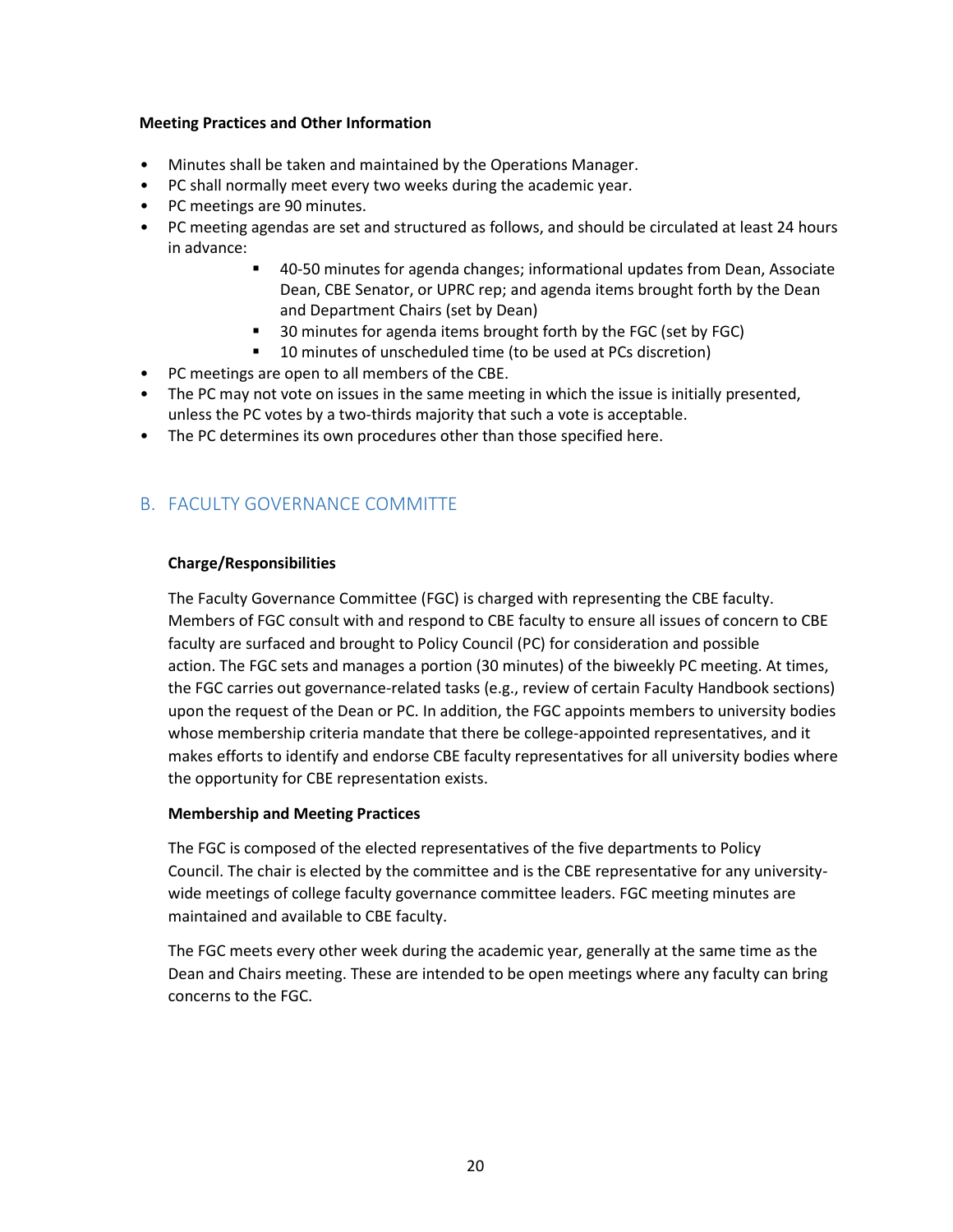## <span id="page-21-0"></span>C. DEAN AND CHAIRS COMMITTEE (DAC)

#### **Charges/Responsibilities**

The DAC is an advisory group for the Dean, Associate Dean, Department Chairs, Graduate Program Director (as needed) and Poulsbo Program Director (as needed). This group may act informally to discuss matters that members bring to the group's attention. More formal matters or those matters needing faculty input and/or decision making will be forwarded from the DAC to the Policy Council and/or the Faculty Governance Committee. When matters are brought to the DAC that are solely within the Dean's responsibilities, as stated in the CBA, the DAC members may serve in an advisory capacity. In line with the Dean and Chair's responsibilities outlined in the CBA topics may include implementation of university strategy, management of operations, budgets and scheduling, among other topics.

Because of its advisory role, minutes of the DAC are not kept. However, the topics discussed (except those having to do with confidential personnel issues) are posted in the college newsletter.

#### **Membership and Meeting Practices**

The committee includes the Dean, Associate Dean, Department Chairs, an FGC Representative\*, Graduate Program Director (when needed) and Poulsbo Program Director (as needed).

*\*The FGC Representative may be excused when sensitive personnel matters are under discussion.*

The DAC will normally meet on the Wednesday mornings when the Faculty Governance Committee is meeting.

## <span id="page-21-1"></span>D. FACULTY REVIEW COMMITTEE

#### **Charges/Responsibilities**

The Faculty Review Committee shall be responsible for reviewing performance evaluations of all faculty being considered for tenure, promotion, or who are undergoing post-tenure review. The Committee shall make recommendations to the Dean concerning any personnel action affecting the career progress of faculty members in the College of Business and Economics.

#### **Membership and Meeting Practices**

The Faculty Review Committee shall be comprised of one tenured faculty member from each department elected by voting faculty of that department.

If a member of the Faculty Review Committee is being considered for either promotion or tenure, that Committee member shall recuse himself/herself and the appropriate department shall appoint a replacement for that Promotion and Tenure cycle.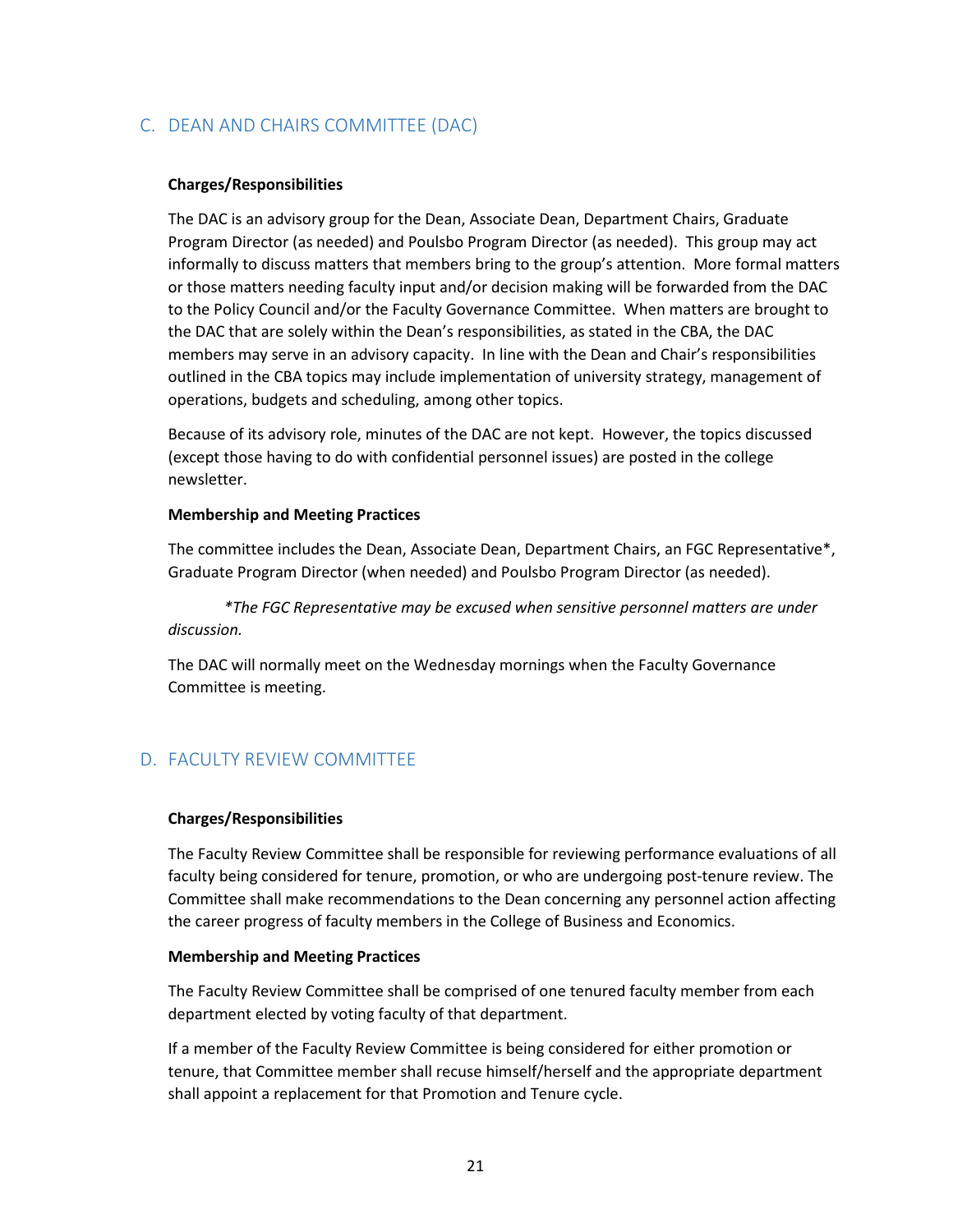If a member of the Faculty Review Committee is being reviewed for any other personnel action, that Committee member shall recuse himself/herself for his or her particular evaluation but shall participate in all other Committee work. The appropriate department shall appoint a replacement for this purpose.

The committee meets during the fall and spring review cycles (four times a year) and on an adhoc basis to discuss relevant issues.

## <span id="page-22-0"></span>E. ASSURANCE OF LEARNING COMMITTEE

#### **Charge/Responsibilities**

The purpose of the Assurance of Learning Committee is to oversee a comprehensive program of assurance of learning, that is consistent with AACSB accreditation standards. Responsibilities of the committee include (but not limited to): review and revise learning goals and objectives for all programs based on current AACSB standards, develop timely and appropriate assessment tools to assess students' competencies, communicate assessment results to relevant college units, and recommend curriculum and programmatic changes. The goal of the Assurance of Learning Committee is to maintain an atmosphere of continuous improvement in which CBE students meet high, relevant, and meaningful competency goals.

#### **Membership and Meeting Practices**

The Assurance of Learning Committee consists of the Associate Dean of the College of Business and Economics (who serves as Chair), a representative from each of the departments appointed by the Chair of each department, and a representative of the graduate programs who may be either the Director of Graduate Programs in CBE or their designee. To ensure continuity of work performed by the committee, a member of the committee can be invited by the Dean to serve as co-chair of the committee. This co-chair position carries a renewable three-year term.

The Assurance of Learning Committee meets as needed, with at least one meeting per quarter.

## <span id="page-22-1"></span>F. COLLOQUIUM COMMITTEE

#### **Charge/Responsibilities**

The Faculty Research Colloquium Committee is responsible for arranging faculty research seminars. Each year, some of the presenters are members of our faculty while others are noted researchers from other universities. The purpose of these seminars is to provide an opportunity for College faculty to share their research interests and findings with other faculty and to obtain critique and feedback. Invited researchers from other universities help to stimulate interest as well as keep us abreast of leading research.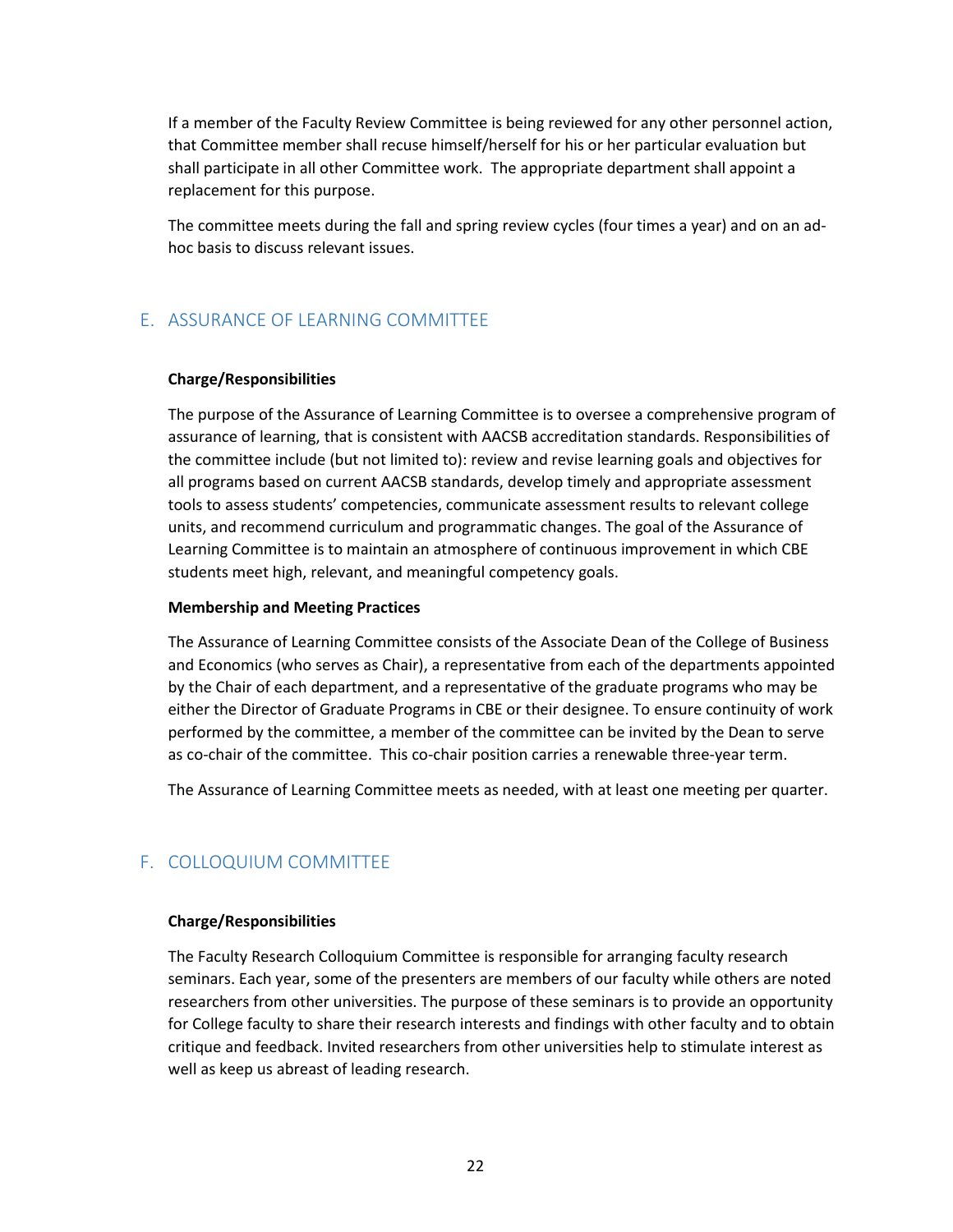The Colloquium Committee will also provide rankings to the Dean on Summer RSP teaching and research grant applications originating within the college. This committee will ensure faculty receiving these grants make a presentation on their achievements during the year following receipt of the grant.

#### **Membership Practices**

The committee consists of one faculty representative from each department.

The committee meets as needed. Meeting notes shall be taken and submitted to Policy Council for informational and record-keeping purposes. This committee is a subcommittee of the CBE Policy Council and shall submit reports of its activities to Policy Council upon request.

## <span id="page-23-0"></span>G. CURRICULUM COMMITTEE

#### **Charge /Responsibilities**

The CBE Curriculum Committee is the undergraduate curricular governing body of the College of Business and Economics and is responsible for oversight of all aspects of the curriculum, curricular policy and CBE's academic enterprise. All additions, changes, or deletions to the undergraduate curriculum must be approved by the CBE Curriculum Committee before moving on to the university-level approval process. Through this review, the CBE Curriculum Committee ensures curricular coherence, ensures appropriate standards for student admission and progress through the curriculum, and ensures adherence to the guidelines for graduation requirements.

The Committee also is responsible for maintaining data on the curricula of peer institutions. Peer institution data should be reviewed on a biannual data.

## **Membership and Meeting Practices**

Curricular proposals can be proposed by any faculty member, department, or any standing committee of the College of Business and Economics. Any proposed change must receive approval from all of the affected CBE departments and affected departments outside of CBE must be notified. For affected CBE departments evidence of this approval, in the form of a vote by eligible faculty in the department(s), will be entered into the appropriate "Comments" box (under "Collegial Communication/Impact on Resources") in the Curriculog form by the Department Manager(s). For affected departments outside of CBE, evidence of notification, such as the text of an email message, will be entered into the appropriate "Comments" box (under "Collegial Communication/Impact on Resources") in the Curriculog form by the Department Manager(s). Curricular actions supported by the Curriculum Committee are forwarded to the College's Operations Manager who sends the appropriate meeting minutes to the ACC for approval.

The Curriculum Committee is comprised of one representative from each of the academic departments elected by the voting faculty of the department. The term of office is two years, with two of the members elected each year. By the second week of spring quarter, each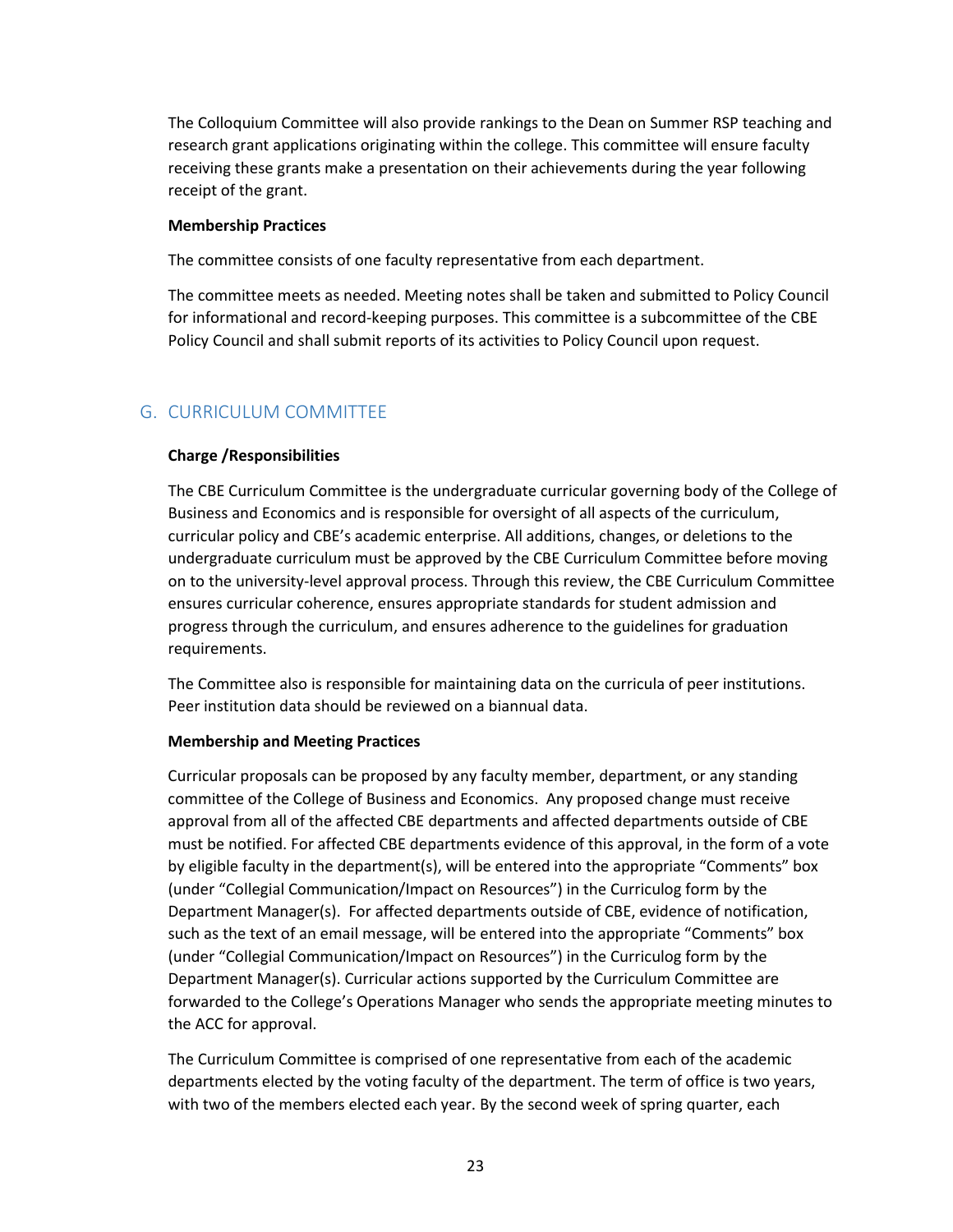department whose position is expiring at the end of the current year shall be notified of such by the Dean's office. The affected departments shall hold the necessary vote and inform the Dean's office of the results by the end of the sixth week of spring quarter. The Committee selects a chair at the beginning of each academic year. The co-chair of the Assurance of Learning Committee who is a faculty member, ex officio, will be invited to serve on the Curriculum Committee as a non-voting member. Meetings take place at 4:00 on Wednesdays as needed throughout the academic year; specific meeting dates are announced by the chair at least one week in advance. A staff member from the Dean's office takes minutes and coordinates department proposals.

#### **Other Information**

The faculty of CBE are responsible for curriculum. Faculty within a department, including the appropriate Department Chair, will initiate periodic reviews of their curriculum to ensure that it is current and best meets the learning goals and objectives of the College and the program of study.

## <span id="page-24-0"></span>H. ACADEMIC TECHNOLOGY COMMITTEE

#### **Charge/Responsibilities**

The CBE Academic Technology Committee is charged with promoting the use of computing and media technologies for instructional purposes for the college. The committee shall:

- 1) Plan for future needs for computing and media services and facilities of the college.
- 2) Coordinate computing and media activities within the college, including local networks and specialized data bases.
- 3) Advise Policy Council regarding Academic Technology, budget requests, and priorities.
- 4) Review annually the effectiveness of campus wide academic technology services.
- 5) Recommend plans for the operation of university wide facilities, computer labs, campus networks, maintenance support.
- 6) Coordinate with WWU's Academic Technology and User Services (ATUS) and the Center for Instructional Innovation and Assessment (CIIA) to research and promote best practices for online teaching and use of technology in classrooms.
- 7) Perform other duties as determined by the college.

#### **Membership and Meeting Practices**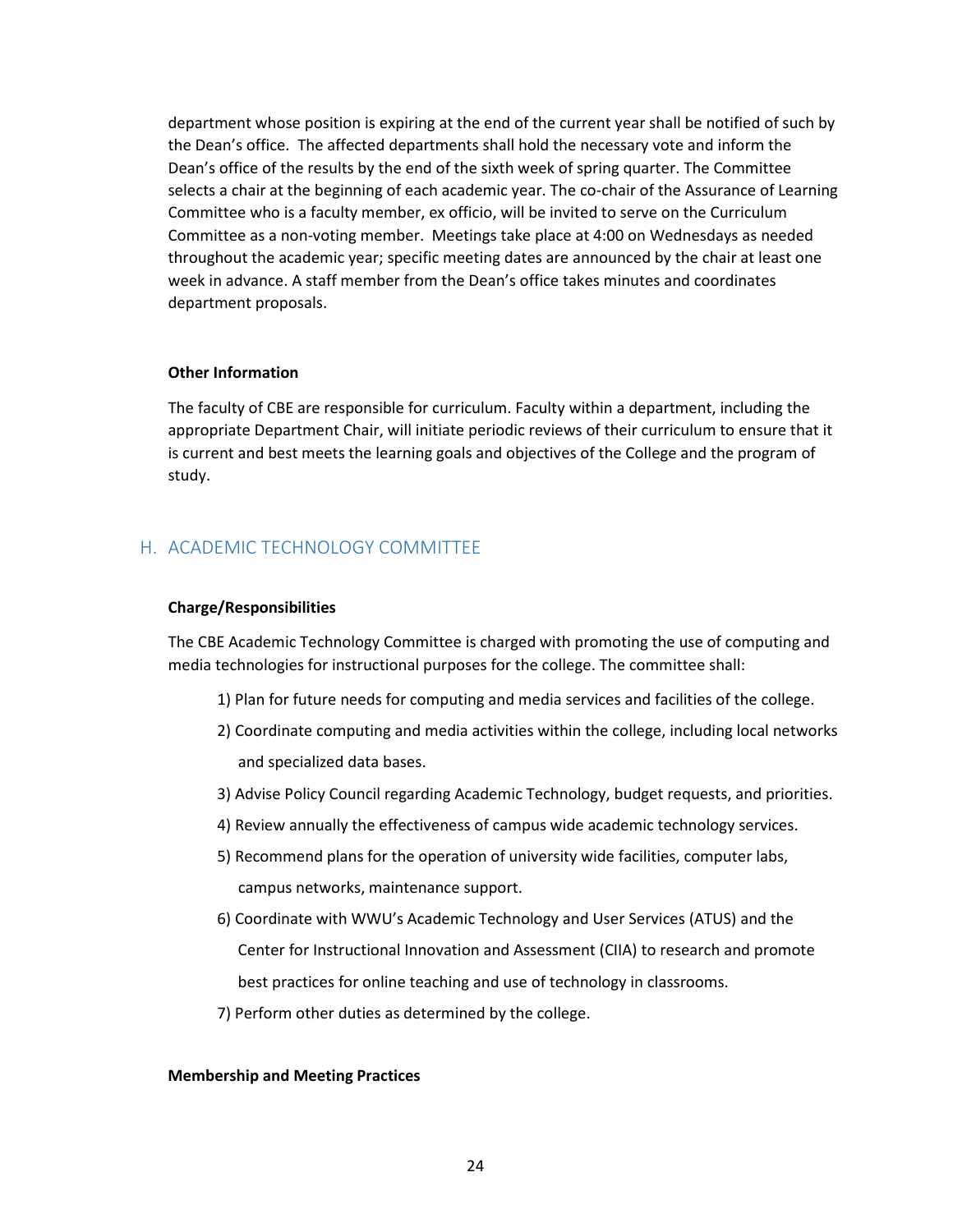The committee consists of the CBE Information Technology Manager and one volunteer faculty representative from each CBE department. Each department is responsible for making its own faculty representation decisions. One of the faculty representatives, elected by the members of the committee, will chair the committee.

The committee shall meet at least once per quarter. Meeting notes shall be taken and submitted to Policy Council for informational and record-keeping purposes.

#### **Other Information**

The CBE Academic Technology Committee is a subcommittee of the CBE Policy Council and shall submit reports on its activities to Policy Council upon request. It shall also report to the Academic Technology Committee (ATC; a subcommittee of the Faculty Senate) the following information:

- a) Informal items related to actions specific to CBE regarding academic technology
- b) New Proposals related to university wide systems and/or services for ACC review

## <span id="page-25-0"></span>I. MBA PROGRAM COMMITTEE

#### **Charge and Responsibilities**

The MBA Committee serves as steward of the academic policies and curriculum issues for the MBA Program in a manner consistent with broad guidelines established by both the College of Business and Economics and the Western Washington University Graduate School.

#### **Membership and Meeting Practices**

Faculty membership includes at least one representative from each CBE academic department with 2-year terms of service and no term limits for representatives. In some cases, a department may have multiple representatives when that department includes multiple and diverse academic subjects. The co-chair of the Assurance of Learning Committee who is a faculty member, ex officio, will be invited to serve on the MBA Program Committee as a nonvoting member. Members of the MBA Operations Team including the MBA Director serve as ex officio non-voting members. The MBA Director will chair the committee and may cast a tiebreaking vote. Representatives from the MBA Student Association will be invited to attend one meeting per quarter to provide feedback regarding the program or specific topics as needed. The committee typically meets three or four times per quarter.

## <span id="page-25-1"></span>J. SCHOLARSHIP COMMITTEE

#### **Charge /Responsibilities**

The committee is responsible for reviewing applicants against the criteria for each scholarship and coordinating with departments and others in the college whenever necessary. The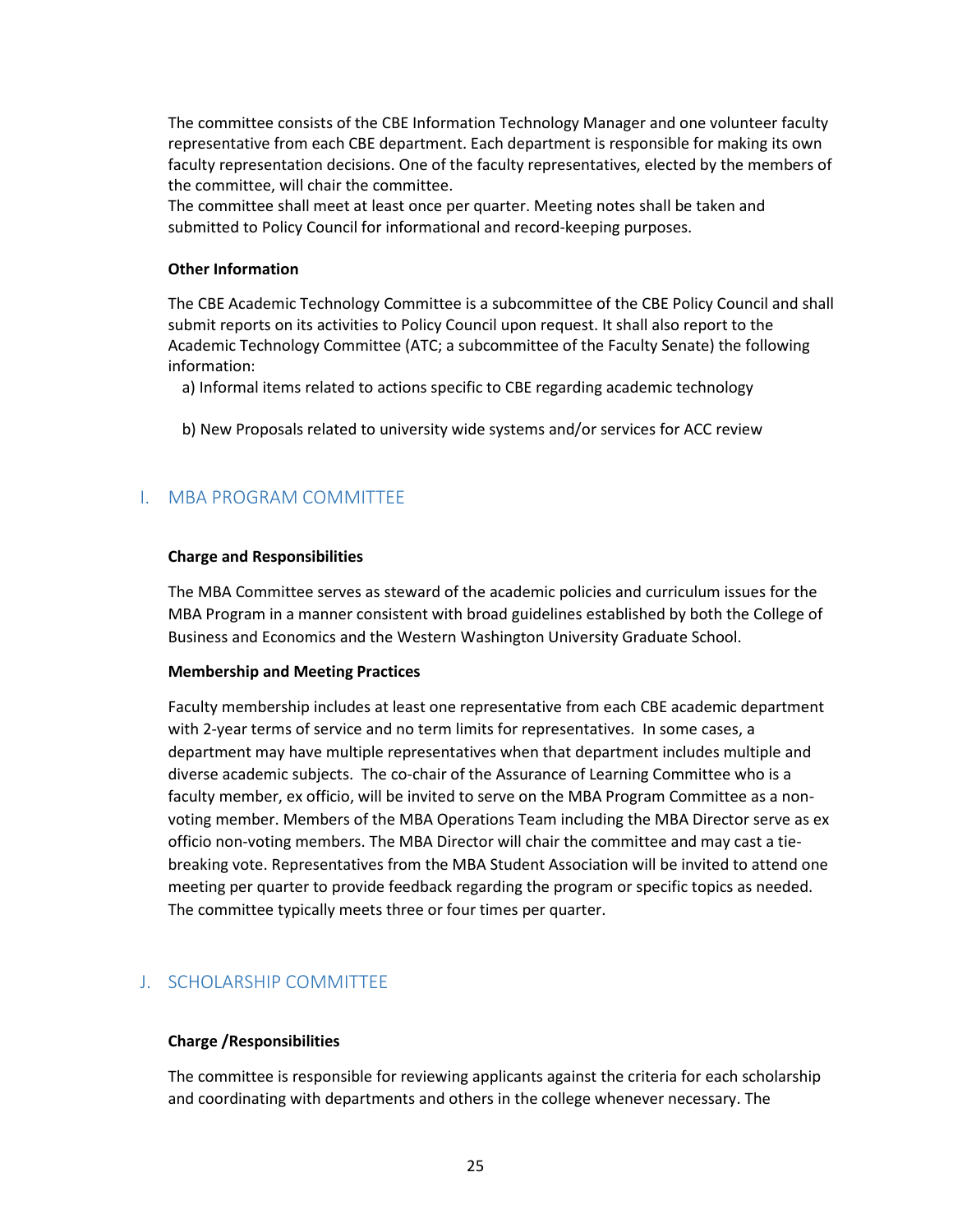committee chair works closely with the CBE Pre-Major advisor and the WWU Foundation to ensure that the committee has complete and accurate information on scholarship amounts and donor requirements. The committee is charged with assuring an orderly process for selecting scholarship recipients and makes its recommendations to the dean.

#### **Membership and Meeting Practices**

The Scholarship Committee includes one member appointed by each department in the college and typically meets in late spring to finalize recipients. The members of the committee elect the chair.

## <span id="page-26-0"></span>K. EQUITY, INCLUSION, AND DIVERSITY (EID) COMMITTEE

#### **Charge/Responsibilities**

In recognizing that there is a moral imperative for the CBE and the business community at large to become more equitable, inclusive, culturally competent, antiracist, socially just, and ultimately more diverse (see Appendix XX for definitions of these terms), the CBE EID Committee aims to honor the lived experience of CBE's BIPOC (Black, Indigenous, and People of Color) students and other stakeholders as well as those of any and all historically marginalized, oppressed, and underrepresented groups. The committee's role is to engage members of the CBE community in ongoing examination of the state of CBE's culture and shepherd the college through the process of making essential changes to any norms, policies, systems, structures, practices, and behaviors that result in inequity, exclusion, social injustices, and consequently a lack of diversity. More specifically, the committee shall:

- 1) Review CBE EID-related deficiencies and opportunities, and implement trainings, events, and programs to strengthen CBE culture in these respects.
- 2) Provide consultation and expertise to CBE leadership and all other CBE community members regarding EID, antiracist, and social justice implications of existing and proposed policies and practices within the College.
- 3) Research, develop, propose, and advocate for new EID, antiracist, and social justice-oriented policies and initiatives within the CBE, including but not limited to those pertaining to:
	- the curriculum (e.g. content, pedagogy, research/internship experiences);
	- the attraction, hiring, and retention of diverse faculty, staff, student, volunteer (e.g., guest speakers, advisory board members), and other CBE stakeholder populations;
	- the fostering of related knowledge and skills in all members of the College.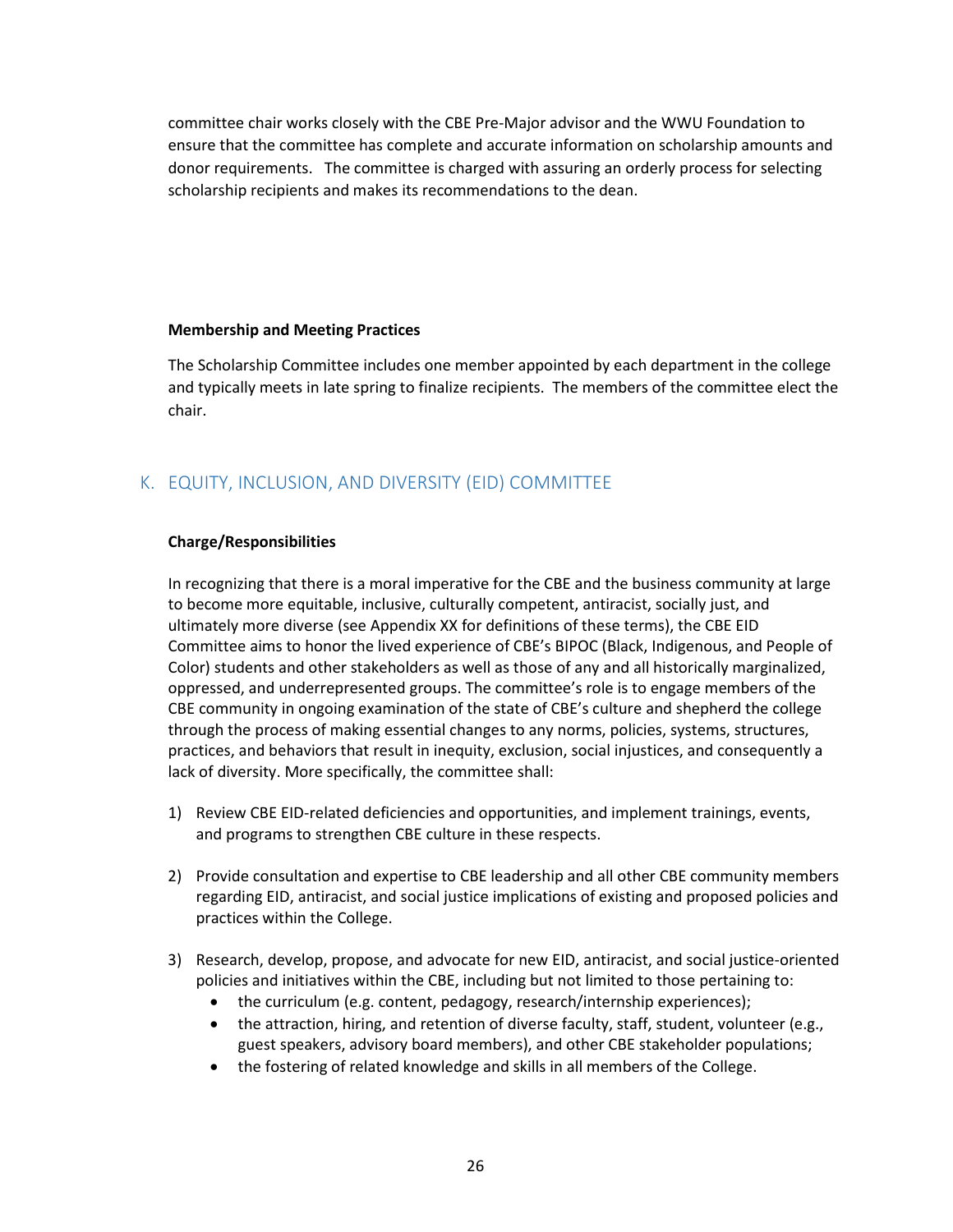4) Establish, revise, and regularly review metrics that capture our effectiveness as a college in creating a more equitable and inclusive culture.

#### **EID Committee Membership and Meeting Practices**

The committee consists of CBE faculty (tenure track and non-tenure track) and staff members and three CBE students. All members are voting members. Each department shall have at least one faculty representative on the committee and the CBE staff shall have at least one representative; faculty and staff members shall self-nominate, and each constituent group may develop its own process for ensuring representation. Non-tenure-track faculty members shall be compensated as specified in the CBA, with either university-level funding or in consultation with the CBE Dean's Office, or a combination. EID Committee work shall be recognized as a legitimate use of staff members' time. To ensure the centering of representative issues, the committee will seek out diverse perspectives through involvement of members of other CBE stakeholder groups and other groups on Western's campus.

The student members of the committee shall be two CBE Student Advocates (determined by the Student Advocates) and one CBE senator (determined by the CBE senators). There shall be five CBE student advocates who are CBE student employees hired and supervised by the committee for a term of one academic year. Meeting attendance counts toward their hours. Annual funding for CBE Student Advocates shall be provided by the CBE Dean's Office.

Committee members are not required to be experts in or experienced with EID work, but they must be committed to the committee's charge, have an interest in EID, cultural competence, antiracism, and/or social justice work, and also regularly pursue ongoing self-education and professional development with regard to EID, cultural competency, antiracism, and/or social justice knowledge and competency. Members must also serve on at least one EID subcommittee. (Subcommittees will be formed or disbanded as needed at the discretion of the full committee.) The committee welcomes any and all members who accept and intend to meet these expectations.

The term of service for faculty and staff members is two years, with approximately half of the terms expiring each year. The term of service for students is one year. There are no term limits for any members.

Two of the committee's faculty or staff members shall chair the committee. A co-chair term is 2 years. For continuity, the committee will elect one co-chair each year such that there is one newly elected co-chair in a given year and one returning co-chair. There are no term limits for co-chairs.

The committee shall typically meet at least five times per quarter during the academic year. Meeting notes shall be taken and submitted to Policy Council for informational and recordkeeping purposes.

## <span id="page-27-0"></span>L. STRATEGIC PLANNING COMMITTEE

#### **Charge/Responsibilities**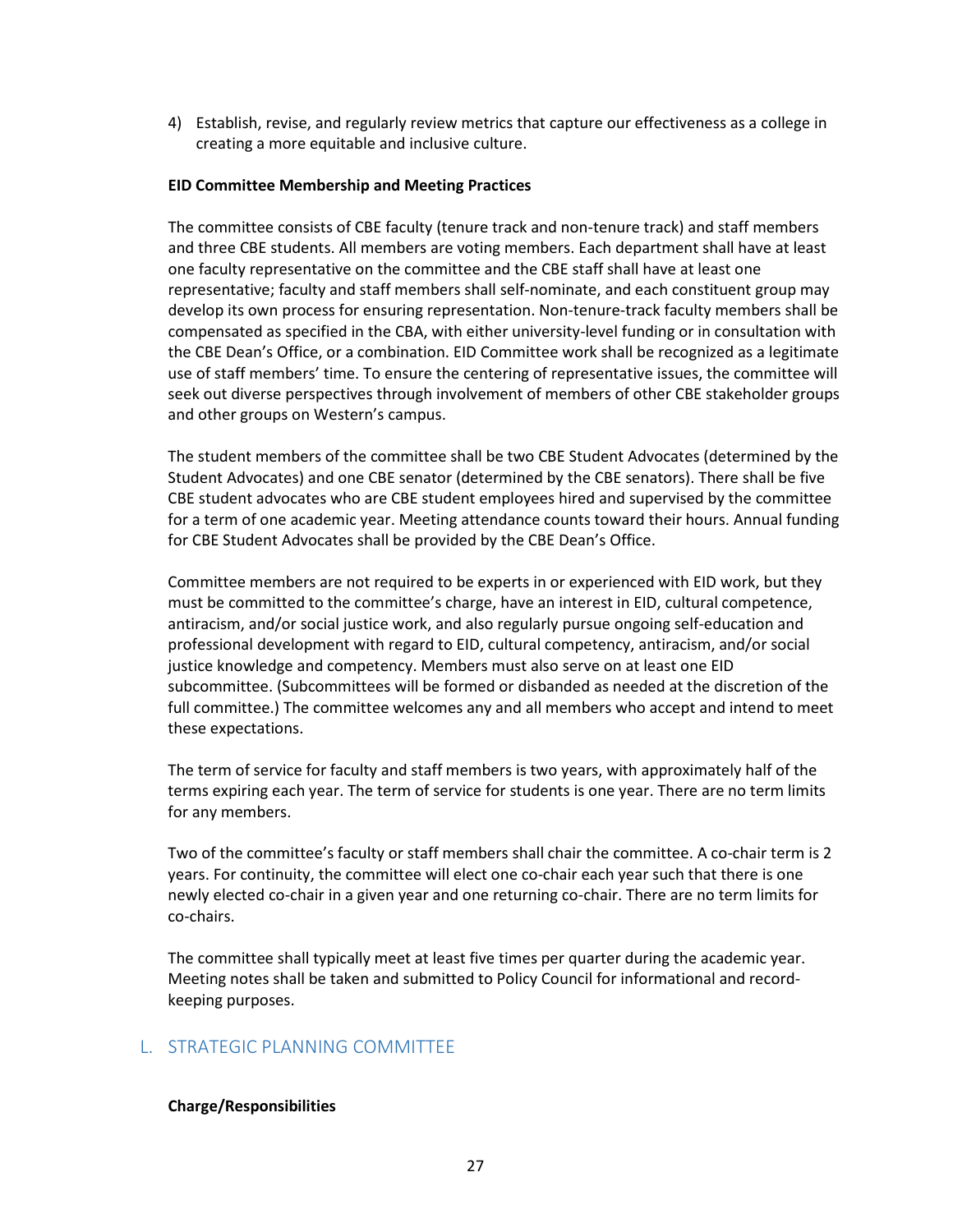The purpose of the Strategic Planning Committee is to manage, monitor, and revise as necessary the CBE Strategic Plan. Members of the Strategic Planning Committee will review quarterly the progress towards achievement of strategic priorities and consider a complete revision every three years, beginning in 2025.

#### **Membership and Meeting Practices:**

The Strategic Planning Committee consists of the Dean, the Associate Dean of the College of Business and Economics, an elected faculty member from each department, an elected staff representative, one of the CBE Student Senators, a member of the AEDI Committee, and a representative of the graduate programs who may be either the Director of Graduate Programs or his/her designee. Three CBE Advisory Board members will serve ex officio.

## <span id="page-28-0"></span>Section VII: COLLEGE DECISION MAKING

The College values full and open discussion on all matters of interest to the faculty and staff. To the extent possible the College strives to make decisions by reasonable consensus. While most college decision making occurs within Policy Council, there are times when a vote of the full CBE faculty is necessary or desirable. The rules governing faculty votes are as follows:

- Only tenured and tenure-track CBE faculty constitute the voting faculty and may participate in faculty votes.
- Items eligible for faculty votes include issues under the purview of the Policy Council (outlined in Section VI A) and college-level academic programs not under the jurisdiction of a specific department.
- An eligible issue may be brought to the CBE faculty for a vote in any of the following three ways:
	- $\circ$  Policy Council votes (as per its usual voting procedures) to bring the issue to the CBE faculty for a vote.
	- o The members of the Faculty Governance Committee by a vote of at least four out of five members call for the issue to be brought to the CBE faculty for a vote.
	- $\circ$  Any member of the CBE voting faculty completes the petition provided below which requires the signature of the faculty member and the signatures of nine additional members of the CBE voting faculty. When a completed petition is submitted to Policy Council, the request for a vote shall be honored without debate.
- All CBE handbook changes (except non-material adjustments, such as spelling or grammar and changes in references to CBA section #s when those #s change) must be brought to the faculty for a vote via one of the three methods outlined above.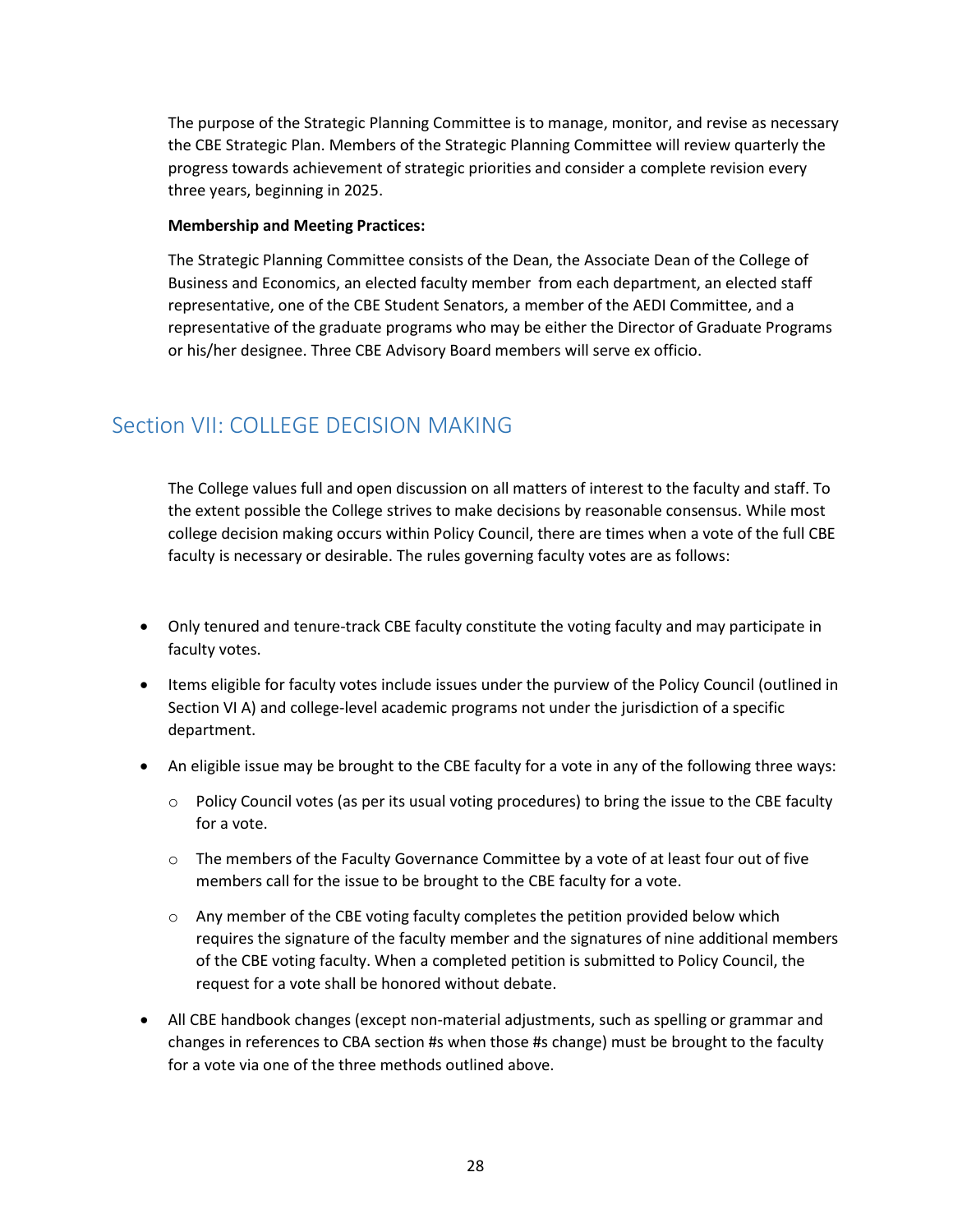- Faculty votes shall be preceded by an all-college meeting, with all interested parties having equal opportunity to present their viewpoints.
- Amendments to the wording of an issue may be proposed and voted on by voice vote if at least 50 percent of the voting faculty is present at the all-college meeting. A simple majority of votes cast shall decide a proposed amendment.
- Although faculty votes shall typically be conducted via confidential ballot, voice votes are acceptable if at least 90% of the voting faculty is present at the time a voice vote is called for. Still, if a voice vote is called for, any member of the voting faculty may request that a confidential ballot vote be conducted instead. Such a request shall be honored without debate.
- The Dean's office shall send at least one email notification to all voting faculty to alert them to the voting period and deadline.
- The voting period for any CBE faculty ballot vote shall include at least five working days on which fall, winter, or spring quarter CBE classes are held.
- No proxy votes are acceptable.
- Reasonable provision shall be made for absentee and off-campus voting at the determination of the Dean, in consultation with the FGC.
- A simple majority of votes cast shall decide the issue.
- The results of faculty vote (ballot or voice) supersede any prior Policy Council vote on the same issue.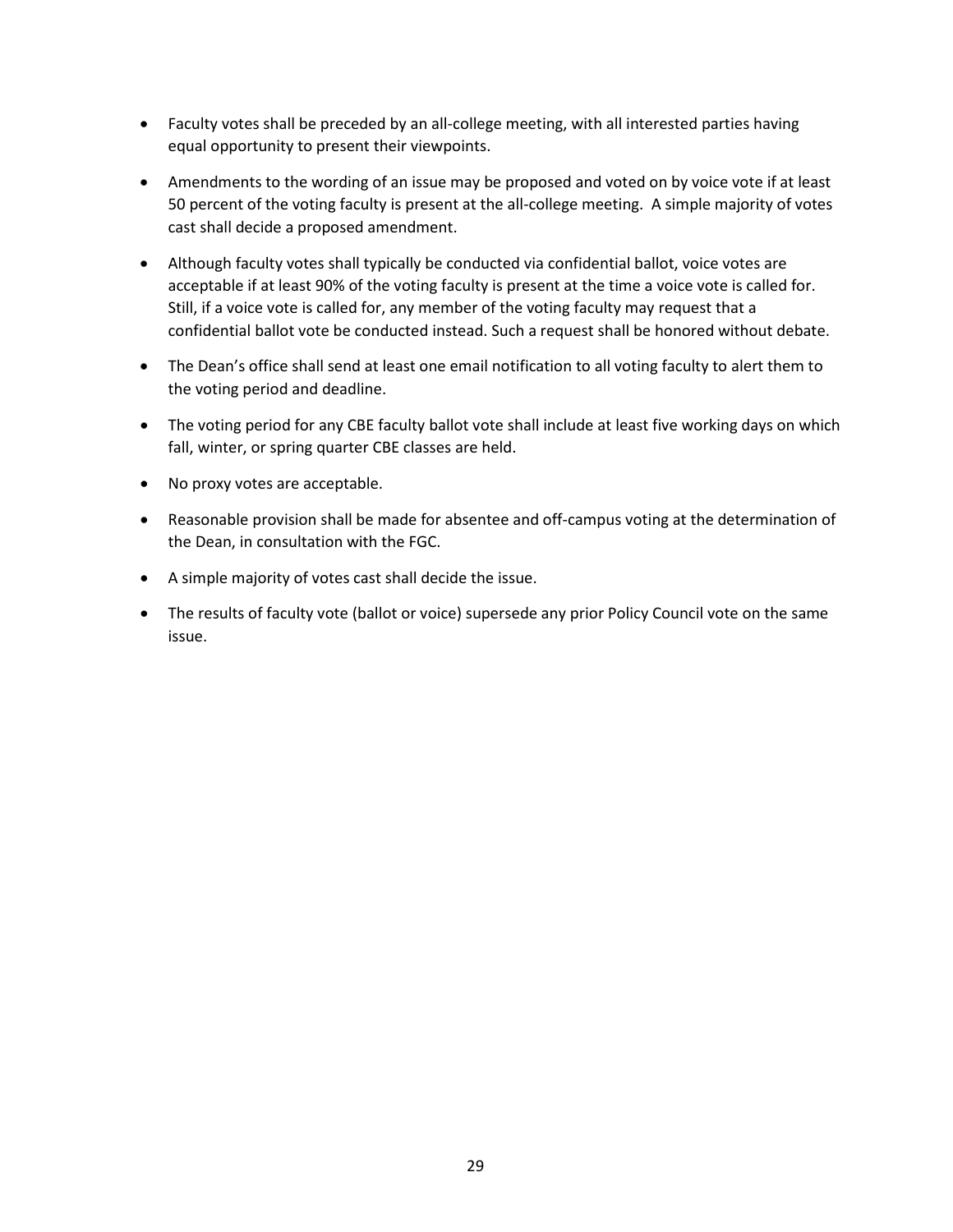## **CBE Petition for Calling a College Vote**

This petition is one of multiple means by which CBE faculty may request an all-faculty vote on an issue (as per Section VII of the CBE Faculty Handbook). Parts 1 and 2 must be completed in accordance with the instructions below for this petition to be considered complete. The completed petition is to be submitted to Policy Council, who must then follow the procedures described in Section VII of the CBE Faculty Handbook.

## **Part 1: Petition Title, Background, Rationale, and Voting Language**

Attach to this petition a document that provides a petition title, a description of the issue on which faculty will be called to vote, a summary of the rationale for bringing the issue to a vote, and the actual language the petitioner would like to have appear on the ballot.

## **Part 2: Signatures**

| <b>Supporting Signatures</b><br>(10 signatures are required, including the<br>individual who initiates the petition; All<br>those who sign must be part of the CBE<br>voting faculty, as specified in Section VII of<br>the CBE Faculty Handbook. Signing this<br>petition indicates support for an all-faculty<br>vote on the issue described in Part 1, but it<br>does NOT indicate how those who sign will<br>vote on the issue.) | 1.<br>2.<br>3.<br>4. |
|--------------------------------------------------------------------------------------------------------------------------------------------------------------------------------------------------------------------------------------------------------------------------------------------------------------------------------------------------------------------------------------------------------------------------------------|----------------------|
|                                                                                                                                                                                                                                                                                                                                                                                                                                      | 5.<br>6.             |
|                                                                                                                                                                                                                                                                                                                                                                                                                                      | 7.<br>8.<br>9.       |
|                                                                                                                                                                                                                                                                                                                                                                                                                                      | 10.                  |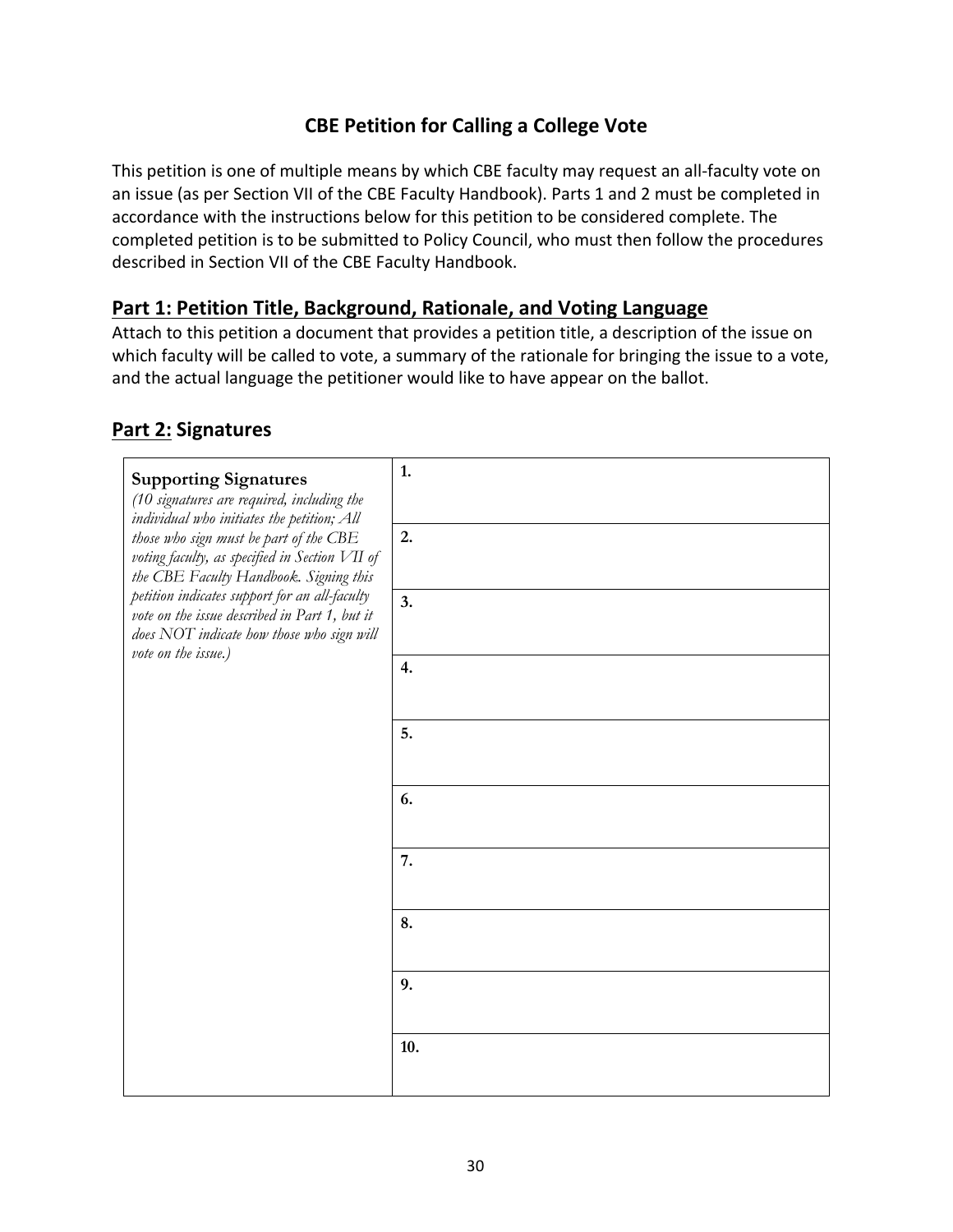## <span id="page-31-0"></span>Section VIII: CBE Faculty Qualification

For the purpose of maintaining AACSB accreditation only, the Dean's office shall form a periodic task force charged with the review and updating of college standards used to designate faculty into the AACSB categories of Scholarly Academic (SA), Practice Academic (PA), Scholarly Practitioner (PA), and Instructional Practitioner (IP). This task force shall consist of the dean, associate dean, and faculty representatives from each department in the college. The maintenance of these standards and the assignment of instructors into these categories is a normal part of AACSB reporting process, required for continued accreditation, that is the responsibility of the Dean's office. An individual faculty member's designation into one of these categories (or lack of designation) shall not be disclosed except as a necessary part of the AACSB reporting and reaccreditation process. Neither these standards nor the subsequent designation of a faculty member into one of these categories shall have any bearing on the faculty evaluation process, which is addressed separately in this handbook.

## <span id="page-31-1"></span>Section IX: CBE EVALUATION PLAN: PRINCIPLES USED FOR APPOINTMENT, PROMOTION, GRANTING OF TENURE AND CONTINUOUS **FVALUATION OF FACULTY**

To achieve its mission, the college faculty must be prepared and productive scholars and educators. The necessary qualifications for appointment, retention, promotion, and the granting of tenure are those established in the WWU Faculty Handbook and Collective Bargaining Agreement, augmented by the College of Business and Economics Faculty Handbook.

## <span id="page-31-2"></span>EVALUATION CRITERIA:

In addition to being effective educators, University faculty are expected to be experts in their field of specialization and to contribute to their respective discipline's body of knowledge, and to participate in academic governance and professional service.

Evaluation of faculty traditionally includes assessment of the contribution in each of the following areas: (1) teaching; (2) research, creative scholarship and publication; (3) department, college, and university governance and professional service.

It is not expected that each faculty person will contribute equally in each area. It is required, however, that candidates for promotion or tenure shall achieve and maintain competence in each of the three areas and will strive toward distinction in at least one. The same criteria are used for all evaluations.

## <span id="page-31-3"></span>Teaching:

In its various forms, teaching constitutes a central function of the College. Every faculty member is expected to be an effective teacher, and no faculty member should be nominated for promotion or for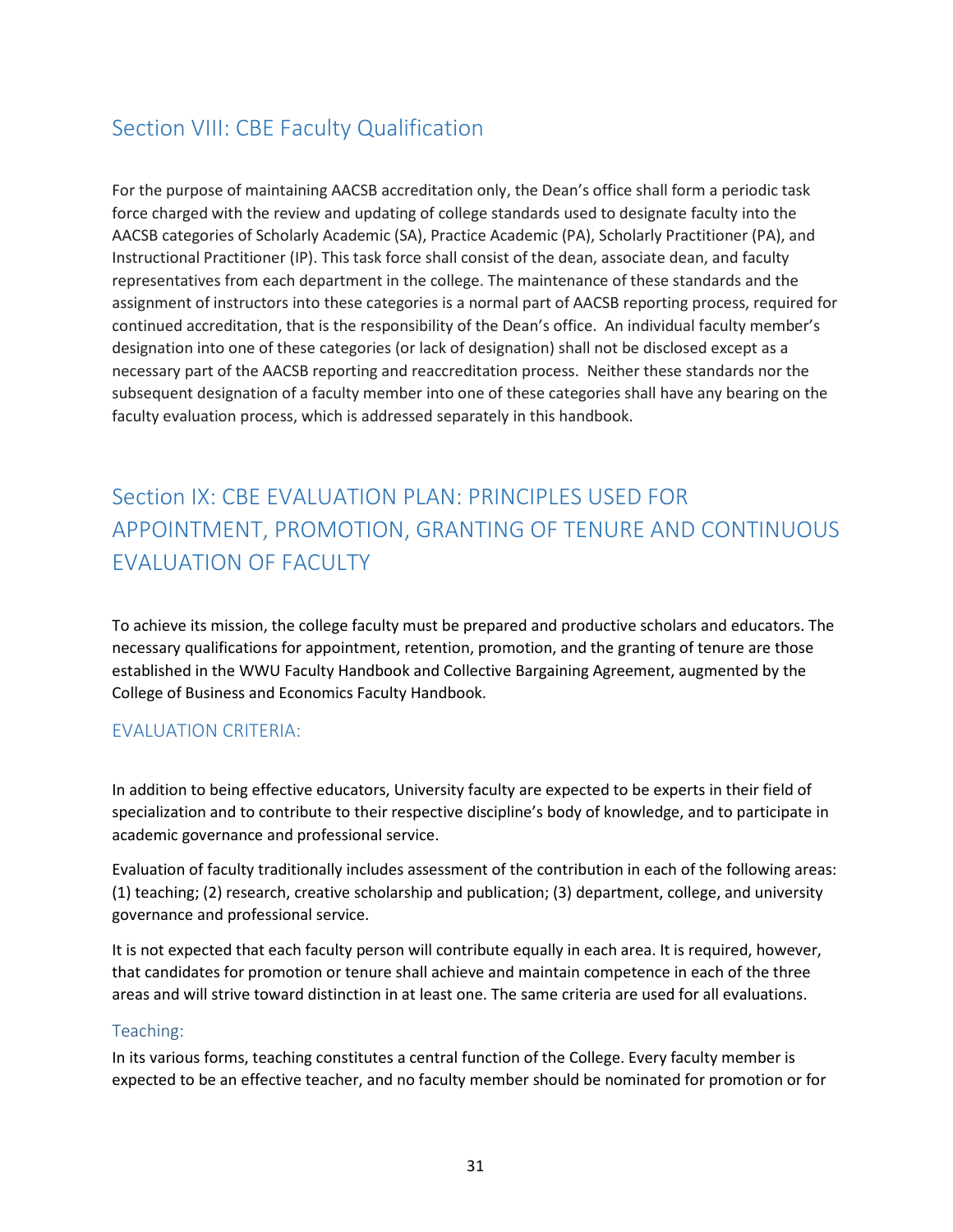tenure without documented and convincing evidence of teaching effectiveness. Suggested sources of information for use in the evaluation process may be found in Section X of this handbook.

## <span id="page-32-0"></span>Research, Creative Scholarship and Publication:

Research, Creative Scholarship and Publication: Scholarship is defined as inquiry undertaken to establish facts, develop principles, and/or answer or illuminate questions posed within an area of intellectual pursuit, through the collection, ordering, and dissemination of documented evidence and conclusions. Every faculty member is expected to demonstrate continuing competence and currency in this area. Scholarship with application to practice and pedagogically related research are also of value.

Research and creative scholarship are evaluated primarily in terms of publications. Books or monographs published by university presses, and books published by well-established and academically recognized commercial firms, articles in journals providing a process for review of manuscripts by selected authorities, and bulletins or reports that are similarly reviewed, naturally carry more weight than those that do not require rigorous review for acceptance and publication. Faculty members may be asked to provide evidence about the quality of a publication for the review process for publications. In cases of multiple authorship, the degree of contribution to the study by each person should be established as clearly as possible. An impact measure such as a current Google Scholar report of citations may also provide evidence of quality.

Other scholarly activities may include papers published in proceedings or in---house journals, book reviews, professional presentations, conference sessions organized or chaired, being a discussant at professional meetings and in some cases, offices held in professional organizations or scholarly societies.

*Promotion to Associate Professor and/or Tenure:* Published research in refereed journals or books (published by a recognized press) is a necessary condition for promotion to associate professor or the granting of tenure in the College. In addition, there should be evidence that the commitment to research will be sustained.

*Promotion to Professor:* It is expected that the candidate's record will demonstrate a long-term, sustained, research effort with substantial contributions to scholarship in a faculty member's area of specialization.

It is recognized that for the College to flourish it must help faculty members build their strengths and maintain their creative energies over a career. Faculty members' interests may shift over the course of a career from discovery research to applied, or pedagogical research. Faculty members in the later stages of a career may be called on to devote a larger proportion of their energies to service activities and mentoring of junior faculty. A faculty member may shift more attention to teaching or to research over long periods of time.

<span id="page-32-1"></span>Department, College, and University Governance and Professional Service: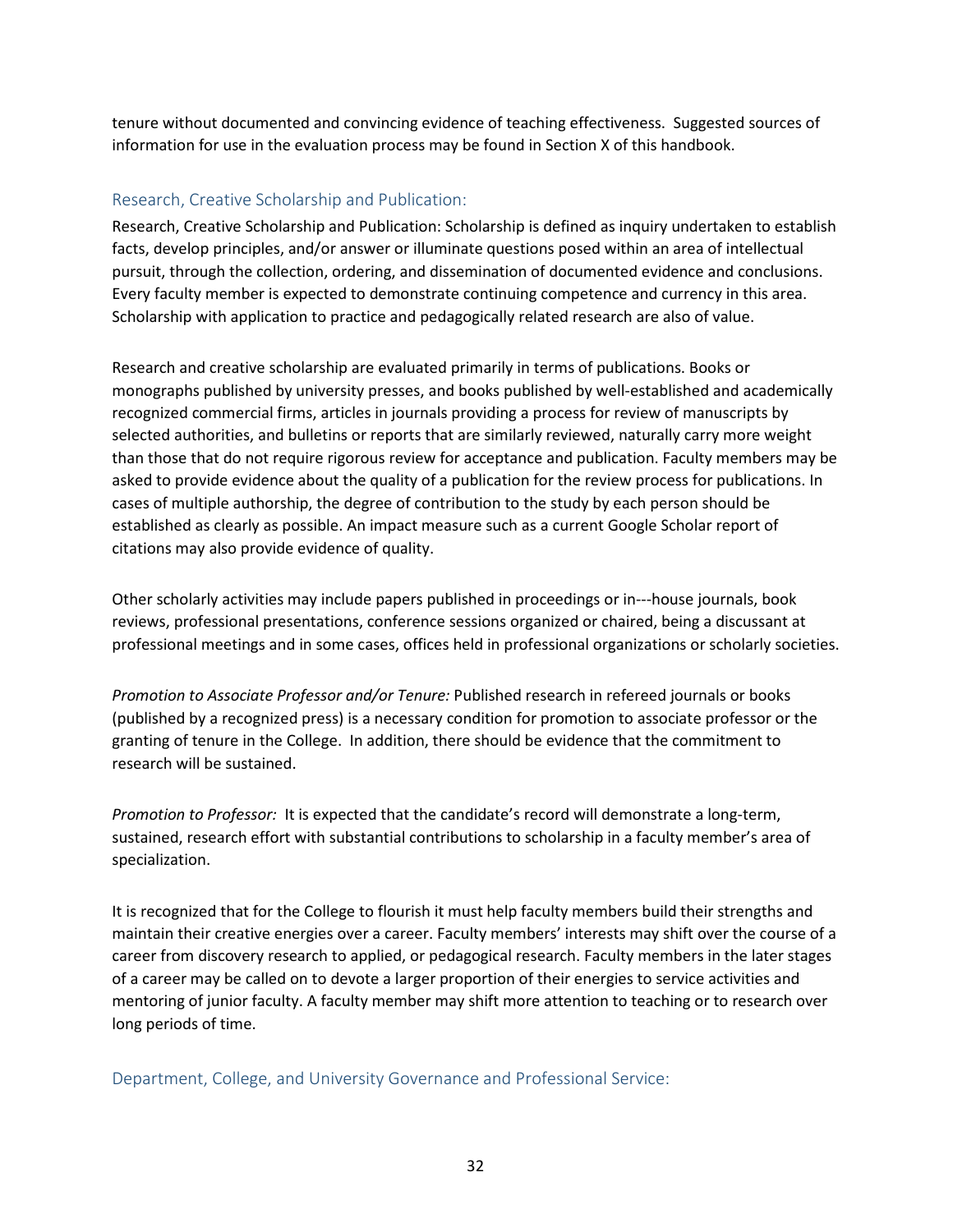Active participation in activities relating to College and University governance and service to the University such as committee work, administrative duties, student advising, student placement, and other activities that may promote the general College and University welfare is expected of all College of Business and Economics faculty.

In addition, there are other professional activities that represent the outreach programs and engagement activities of the College and its faculty. Emphasis is placed upon organized activities where knowledge and teaching are combined, but programs and activities of a professional nature, or service to an outside agency or community may be included. For example, teaching in seminars offered by other divisions of the University, membership on publication review boards, committee memberships or the holding of office in professional societies, and consulting or advising extra-university groups in matters of professional expertise are all appropriate, particularly as they relate to the College's mission and values (Section 1).

Governance, professional service activities and programs can be beneficial to all faculty members. However, it is expected that greater emphasis will be placed on this area after a person has been granted tenure.

## <span id="page-33-0"></span>Administrative Appointments:

It is also recognized that some faculty members may accept time consuming administrative appointments with the College or University. Faculty members with such combined academic/administrative appointments will need to reapportion their time commitments to teaching, research and service in ways that are consistent with the expectations established at the time the administrative appointment is accepted. The diversity of administrative appointments precludes the establishment of general expectations; however, evaluations of individuals in such positions must consider the trade-off between administrative duties, service, teaching assignments and scholarly expectations.

## <span id="page-33-1"></span>FACULTY REVIEW PROCESS:

College of Business and Economics follows the faculty review process outlined in Section 7 of the Collective Bargaining Agreement.

In addition, each faculty member shall ensure that current information from the dossier is contained in the central CBE faculty information system.

The following table summarizes the articulation between the internal evaluation scale used in the CBE review forms and the scale described in the *Collective Bargaining Agreement*.

| <b>CBA Evaluation Scale</b> | <b>CBE Evaluation Scale</b> |
|-----------------------------|-----------------------------|
|                             |                             |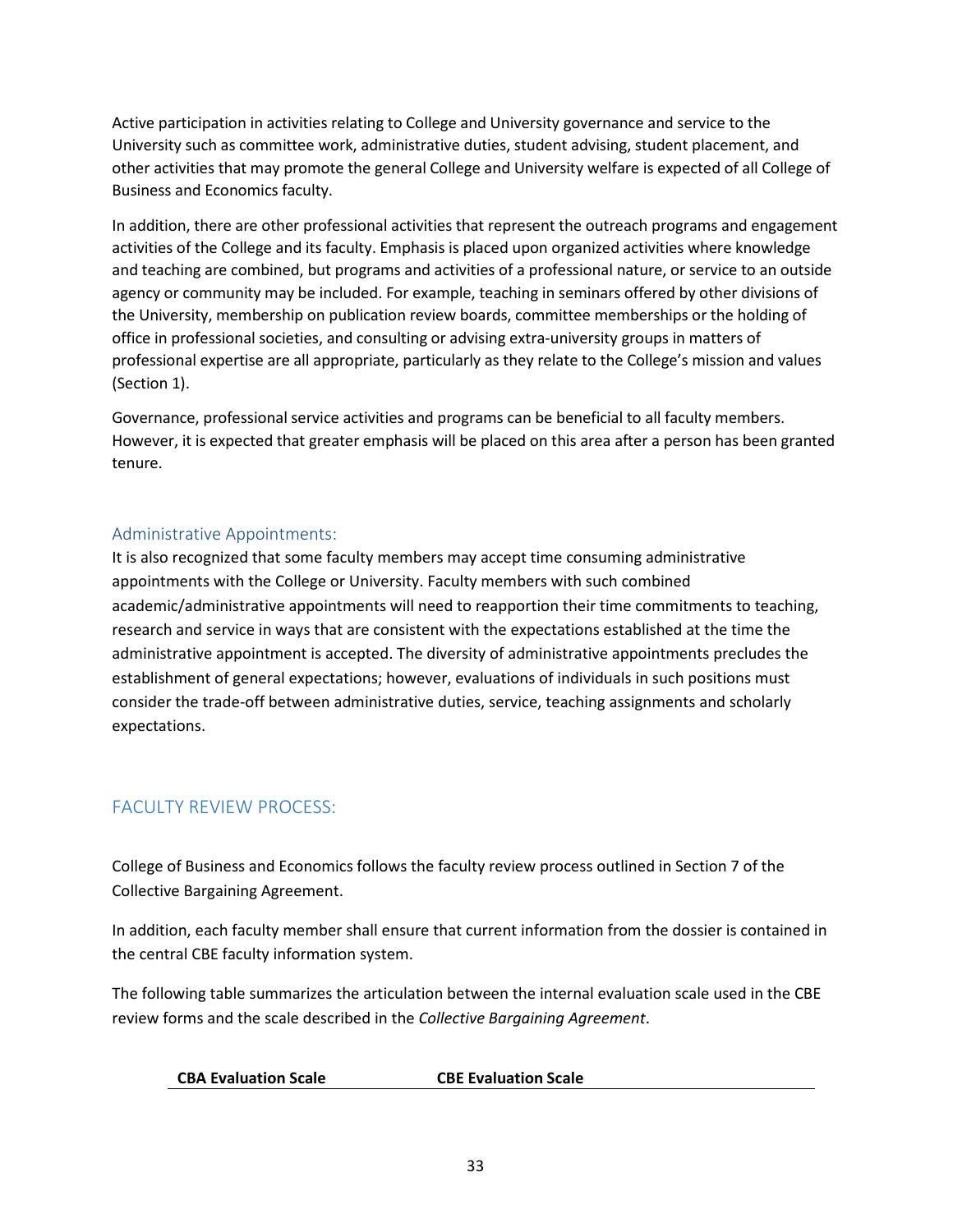| <b>Exceeds</b><br>Department<br><b>Standards</b>   | Demonstrates exemplary performance for this<br>category of personnel action.                             |
|----------------------------------------------------|----------------------------------------------------------------------------------------------------------|
|                                                    | Is above current college/department standards<br>for this category of personnel action.                  |
|                                                    |                                                                                                          |
| <b>Meets</b><br>Department<br><b>Standards</b>     | Satisfies the current college/department<br>standards for this category of personnel action.             |
|                                                    |                                                                                                          |
| Does Not<br>Meet<br>Department<br><b>Standards</b> | Is marginally below current college/department<br>standards for this category of personnel action.       |
|                                                    | Is well below current college/department<br>standards for this category, and needs major<br>improvement. |

FACULTY REVIEW FORM:

## **QUALTRICS FORM TO BE INSERTED HERE**

## <span id="page-34-0"></span>Section X: APPENDIX

## <span id="page-34-1"></span>Addendum 1: Explanation of the "Critical Dimensions of Teaching" and the "Categories of Scholarly Activity"

## **Critical Dimensions of Teaching**

The following explains each of these critical dimensions of teaching in some detail. It is expected that these will be evaluated through a combination of:

- A. Classroom observation
- B. Course Materials, including
	- 1) Syllabi
	- 2) Texts and other assigned readings
- C. Assignments
	- 1) Term projects
	- 2) Exams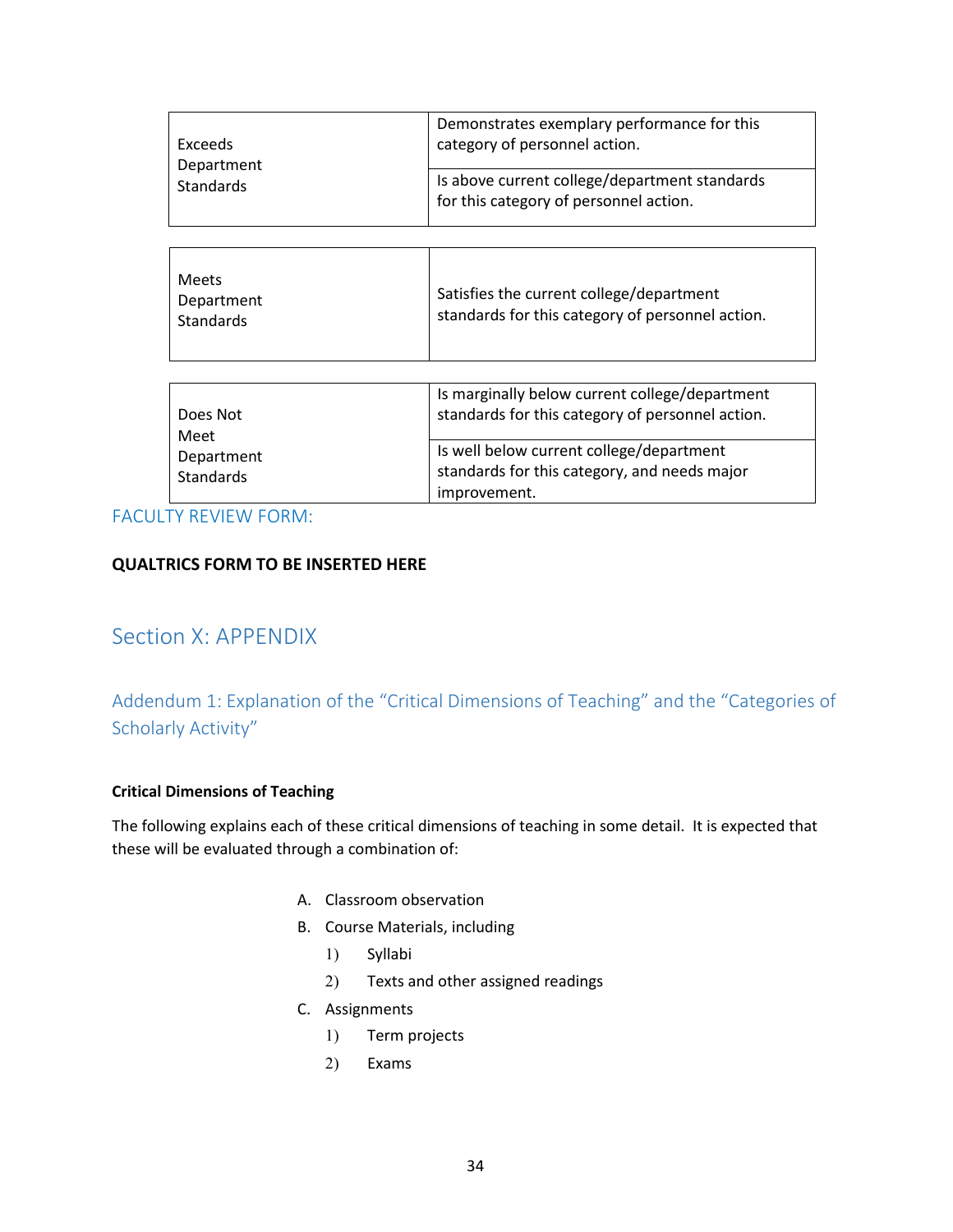- D. Student evaluations including written comments, administered through the University Testing Center or the Department as appropriate. It is expected that faculty obtain evaluations in all sections of all courses.
- E. Discussions with students.

#### 1. Faculty member of knowledge of subject matter

Faculty members are expected to stay current in their knowledge of the subject matter taught in their courses. Evidence may come from sources A through E above as well as scholarly activities including research, consulting, and engagement with business and professional organizations.

#### 2. Provision of an effective learning environment

This dimension looks at the clarity of course goals, appropriateness and quality of materials, course structure and organization, effectiveness of learning activities, awareness of student comprehension, availability to students, prompt response to homework/tests and curricular and/or pedagogic innovations. Evidence may come from sources A through E above as well as other evidence provided in the faculty member's dossier.

#### 3. Effectiveness in classroom presentations

This dimension looks at the instructor's communication skills, enthusiasm, effective use of class time, starting class on time, answers to student questions, and use of examples. Evidence may come from sources A through E above.

#### 4. Evaluation of student performance

Faculty members are expected to use fair and appropriate standards for grading and evaluation. Course grade distributions are expected to be appropriate for the level and type of course and in line with departmental/college norms. Evidence may come from sources A through E above as well as a review of grading procedures and grade distributions.

#### 5. Provisions of intellectual challenge

Courses should provide students with relevant knowledge and appropriate intellectual challenge for the level and type of course. Evidence may come from sources A through E above.

#### 6. Development of student enthusiasm for subject and satisfaction with course

This dimension looks at the faculty member's ability to create enthusiasm for the subject and achieve student satisfaction with the course overall. Evidence may come from sources A through E above.

#### **Categories of Scholarly Activity**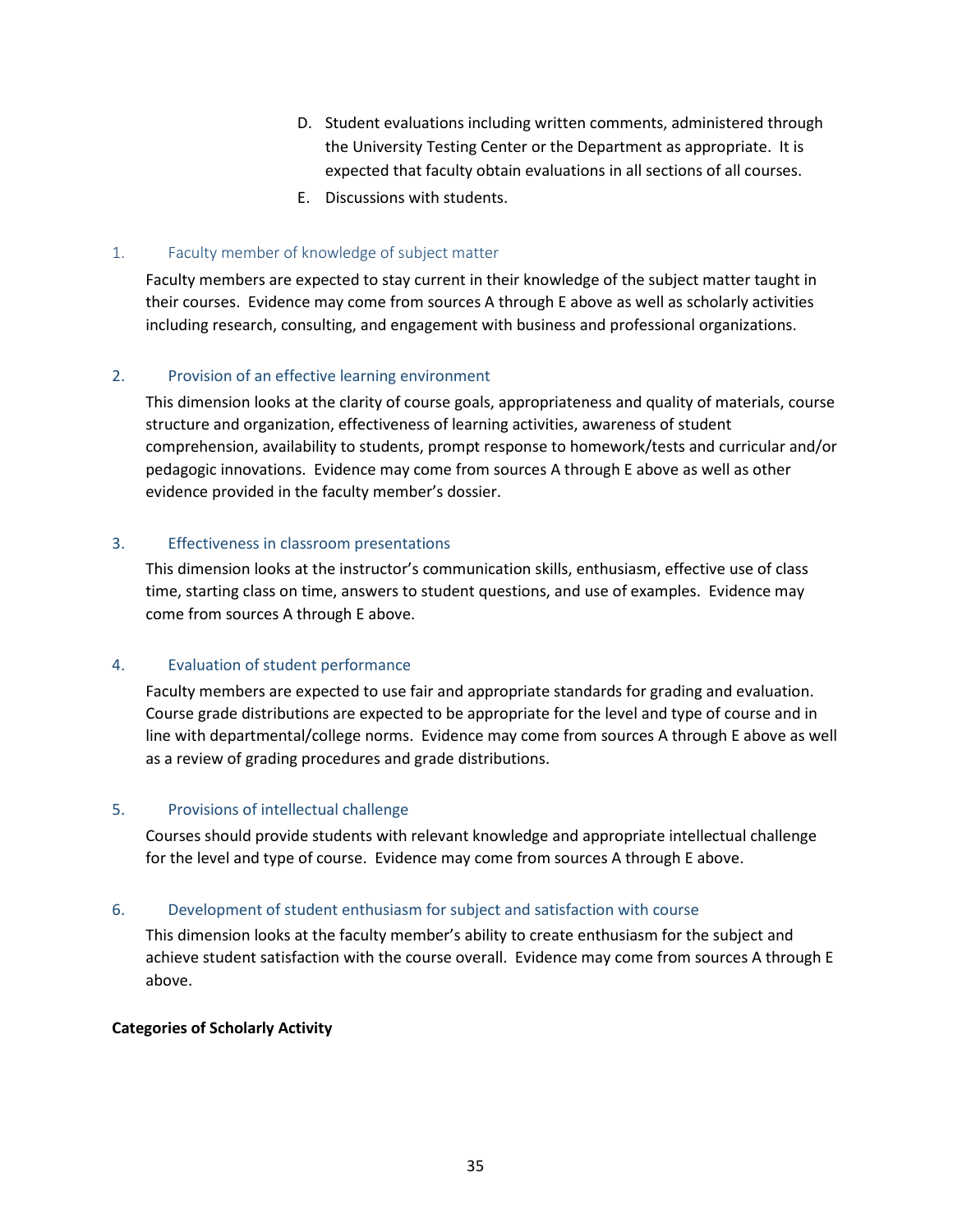All faculty members (full-time, part-time, visiting, etc.) are "expected to demonstrate accomplishments that satisfy the school's expectations for currency in their field as implied by the school's mission and values statement (Section I). Not every faculty member must contribute in each of the three following categories. The lists below serve as examples for guidance as to types of contributions:

## **1. Discipline-based research**

- a. Journal articles on disciplinary research or theory
- b. Books, monographs, and chapters
- c. Major editorial responsibilities for academic journals
- d. Presentations at academic conferences and seminars
- e. Reports from sponsored research

#### **2. Learning and pedagogical research**

- a. Journal articles on teaching innovations
- b. Major editorial responsibilities for pedagogical journals
- c. Presentations to education seminars or conventions
- d. Textbooks and chapters
- e. Teaching cases
- f. New learning materials
- g. New curricula development
- h. New course creation

#### **3. Contributions to practice/Applied research**

- a. Articles in practitioner journals
- b. Major editorial responsibilities for practitioner journals
- c. Reports from sponsored research on practice issues
- d. Presentations at practitioner seminars or conventions
- e. Executive education course creation
- f. Documented practice software
- g. Knowledge dissemination through social and other media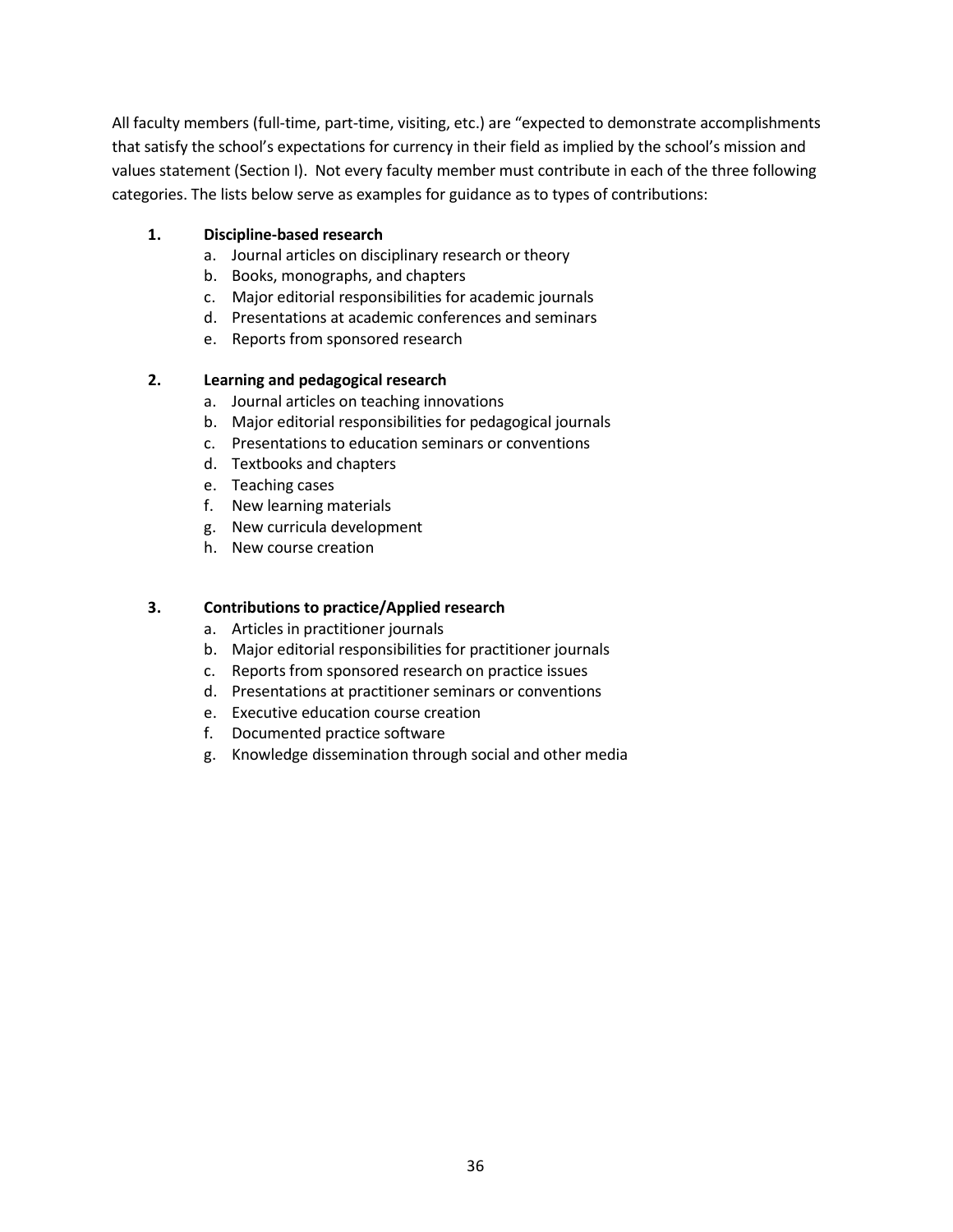## <span id="page-37-0"></span>Addendum 2: Accounting Department Addendum to Section VIII: Relationship with the Profession

*The relationships that the Department of Accounting maintains with the accounting profession are important to faculty, students, and the institution. Faculty are encouraged to incorporate professional activities into their teaching, scholarship, and/or service. Examples of these are listed below:*

#### **Teaching:**

- Activities that incorporate current standards and techniques into the curriculum.
- Inviting professionals to the classroom, where appropriate.

#### **Scholarship:**

- Activities, such as Continuing Professional Education, that maintain the faculty member's competence.
- Presentations at meetings of professional organizations.
- Publications in professional journals (preferably refereed).

#### **Service:**

- Membership in professional organizations (e.g., AICPA, IMA)
- Active participation in professional organizations
- Participating in student/professional activities
- Maintaining contacts with professionals and alumni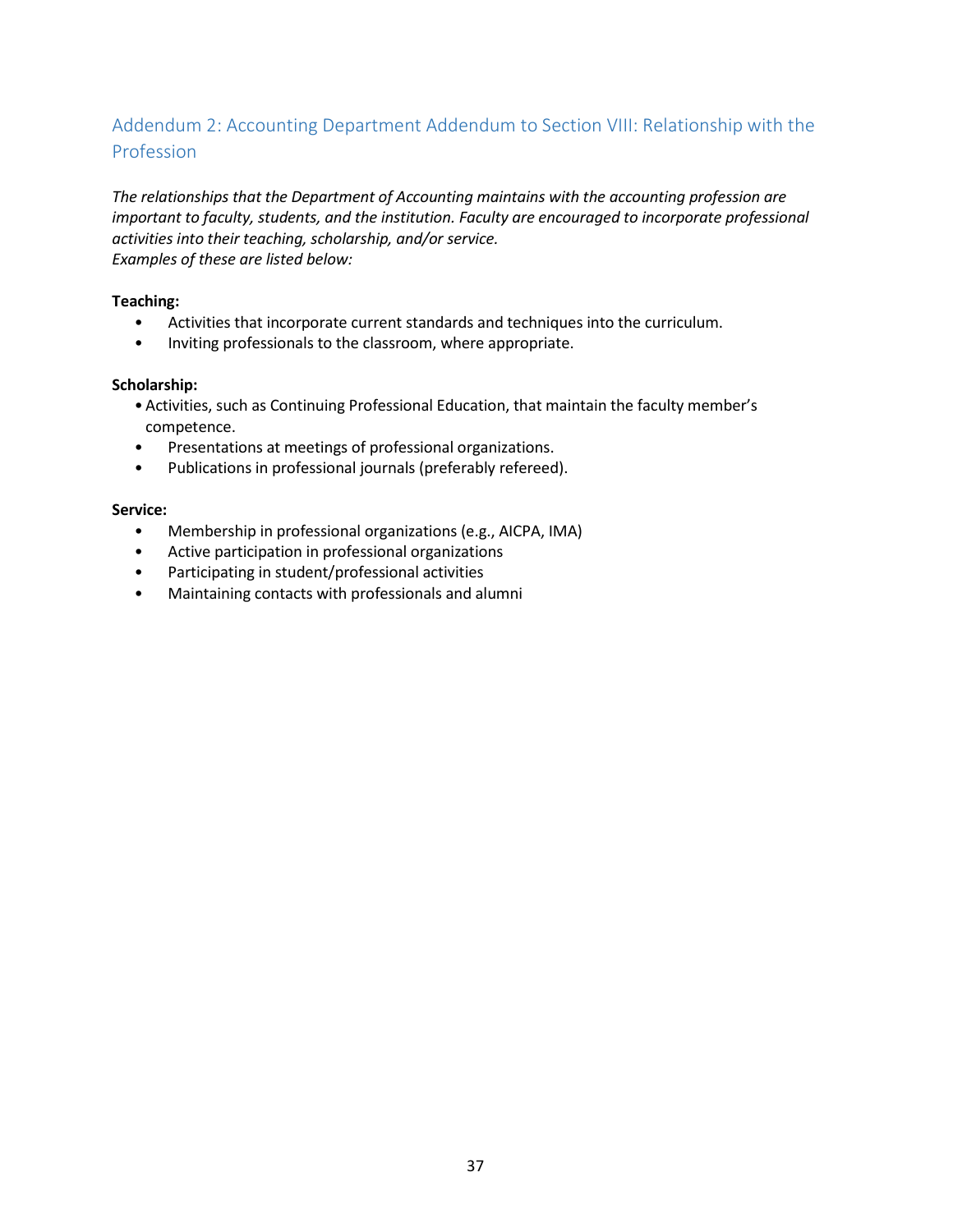## <span id="page-38-0"></span>Addendum 3: Economics Department Standards for Faculty Evaluation (09/29/2016)

Promotion to associate and full professor are significant milestones in the career of an academic and consist of some of the most important decisions made by the department. As a result, the department carefully considers the candidate's record and fairly applies the following standards whenever a candidate applies for promotion and tenure. This document outlines the department's expectations for tenure and promotion from assistant professor to associate professor, promotion from associate professor to professor, and post-tenure review.

#### **Promotion from Assistant Professor to Associate Professor**

#### **Scholarshi**p

Successful applicants for tenure and promotion to associate professor will demonstrate a commitment to research that is substantial and sustainable.

Substantial achievement is most clearly demonstrated by peer-reviewed publications in economics journals. Journals outside of the economics discipline are also acceptable with sufficient evidence of economics content. Publications in non-peer-reviewed outlets, policy studies from respected sources, conference presentations, and externally funded grants, while not as substantial as peer-reviewed journal publications, may also contribute positively to the tenure case. Manuscripts that have been accepted for publication or actually published are necessary for promotion. Manuscripts that have been submitted will be considered as evidence of a research program that is sustainable and ongoing. Evidence of substantial achievement may include measures of journal quality, journal reviews, letters from editors, and descriptions of the impact of publications.

The department recognizes the value of coauthored scholarship. For each coauthored work, the applicant will provide information on the nature of their contribution to the project. This should include information on both the amount and type of work done by the applicant. Applicants are encouraged to provide supporting information in the form of a letter from coauthors corroborating the applicant's assessment of their contribution.

In order to demonstrate research success in the environment at Western Washington University, probationary faculty will have peer-reviewed publications (or manuscripts accepted for publication and in press) that include research conducted as an Assistant Professor at Western Washington University. Peer reviewed research completed prior to hiring does count positively towards promotion and tenure but will be discounted in proportion to the time since publication.

Multiple publications are normally required for tenure and promotion. The department recognizes a quality/quantity tradeoff in research. High quality publication(s) may substitute for quantity. However, quantity without quality is not sufficient.

Sustainable scholarship is best demonstrated through an ongoing research agenda that may include papers submitted to journals, working papers, conference presentations, grant applications or projects, or other evidence of ongoing research consistent with past scholarship.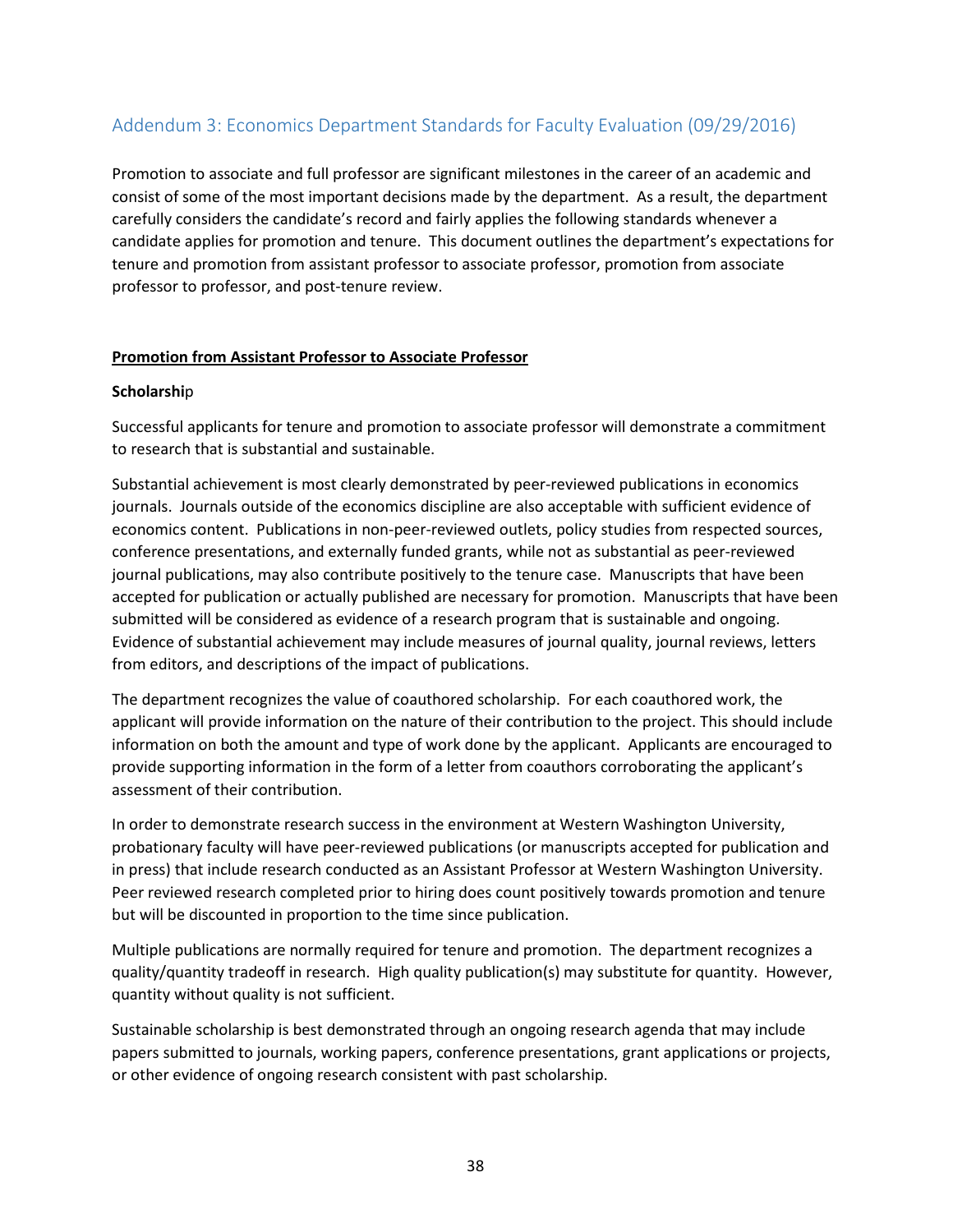In preparing the tenure and promotion file, the burden is on the probationary faculty member to make the case that the expectations with regards to substance and sustainability outlined above have been met or exceeded.

#### **Teaching**

The department regards high quality teaching as serious intellectual work that is grounded in a deep knowledge of the subject matter. The ability to convey that knowledge in clear and engaging ways is a hallmark of effective teaching. The department views teaching and research as complementary: effective teachers are engaged not only in disseminating knowledge to their students, but they are also producers of knowledge.

The conduct of classes is the main aspect of teaching that will be considered for promotion and tenure, but other aspects may include mentoring students, supervising student research, and other teachingrelated activities outside of the classroom. The department also values pedagogical innovations and the development of curricula.

The successful applicant's record will demonstrate effective teaching, as reflected by command of the subject matter, the ability to communicate effectively in the classroom, and a demonstrated commitment to student learning. Evidence of teaching effectiveness will include a statement of teaching philosophy, all student evaluations for classes taught during the review period, and samples of teaching materials including syllabi and assessment items such as exams, class projects, research paper assignments, etc. In the event that some of this information is unavailable, the candidate should explain the absence of this material.

Peer evaluation is an important component of assessing teaching effectiveness. In order to facilitate this, the candidate will notify department members of days and times available for classroom visits. The candidate will endeavor to provide ample notice to the department for these visits.

#### **Service**

Unless otherwise specified in the letter of offer, teaching and scholarship are generally weighted far more heavily than service in a tenure and promotion decision, but basic service is required for promotion and tenure. Basic service includes attendance and contribution to departmental meetings as well as advising students. Active and growing involvement in college and university governance is encouraged and is most commonly demonstrated by committee service at the departmental, college, or university level. Additionally, service may be demonstrated through participating in professional or community activities that bring credit to the department and university. Examples of such activities include refereeing research manuscripts, organizing conference sessions, speaking before public gatherings, or serving as members of external governance groups.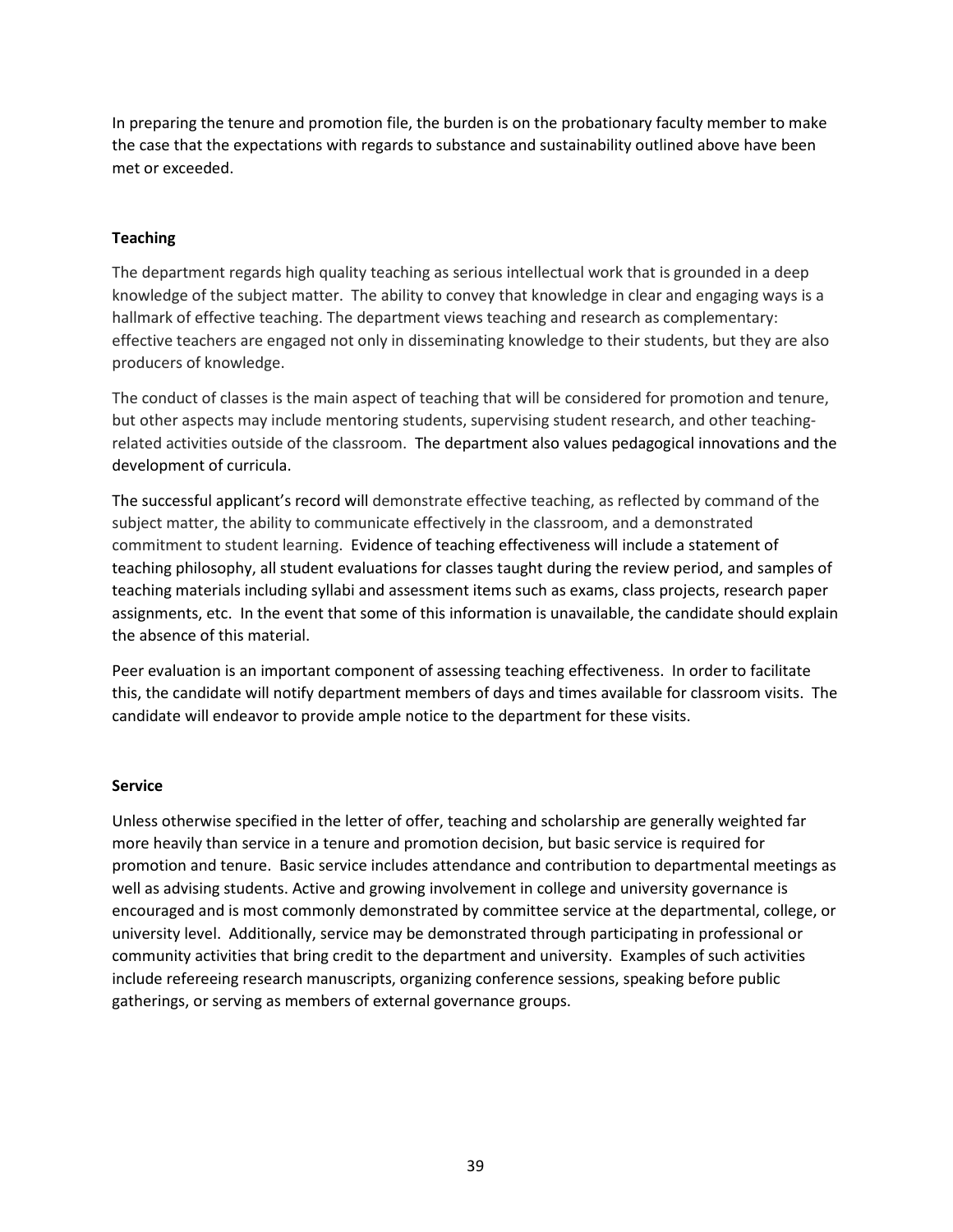#### **Structure of the Dossier**

The dossier will include:

- 1. A curriculum vitae
- 2. Previous annual evaluations
- 3. A summary of the candidate's research program and future agenda

4. Copies of all published research papers with evidence regarding their quality and, in the case of co-authors, a description of the candidate's contribution to the paper

- 5. Copies of all research work in progress
- 6. A statement of teaching philosophy
- 7. All available course evaluations
- 8. Samples of syllabi, class projects, and assessment tools for each class
- 9. A statement describing service activities

In addition, the dossier may also include:

- 1. External letters of support
- 2. Supporting letters from co-authors describing the nature of the candidate's contribution

## **Promotion from Associate Professor to Professor**

The standard for promotion to professor in terms of quantity and quality of scholarship and service is higher than that required for promotion to associate professor. With respect to teaching, the candidate must continue to demonstrate effective teaching as required for promotion to associate professor. With regards to scholarship, the candidate will demonstrate a commitment to substantial and sustainable research that is typically evidenced by refereed journal articles or other equivalent original research products. With regards to teaching, the candidate will demonstrate effective teaching, as reflected by command of the subject matter, the ability to communicate effectively in the classroom, and a commitment to student learning. The service expectations for promotion to professor are more significant than those expected of candidates moving from assistant to associate professor. Active participation in activities relating to college and university governance such as committee work and administrative duties are expected of successful applicants for promotion to professor. Other service activities of value to the department are those that benefit the economics field in general, such as refereeing, conference organizing, and editorial work. The department also values service that draws upon the candidate's academic skills that benefit society more generally.

#### **Post-Tenure Review**

Each tenured faculty member is to be reviewed every five years. In the event that a faculty member successfully applies for promotion to full professor, that review will also serve as a PTR and will restart the calendar for PTR. A post tenure review entails evaluation in the three areas of teaching, scholarship, and service. The standard for successful PTR for scholarship is to demonstrate a research agenda that is advancing. The standard for successful PTR for teaching is to demonstrate competence in the classroom and a dedication to student learning. The standard for successful PTR for service is to demonstrate continued engagement in departmental, collegiate, and university life. For faculty who voluntarily reduce their faculty appointment below 1 FTE or for faculty who are serving in part time administrative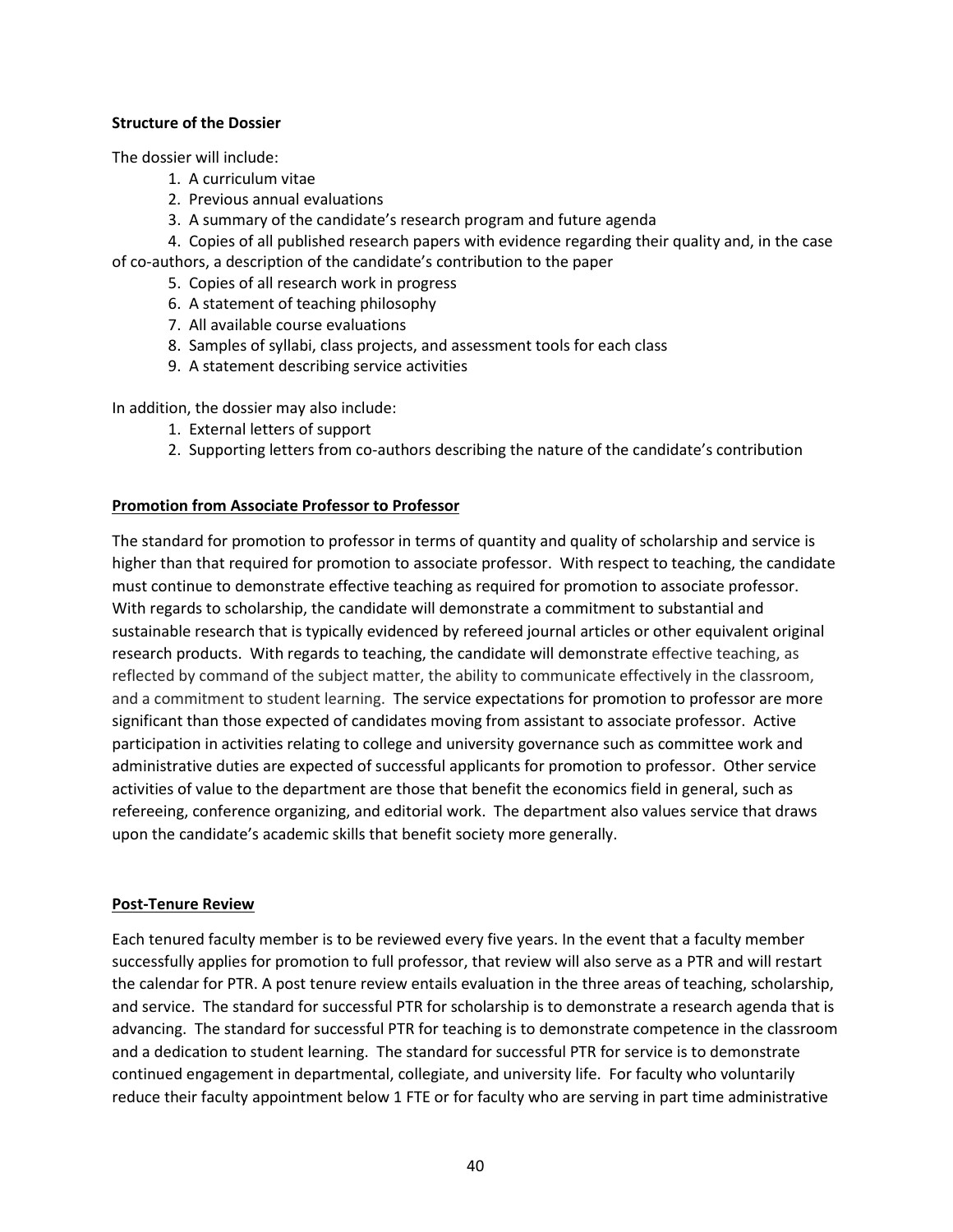appointments, the standards used for evaluation will be adjusted correspondingly. The department reaffirms the position in the Collective Bargaining Agreement that application of the department standards for the purposes of PTR is intended to provide flexibility in the relative emphasis of teaching, scholarship, and service across the career life cycle of an individual faculty member.

## <span id="page-41-0"></span>Addendum 4: Modified Teaching Schedule

*This policy's purpose is to provide guidelines in advancing modified teaching schedules for CBE tenured/tenure-track faculty while remaining cognizant of resource constraints, the faculty's responsibilities for research and service, and fairness to all faculty to pursue a modified teaching schedule.*

It is generally understood that a fulltime CBE tenured/tenure-track faculty member teaches six sections during the regular academic year and two sections during any one quarter.

Nonetheless, tenured/tenure-track faculty are allowed to teach a *modified teaching schedule (MTS)*, which is a teaching schedule other than the *traditional teaching schedule* of 2-2-2. Course buyouts are included in the definition of a *MTS*.

A *MTS* is generally negotiated among the faculty applicant and their department chair. In such negotiations the following items will be considered:

1. In no circumstance may a faculty member teach more than four in-load sections in a quarter.

2. The faculty member's research and service responsibilities and requirements are not reduced from a *MTS* unless those responsibilities are "bought-out".

3. A course buy-out reduces the faculty member's salary at  $1/12<sup>th</sup>$  of their annual salary.

a. If a faculty member buys out two courses in a quarter, consideration must be given to the faculty member's ability to meet their research and service responsibilities. If the faculty member's research and service responsibilities are negatively affected, then leave without pay may be more appropriate.

4. A department vote for on a *MTS* request may be desired when the department faculty are negatively affected.

5. If more than one faculty member requests a *MTS* and the multiple requests cannot be honored, the decision of who receives the *MTS* should consider the impacts on faculty member's research or teaching, the department, and the college. All other impacts being equal, the faculty applicant who has not had the most recent *MTS* will be given preference.

6. A faculty applicant for a *MTS* should provide their department chair a written request along with their justification by January 31 of the AY preceding the affected AY. If a *MTS* involves a faculty member being away from campus, the request shall include an explanation of how the faculty member will continue to meet their service and research expectations during the *MTS*.